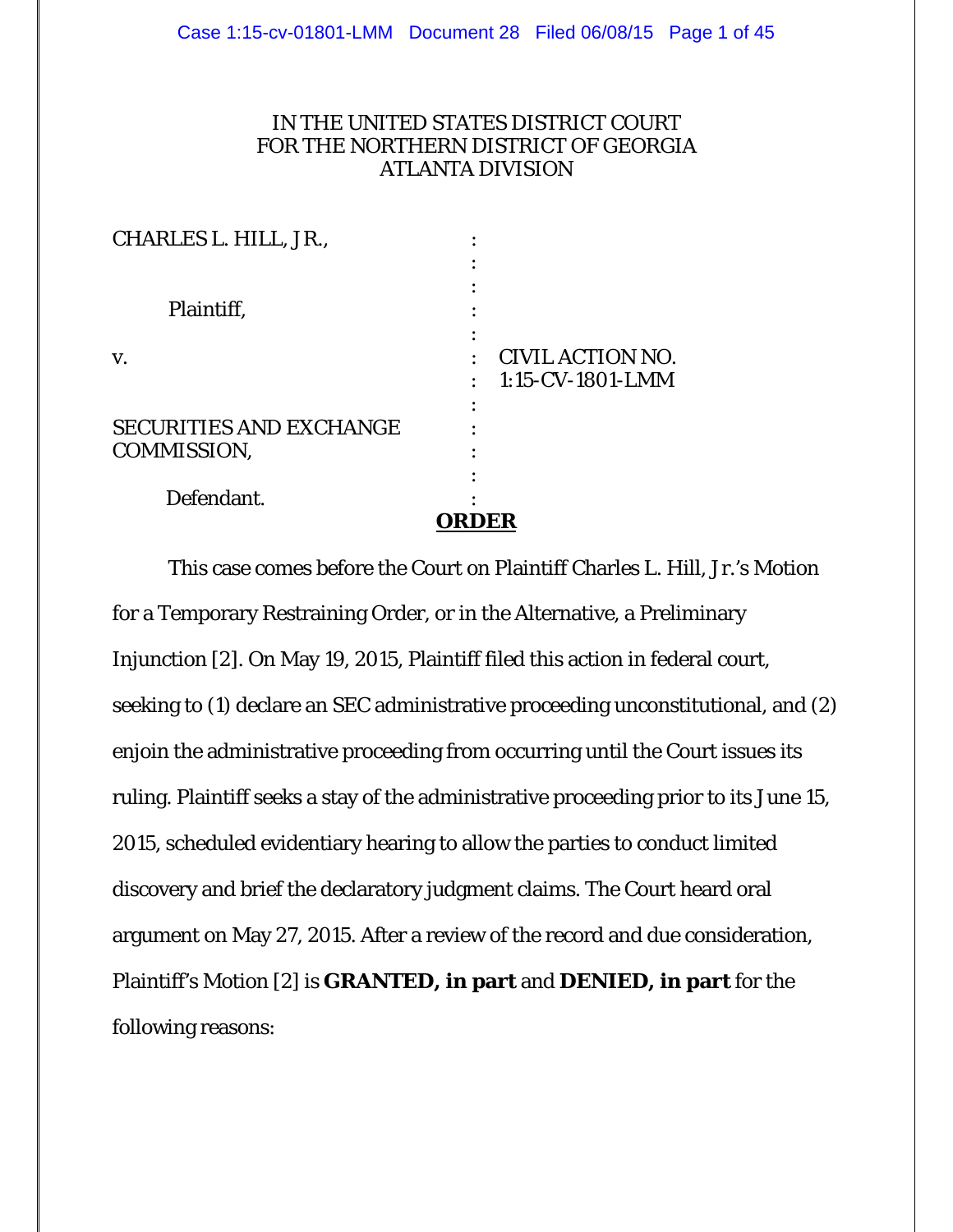## **I. Background**1

-

Plaintiff Charles L. Hill, Jr. is unregistered with the Securities and Exchange Commission ("SEC"). Am. Compl., Dkt. No. [17] ¶ 1. Plaintiff is a selfemployed real estate developer.  $\underline{Id}$ .  $\P$  14. In June and July 2011, Plaintiff purchased and then sold a large quantity of Radiant Systems, Inc. ("Radiant") stock, making a profit of approximately \$744,000. Id. ¶¶ 23-26. The SEC alleges that Plaintiff made these transactions because he received inside information about a future merger between Radiant and NCR Corporation. Id. ¶ 33.

Plaintiff contends he never received inside information and bought and sold stock based upon (1) his personal knowledge of and experience with Radiant's product and management, and (2) his stock broker's suggestion to sell. See id. ¶¶ 2, 14-28. Plaintiff argues that the SEC (1) does not have any direct evidence of insider trading, and (2) relies on a "speculative theory that Mr. Hill must have had access to inside information on Radiant merely on the timing and concentration of his purchases." Id. ¶¶ 29, 31.

 The SEC conducted a "nearly two-year investigation" between March 2013 and February 2015. Id. II 27, 30, 39. It took "12 examinations, issued at least 13 subpoenas for documents[,] and received tens of thousands of documents. . . ." Id. ¶ 30. On February 17, 2015, the SEC served Plaintiff with an Order Instituting Cease-And-Desist Proceedings ("OIP") under Section 21C of the Securities

<sup>&</sup>lt;sup>1</sup> The following facts are drawn from the Amended Complaint unless otherwise indicated, and any fact finding is made solely for the purposes of this Motion.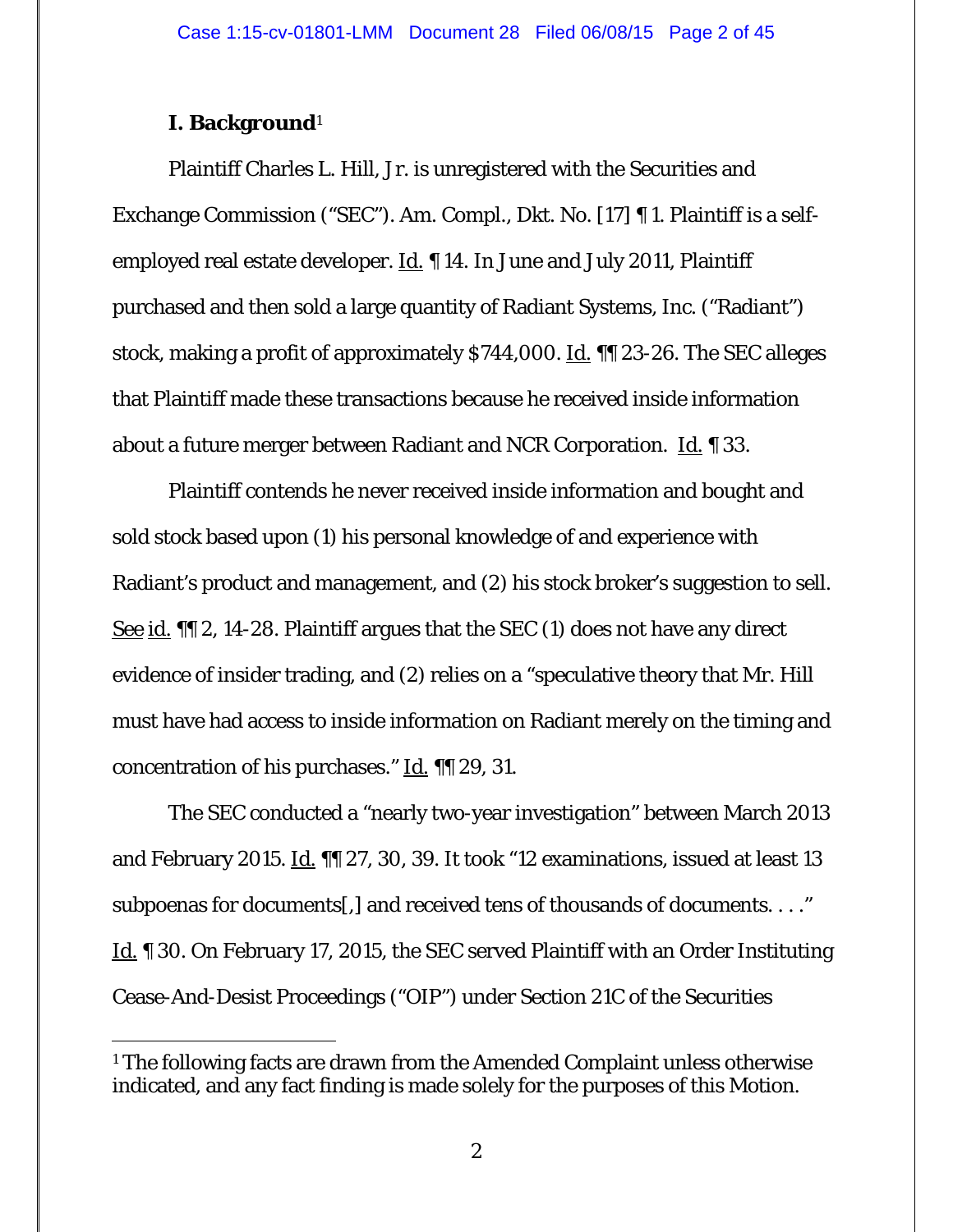Exchange Act of 1934 ("Exchange Act"), alleging he is liable for insider trading in violation of Section 14(e) of the Exchange Act and Rule 14e-3. Ex. 4, Dkt. No. [2- 6]. The SEC seeks a cease-and-desist order, a civil penalty, and disgorgement. Id.

#### **A. The Exchange Act**

 In 1990, through the Securities Enforcement Remedies and Penny Stock Reform Act, Pub. L. No. 101-429, 104 Stat. 931, 939 (1990), Congress first authorized the SEC to pursue "any person" for Exchange Act violations through an administrative cease-and-desist proceeding. See 15 U.S.C. § 78u-3. This proceeding allows the SEC to obtain an order enjoining violations of the Exchange Act. Id. In 2010, Congress passed the Dodd-Frank Wall Street Reform and Consumer Protection Act ("Dodd-Frank"), Pub. L. No. 111-203, 124 Stat. 1376 (2010), which authorized the SEC to seek civil monetary penalties from "any person"—both those registered and unregistered with the SEC—in an administrative hearing. See 15 U.S.C. § 78u-2.

Prior to the passage of Dodd-Frank in 2010, the SEC could not seek civil penalties from an unregistered individual like Plaintiff in an administrative proceeding; it could only have brought an administrative proceeding against "regulated person[s]" or companies. <u>See Duka v. S.E.C., \_</u> F. Supp. 3d \_\_, No. 15 Civ. 357 (RMB) (SN), 2015 WL 1943245, at \*2 (S.D.N.Y. Apr. 15, 2015) (citing Gupta v. S.E.C., 796 F. Supp. 2d 503, 507 (S.D.N.Y. 2011)). The earlier version of the statute allowed the SEC to pursue unregistered individuals like Plaintiff for civil penalties only in federal court where these individuals could invoke their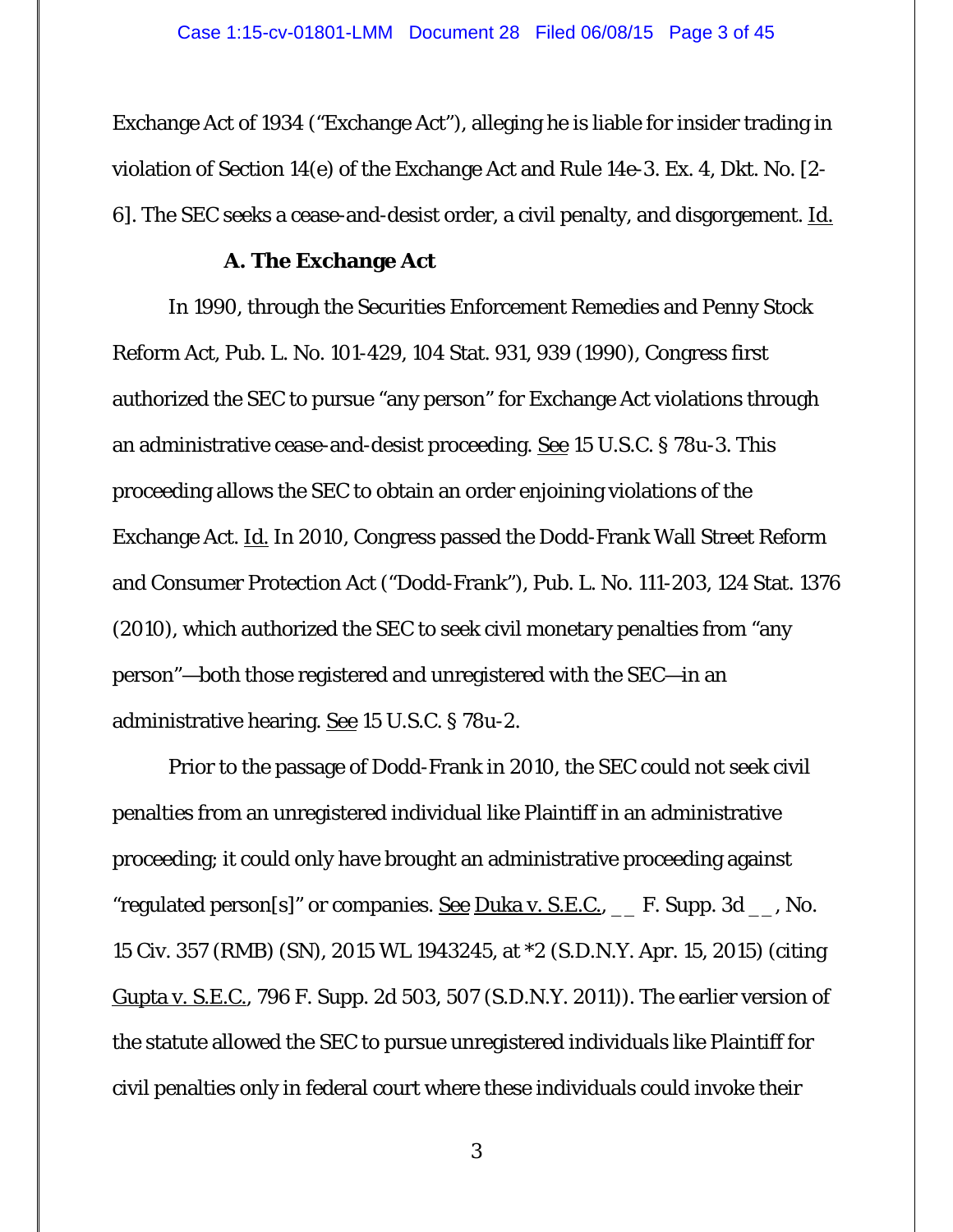Seventh Amendment right to jury trial. In sum, the Exchange Act currently authorizes the SEC to initiate enforcement actions against "any person" suspected of violating the Act and gives the SEC the sole discretion to decide whether to bring an enforcement action in federal court or an administrative proceeding. See 15 U.S.C. §§ 78u(d), 78u-1, 78u-2, 78u-3.

## **B. SEC Administrative Process**

 The Administrative Procedure Act ("APA"), 5 U.S.C. § 500, *et seq.*, authorizes executive agencies, such as the SEC, to conduct administrative proceedings before an Administrative Law Judge ("ALJ"). SEC administrative proceedings vary greatly from federal court actions.

The Federal Rules of Civil Procedure and Evidence do not apply in SEC administrative proceedings. Instead, the SEC uses its own Rules of Practice. 17 C.F.R. § 201.100(a).<sup>2</sup> "[A]ny evidence 'that can conceivably throw any light upon the controversy, including hearsay, normally will be admitted in an administrative proceeding." Am. Compl., Dkt. No. [17] [ 53 (quoting In re Ochanpaugh, Exchange Act Release No. 54363, 2006 WL 2482466, at \*6 n.29 (Aug. 25, 2006)) (internal quotations omitted). And respondents such as Plaintiff "are generally barred from taking depositions under Rules of Practice 233 and 234," and can "obtain documents only through the issuance of a Subpoena under

-

<sup>2</sup> However, the SEC could order an "alternative procedure" or refuse to enforce a rule if it determined "that to do so would serve the interests of justice and not result in prejudice to the parties to the proceeding." 17 C.F.R. § 201.100(c).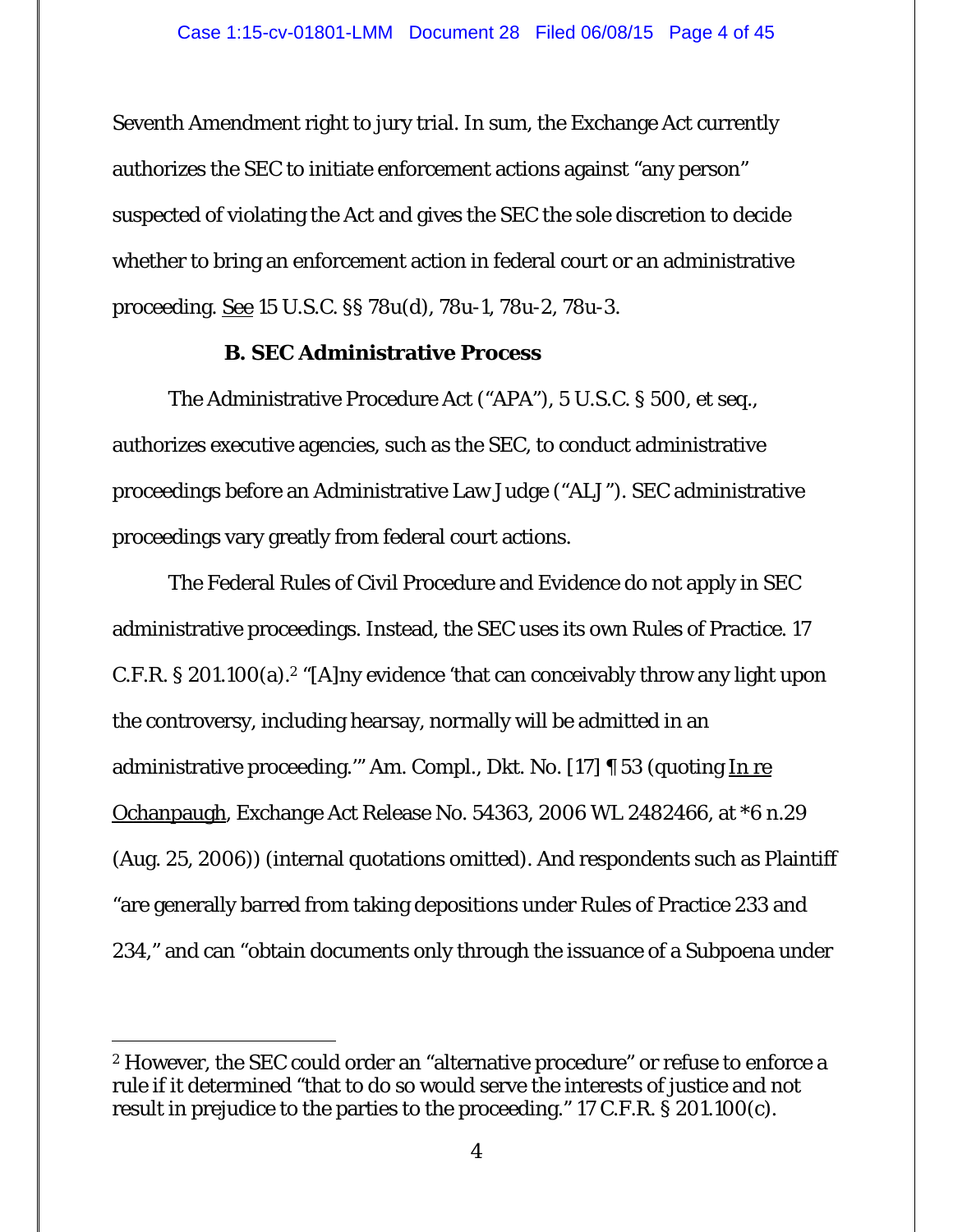Rule of Practice 232." Am. Compl., Dkt. No. [17] ¶ 54; see also 17 C.F.R. §§ 201.232-234.

 SEC administrative proceedings also occur much more quickly than federal court actions. Following an OIP's issuance, an evidentiary hearing must occur within four months. 17 C.F.R. § 201.360(a)(2).<sup>3</sup> The SEC also has discretion to hold the evidentiary hearing as soon as one month following the OIP. See id. Counterclaims are not permissible in administrative proceedings. Am. Compl. Dkt. No. [1] ¶ 56. And the Rules of Practice do not allow for the equivalent of 12(b) motions in federal court which test the allegations' sufficiency. Id.  $\sim$  57.

The SEC's Rules of Practice, 17 C.F.R. § 201.100, *et seq.*, provide that the SEC "shall" preside over all administrative proceedings whether by the Commissioners handling the matter themselves or delegating the case to an ALJ; there is no right to a jury trial. 17 C.F.R. § 201.110. When an ALJ is selected by the SEC to preside—as was done by the SEC in Plaintiff's case—the ALJ is selected by the Chief Administrative Law Judge. **Id.** The ALJ then presides over the matter (including the evidentiary hearing) and issues the initial decision. 17 C.F.R. §  $201.360(a)(1)$ . However, the SEC may on its own motion or at the request of a party order interlocutory review of any matter during the ALJ proceeding;

-

<sup>3</sup> The SEC or ALJ can enlarge any time limit for "good cause shown," but the SEC and ALJ are cautioned to "adhere to a policy of strongly disfavoring such requests, except in circumstances where the requesting party makes a strong showing that the denial of the request of motion would substantially prejudice their case." 17 C.F.R. § 201.161(a)-(b).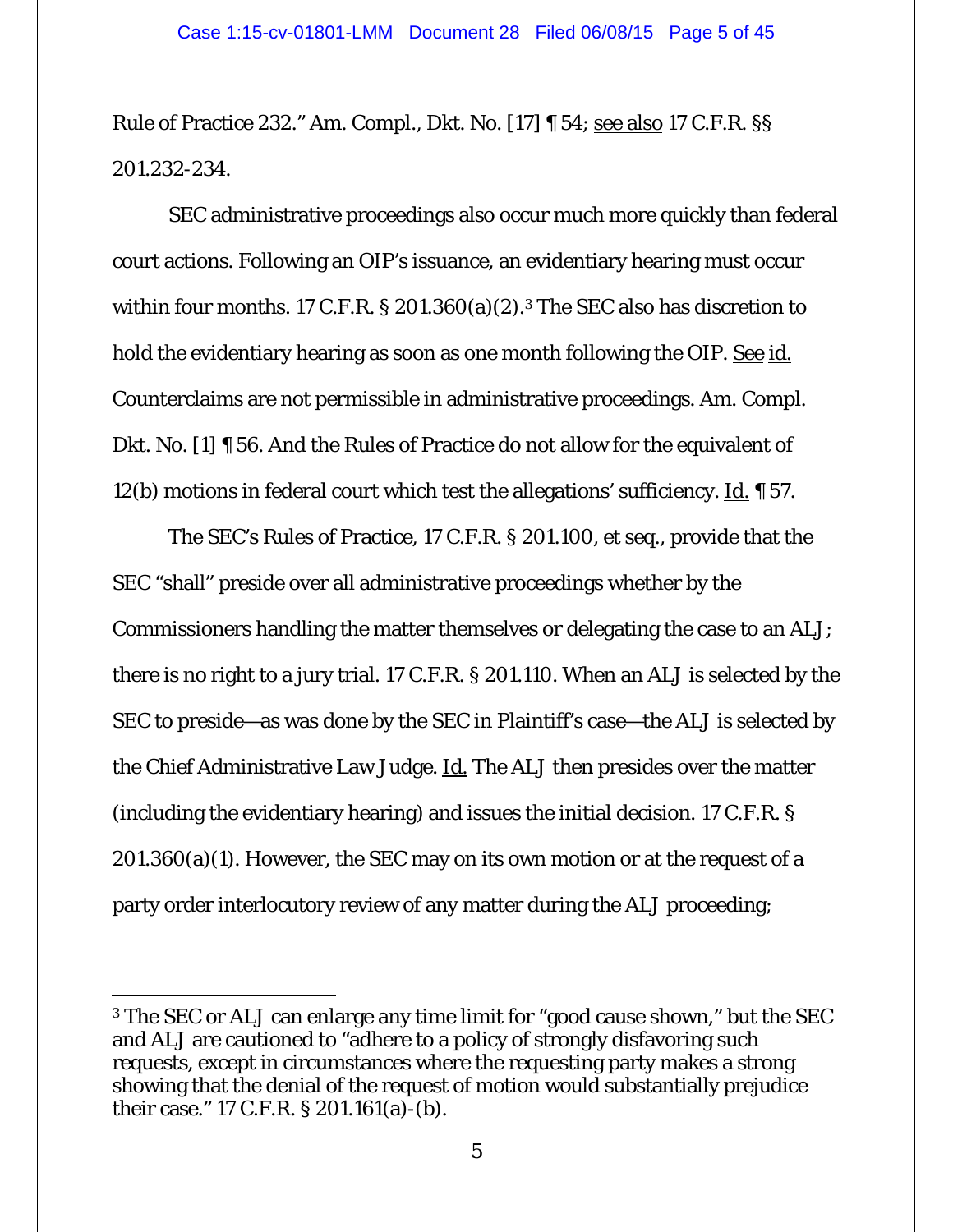"[p]etitions by parties for interlocutory review are disfavored," though. 17 C.F.R. § 201.400(a).

The initial decision can be appealed by either the respondent or the SEC's Division of Enforcement, 17 C.F.R. § 201.410, or the SEC can review the matter "on its own initiative." 17 C.F.R. § 201.411(c). A decision is not final until the SEC issues it. If there is no appeal and the SEC elects not to review an initial order, the ALJ's decision is "deemed the action of the Commission," 15 U.S.C. § 78d-1(c), and the SEC issues an order making the ALJ's initial order final. 17 C.F.R. §  $201.360(d)(2)$ .

If the SEC grants review of the ALJ's initial decision, its review is essentially *de novo* and it can permit the submission of additional evidence. 17 C.F.R. §§ 201.411(a), 201.452. However, the SEC will accept the ALJ's "credibility finding, absent overwhelming evidence to the contrary." In re Clawson, Exchange Act Release No. 48143, 2003 WL 21539920, at \*2 (July 9, 2003); In re Pelosi, Securities Act Release No. 3805, 2014 WL 1247415, at \*2 (Mar. 27, 2014) ("The Commission gives considerable weight to the credibility determination of a law judge since it is based on hearing the witnesses' testimony and observing their demeanor. Such determinations can be overcome only where the record contains substantial evidence for doing so.") (footnote and internal quotation marks omitted).

If a majority of the participating Commissioners do not agree regarding the outcome, the ALJ's initial decision "shall be of no effect, and an order will be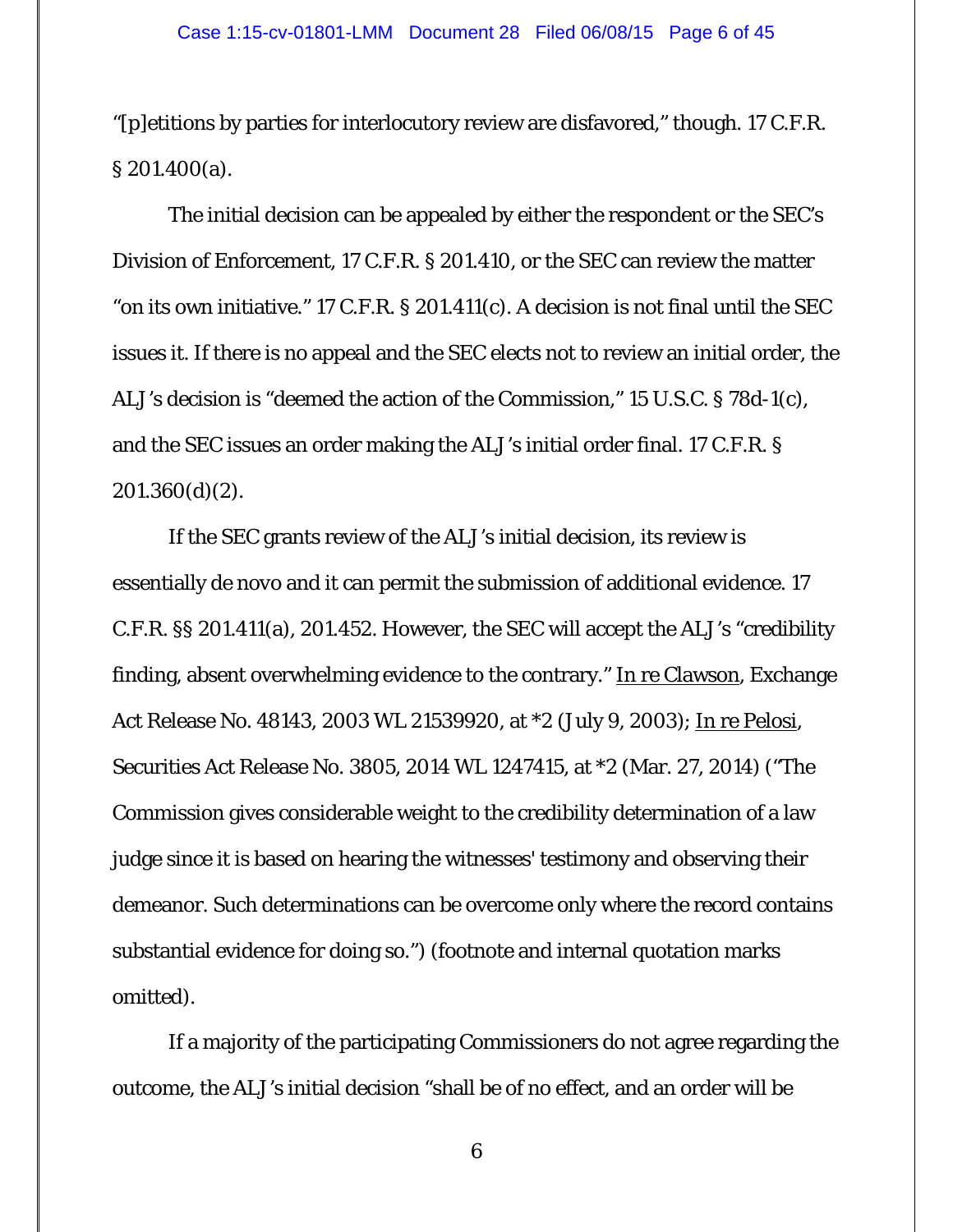#### Case 1:15-cv-01801-LMM Document 28 Filed 06/08/15 Page 7 of 45

issued in accordance with this result." 17 C.F.R. § 201.411(f). Otherwise, the SEC will issue a final order at the conclusion of its review.

If a respondent such as Plaintiff loses with the SEC, he may petition for review of the SEC's order in the federal court of appeals (either his home circuit or the D.C. Circuit). 15 U.S.C. § 78y(a)(1). Once the record is filed, the court of appeals then retains "exclusive" jurisdiction to "to affirm or modify and enforce or to set aside the order in whole or in part." 15 U.S.C. § 78y(a)(3). The SEC's findings of facts are "conclusive" "if supported by substantial evidence." 15 U.S.C. § 78y(a)(4). The court of appeals may also order additional evidence to be taken before the SEC and remand the action for the SEC to conduct an additional hearing with the new evidence. 15 U.S.C. § 78y(a)(5). The SEC then files its new findings of facts based on the additional evidence with the court of appeals which will be taken as conclusive if supported by substantial evidence. Id.

## **C. SEC ALJs**

 SEC ALJs are "not appointed by the President, the Courts, or the [SEC] Commissioners. Instead, they are hired by the SEC's Office of Administrative Law Judges, with input from the Chief Administrative Law Judge, human resource functions, and the Office of Personnel Management" ("OPM"). Am. Compl., Dkt. No. [17] ¶ 80; see also 5 C.F.R. § 930.204 ("An agency may appoint an individual to an administrative law judge position only with prior approval of OPM, except when it makes its selection from the list of eligibles provided by OPM. An administrative law judge receives a career appointment and is exempt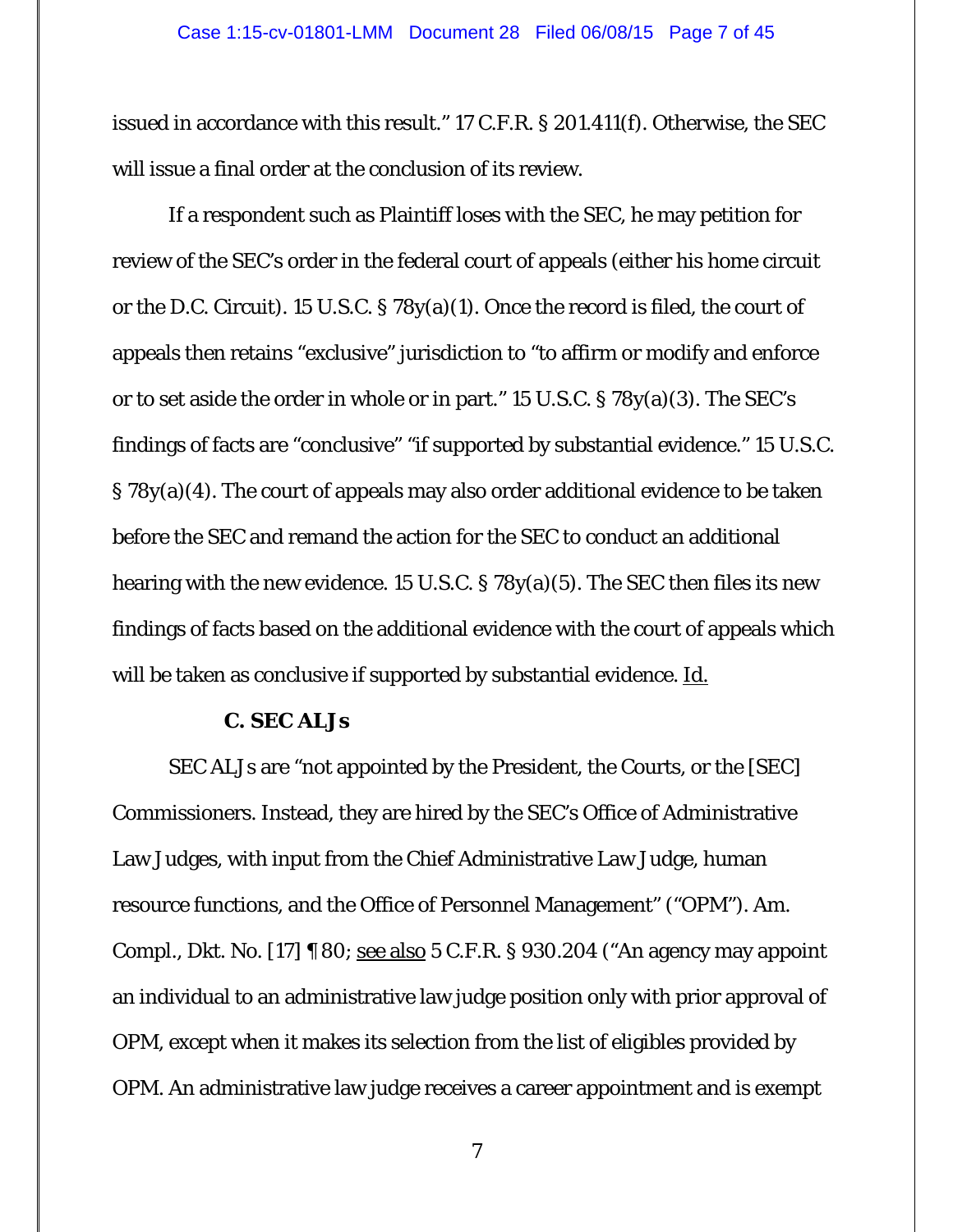#### Case 1:15-cv-01801-LMM Document 28 Filed 06/08/15 Page 8 of 45

from the probationary period requirements under part 315 of this chapter."). An ALJ's salary is set by statute. 5 U.S.C. § 5372.

 Congress has authorized the SEC to delegate any of its functions to an ALJ. 15 U.S.C. § 78d-1(a). Pursuant to that authority, the SEC has promulgated regulations, which set out its ALJ's powers. 17 C.F.R. § 200.14 makes ALJs responsible for the "fair and orderly conduct of [administrative] proceedings" and gives them the authority to: "(1) Administer oaths and affirmations; (2) Issue subpoenas; (3) Rule on offers of proof; (4) Examine witnesses; (5) Regulate the course of a hearing; (6) Hold pre-hearing conferences; (7) Rule upon motions; and (8) Unless waived by the parties, prepare an initial decision containing the conclusions as to the factual and legal issues presented, and issue an appropriate order." 17 C.F.R. § 200.14(a);4 see also 17 C.F.R. § 200.30–9 (authorizing ALJs to make initial decisions).

 $\overline{a}$ 4 The SEC Rules of Practice provide a similar list of powers for "hearing officers," or ALJs. 17 C.F.R. § 201.101(a)(5) ("(5) Hearing officer means an administrative law judge, a panel of Commissioners constituting less than a quorum of the Commission, an individual Commissioner, or any other person duly authorized to preside at a hearing"). 17 C.F.R. § 201.111 provides,

The hearing officer shall have the authority to do all things necessary and appropriate to discharge his or her duties. No provision of these Rules of Practice shall be construed to limit the powers of the hearing officer provided by the Administrative Procedure Act, 5 U.S.C. 556, 557. The powers of the hearing officer include, but are not limited to, the following:

<sup>(</sup>a) Administering oaths and affirmations;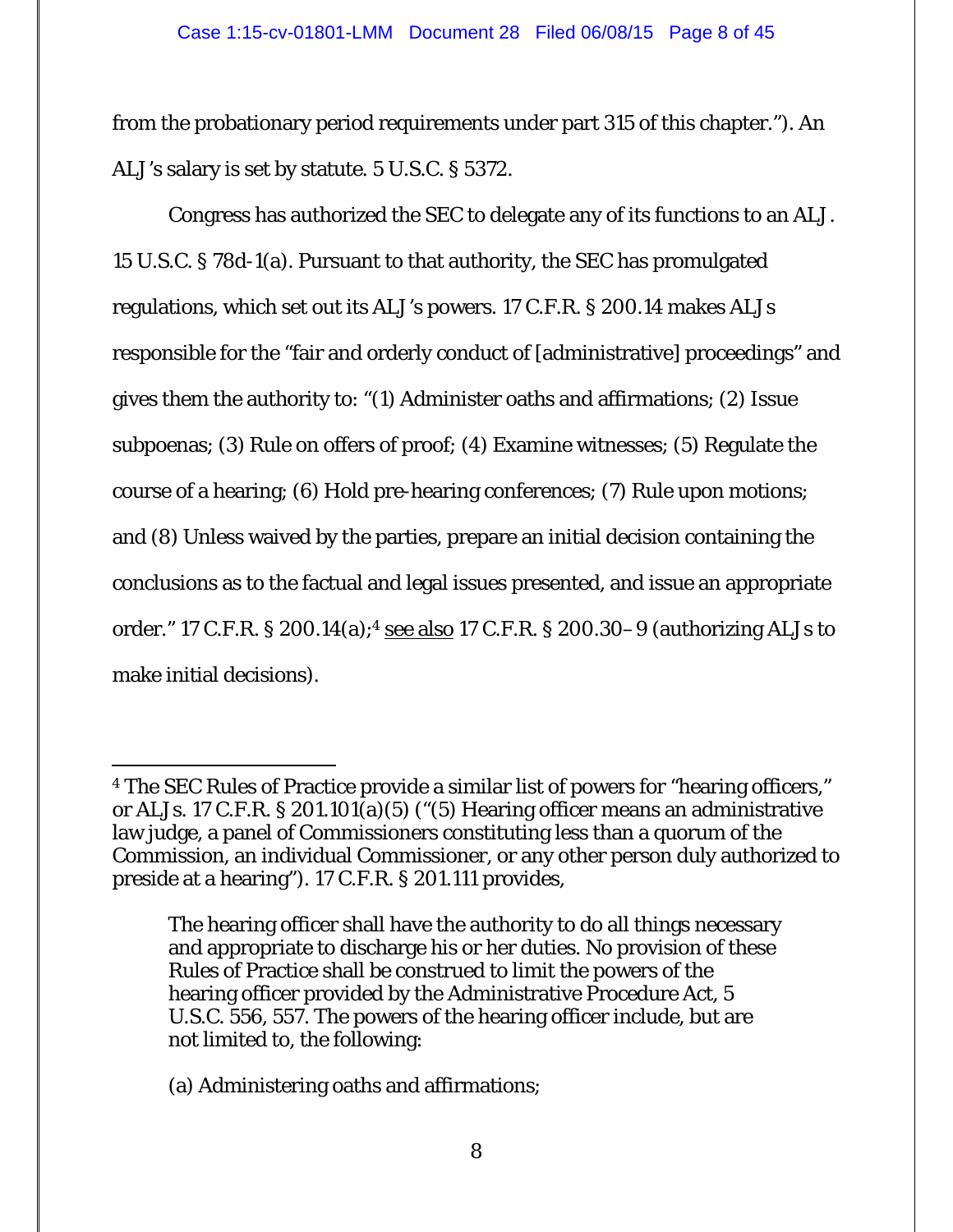(b) Issuing subpoenas authorized by law and revoking, quashing, or modifying any such subpoena;

 $\overline{a}$ 

(c) Receiving relevant evidence and ruling upon the admission of evidence and offers of proof;

(d) Regulating the course of a proceeding and the conduct of the parties and their counsel;

(e) Holding prehearing and other conferences as set forth in § 201.221 and requiring the attendance at any such conference of at least one representative of each party who has authority to negotiate concerning the resolution of issues in controversy;

(f) Recusing himself or herself upon motion made by a party or upon his or her own motion;

(g) Ordering, in his or her discretion, in a proceeding involving more than one respondent, that the interested division indicate, on the record, at least one day prior to the presentation of any evidence, each respondent against whom that evidence will be offered;

(h) Subject to any limitations set forth elsewhere in these Rules of Practice, considering and ruling upon all procedural and other motions, including a motion to correct a manifest error of fact in the initial decision. A motion to correct is properly filed under this Rule only if the basis for the motion is a patent misstatement of fact in the initial decision. Any motion to correct must be filed within ten days of the initial decision. A brief in opposition may be filed within five days of a motion to correct. The hearing officer shall have 20 days from the date of filing of any brief in opposition filed to rule on a motion to correct;

(i) Preparing an initial decision as provided in § 201.360;

(j) Upon notice to all parties, reopening any hearing prior to the filing of an initial decision therein, or, if no initial decision is to be filed, prior to the time fixed for the filing of final briefs with the Commission; and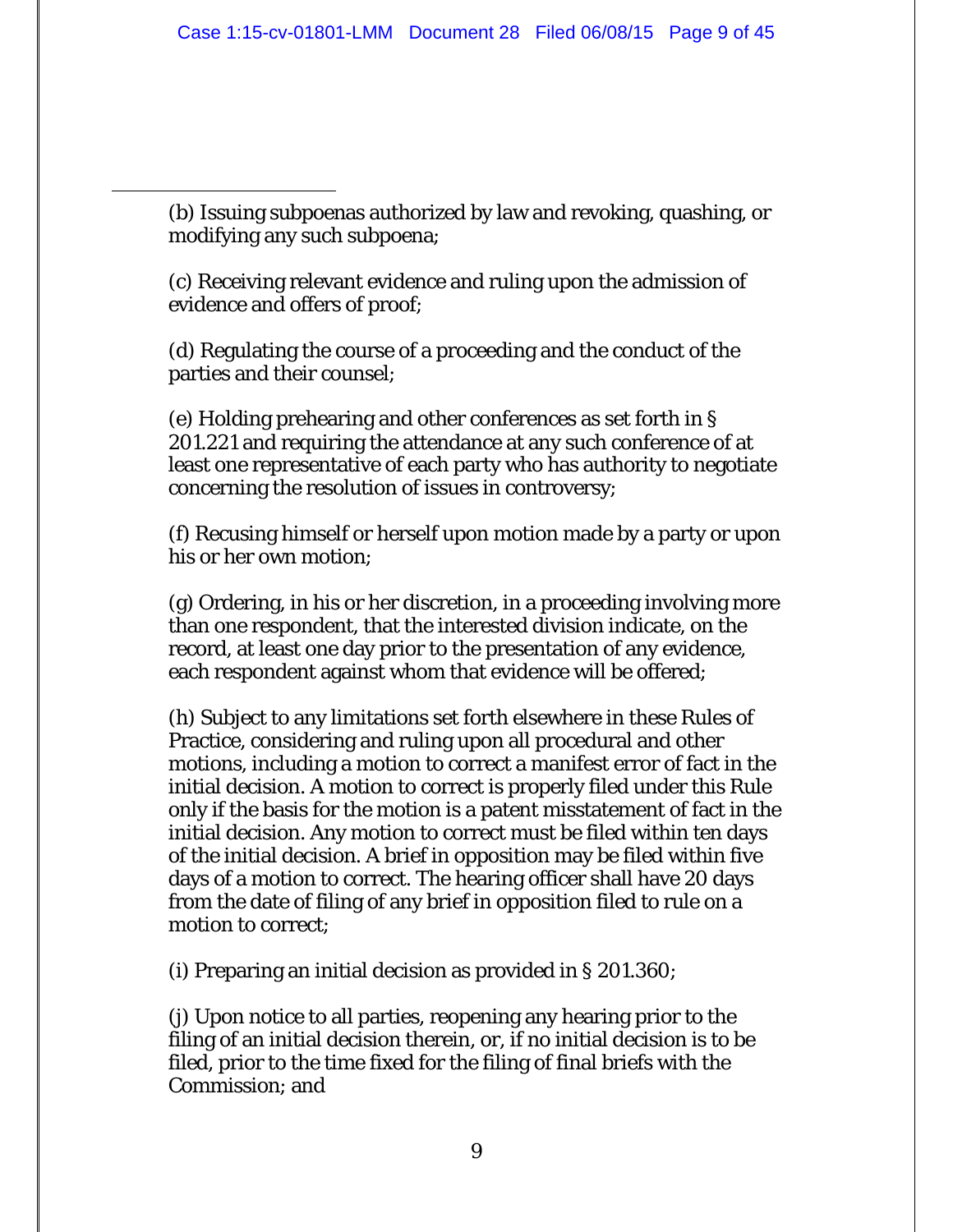## **D. Plaintiff's Administrative Proceeding**

As stated supra, the SEC filed an OIP against Plaintiff on February 17, 2015. In the administrative proceeding, Plaintiff moved for summary disposition, asserting three constitutional arguments before the ALJ: (1) that the proceeding violates Article II of the Constitution because ALJs are protected by two layers of tenure protection; (2) that Congress's delegation of authority to the SEC to pursue cases before ALJs violates the delegation doctrine in Article I of the Constitution; and (3) that Congress violated his Seventh Amendment right to jury trial by allowing the SEC to pursue charges in an administrative proceeding. ALJ decision, Dkt. No. [2-4] at 2. ALJ James E. Grimes found on May 14, 2015, that he did not have the authority to address issues (2) and (3) and "doubt[ed] that [he had] the authority to address  $\iota$  issue" (1). <u>Id.</u> at 7, 10-11. However, he did deny Plaintiff's Article II removal claim on the merits. Id.

 Plaintiff's administrative evidentiary hearing is scheduled for June 15, 2015, before the ALJ. On May 19, 2015, Plaintiff filed his Complaint, asking this Court to (1) declare the administrative proceeding unconstitutional for the same reasons asserted in the administrative proceeding, and (2) enjoin the administrative proceeding from occurring until the Court can issue its ruling. The

## 17 C.F.R. § 201.111.

 $\overline{a}$ 

<sup>(</sup>k) Informing the parties as to the availability of one or more alternative means of dispute resolution, and encouraging the use of such methods.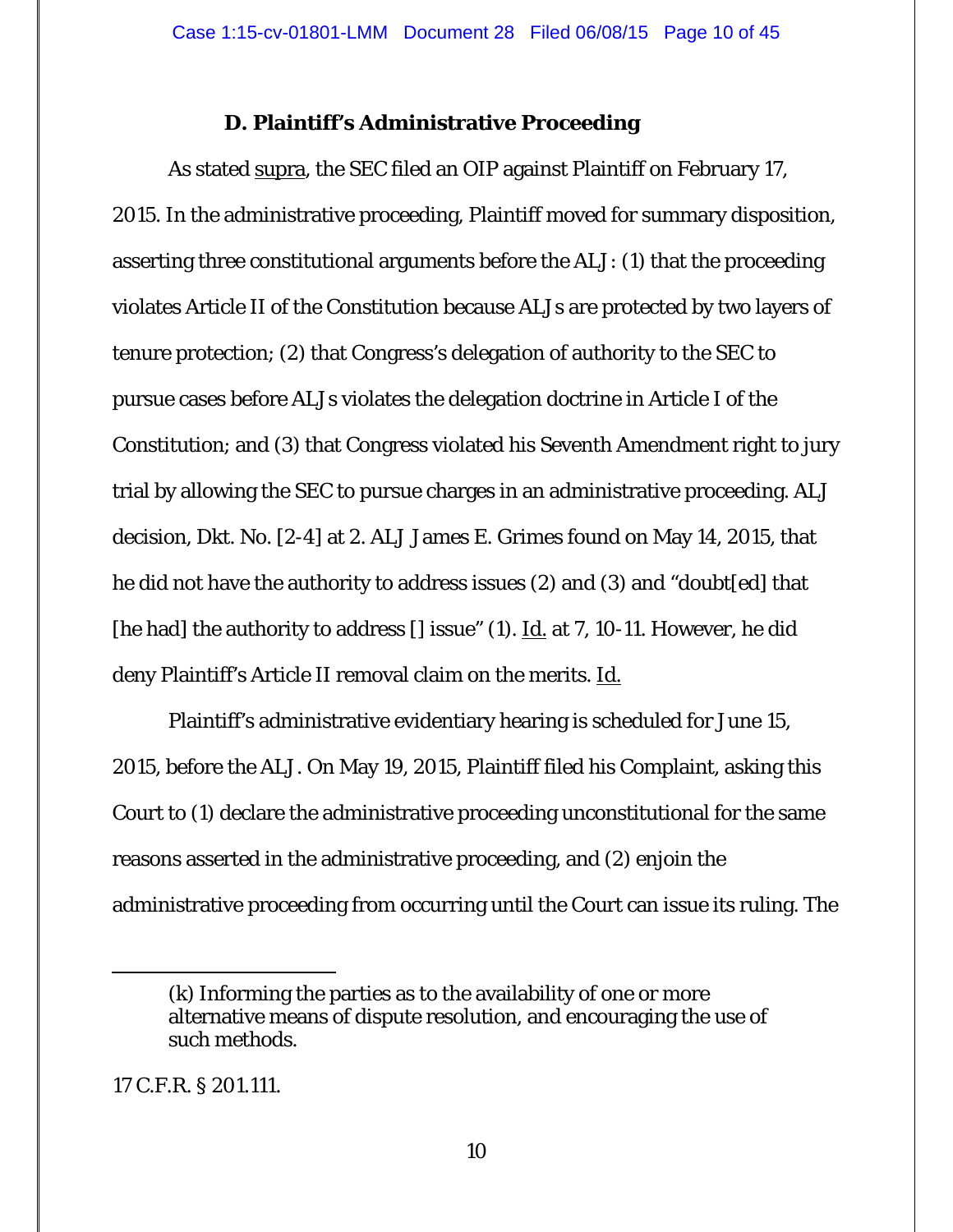Court heard oral argument on May 27, 2015. On May 29, 2015, Plaintiff amended his Complaint, adding a claim that the SEC ALJ's appointment violated the Appointments Clause of Article II as the ALJ is allegedly an inferior officer and he was not appointed by the President, the courts of law, or a department head. See U.S. Const. art. II, § 2, cl. 2. The Court allowed Plaintiff and the SEC to file supplemental briefs on this issue following the hearing. Dkt. No. [18].

The SEC opposes Plaintiff's Motion, arguing that (1) this Court does not have subject matter jurisdiction, and (2) even if it does, Plaintiff has failed to meet his burden under the preliminary injunction standard.

#### **II. Discussion**

## **A. Subject Matter Jurisdiction**

 The SEC first contends that this Court does not have subject matter jurisdiction because the administrative proceeding, with its eventual review from a court of appeals, has exclusive jurisdiction over Plaintiff's constitutional claims. In other words, the SEC contends that its election to pursue claims against Plaintiff in an administrative proceeding, "channels review of Plaintiff's claims through the Commission's administrative process, with review in the courts of appeals." Def. Br., Dkt. No. [12] at 18; <u>see</u> 15 U.S.C. § 78y; supra at  $\frac{1}{2}$ (explaining the administrative review procedure). The SEC thus argues that § 78y is now Plaintiff's exclusive judicial review channel, and this Court cannot consider Plaintiff's constitutional claims; judicial review can only come from the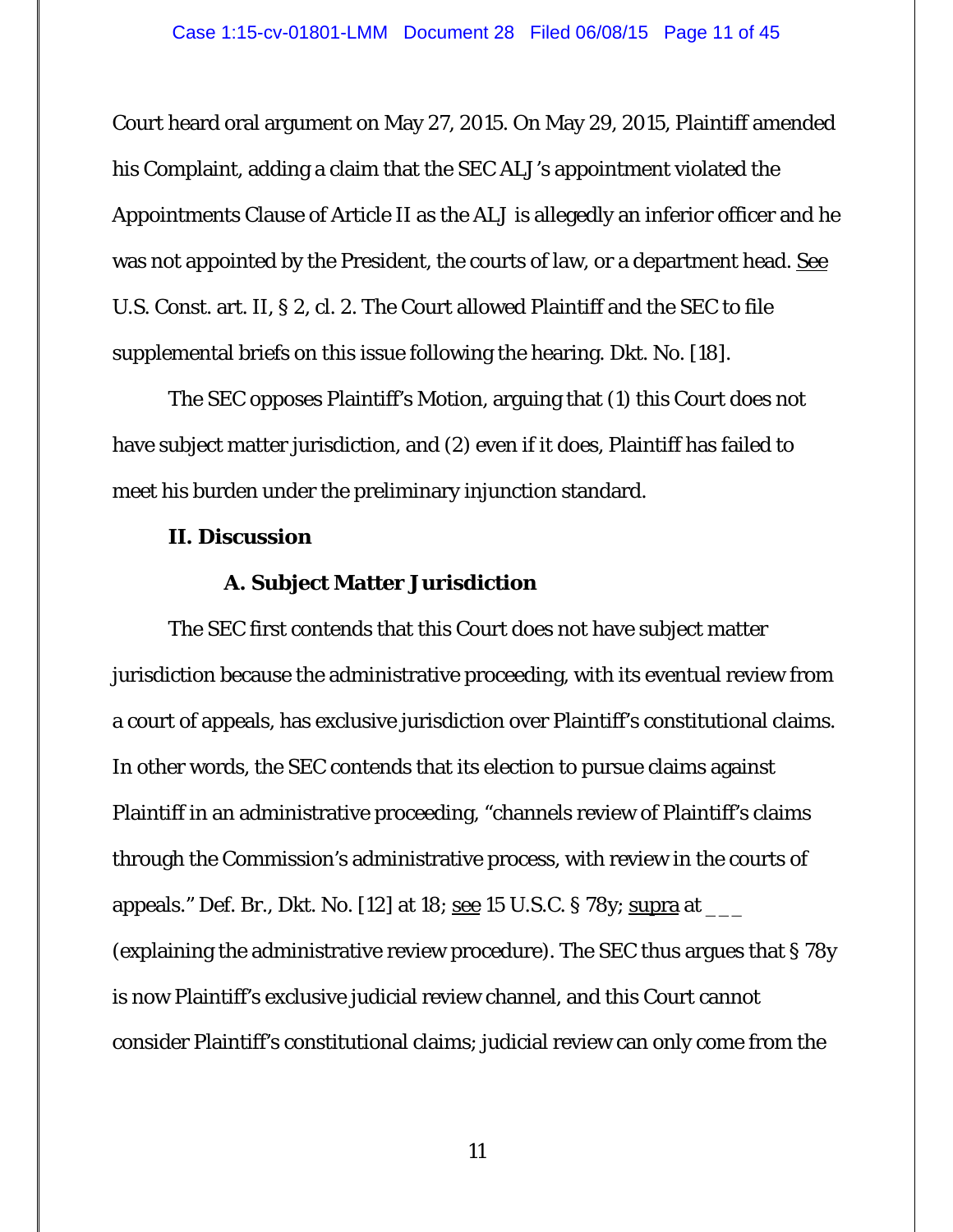#### Case 1:15-cv-01801-LMM Document 28 Filed 06/08/15 Page 12 of 45

courts of appeal following the administrative proceeding and the SEC's issuance of a final order in Plaintiff's case.

The SEC's position is in tension with 28 U.S.C. § 1331, which provides that federal district courts "have original jurisdiction of all civil actions arising under the Constitution, laws, or treaties of the United States," and 28 U.S.C. § 2201, which authorizes declaratory judgments. "[I]t is established practice for [the Supreme] Court to sustain the jurisdiction of federal courts to issue injunctions to protect rights safeguarded by the Constitution." Bell v. Hood, 327 U.S. 678, 684 (1946); Free Enter. Fund v. Pub. Co. Accounting Oversight Bd., 561 U.S. 477, 491 n.2 (2010). And "injunctive relief has long been recognized as the proper means for preventing entities from acting unconstitutionally." Corr. Servs. Corp. v. <u>Malesko</u>, 534 U.S. 61, 74 (2001); <u>see also</u> 5 U.S.C. § 702 (stating that under the Administrative Procedure Act, any "person suffering legal wrong because of agency action, or adversely affected or aggrieved by agency action within the meaning of a relevant statute, is entitled to judicial review thereof" and may seek injunctive relief).

 To restrict the district court's statutory grant of jurisdiction under § 1331, there must be Congressional intent to do so. The Supreme Court has held that, "[p]rovisions for agency review do not restrict judicial review unless the 'statutory scheme' displays a 'fairly discernible' intent to limit jurisdiction, and the claims at issue 'are of the type Congress intended to be reviewed within th[e] statutory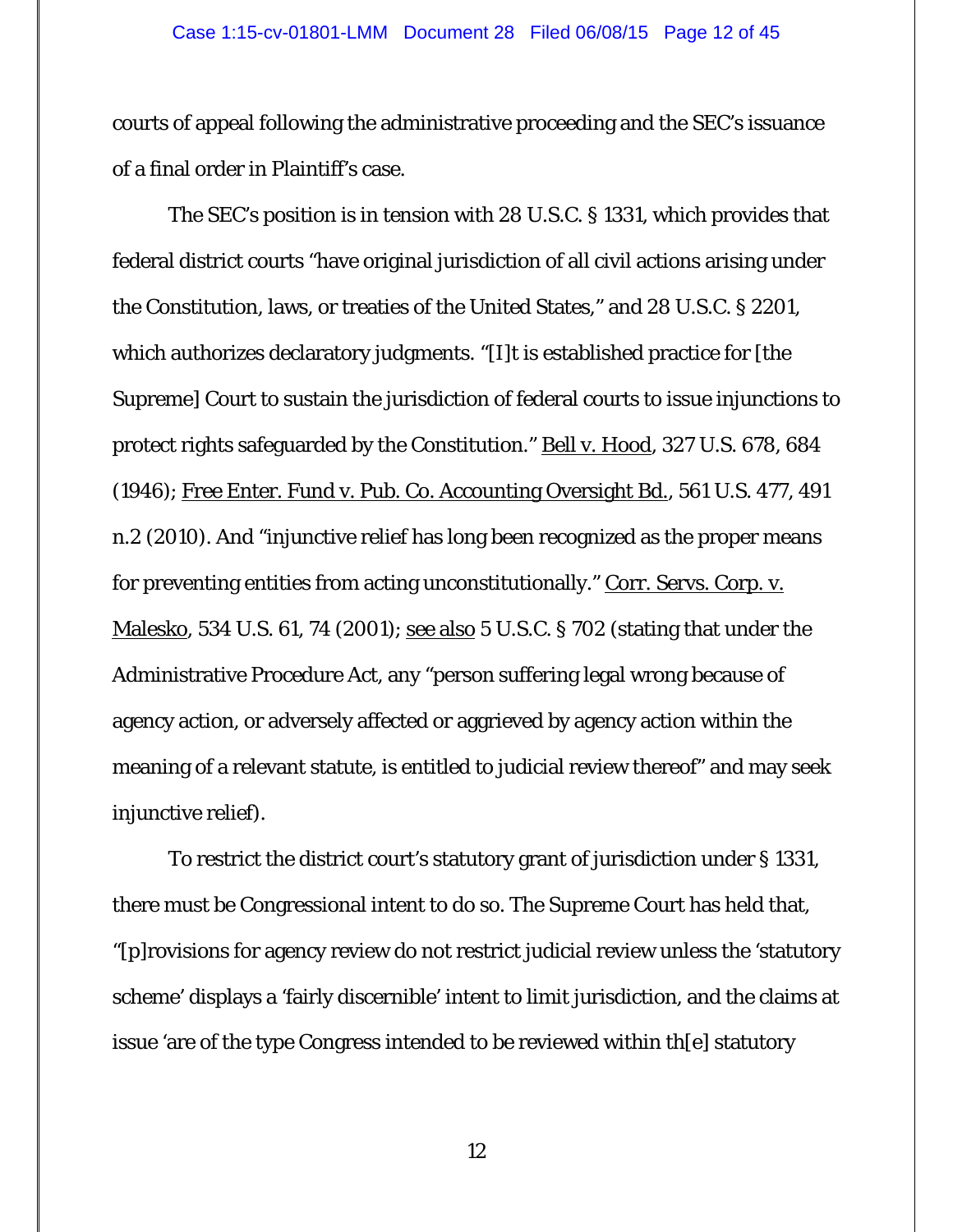structure.'" Free Enterprise, 561 U.S. at 489 (quoting Thunder Basin Coal Co. v. Reich*,* 510 U.S. 200, 207, 212, 114 S.Ct. 771, 127 L.Ed.2d 29 (1994)).

At the hearing, the SEC argued that despite statutory language providing that these types of enforcement actions could be heard in *either* the district court *or* administrative proceedings, once the SEC selected the administrative forum, Plaintiff was bound by that decision and § 78y became the exclusive judicial review provision. The SEC contends that Congress declared its intent for the administrative proceeding to be the exclusive forum for judicial review for these cases by allowing the SEC to make the administrative proceeding its forum choice.

The Court finds, however, that Congress's purposeful language allowing *both* district court and administrative proceedings shows a different intent. Instead, the clear language of the statute provides a choice of forum, and there is no language indicating that the administrative proceeding was to be an exclusive forum. There can be no "fairly discernible" Congressional intent to limit jurisdiction away from district courts when the text of the statute provides the district court as a viable forum. The SEC cannot manufacture Congressional intent by making that choice for Congress; Congress must express its own intent within the language of the statute. Similarly, in Free Enterprise, the Supreme Court held that the text of § 78y—the provision at issue here—"does not expressly limit the jurisdiction that other statutes confer on district courts. See, e.g., 28 U.S.C. §§ 1331, 2201. Nor does it do so implicitly." 561 U.S. at 489.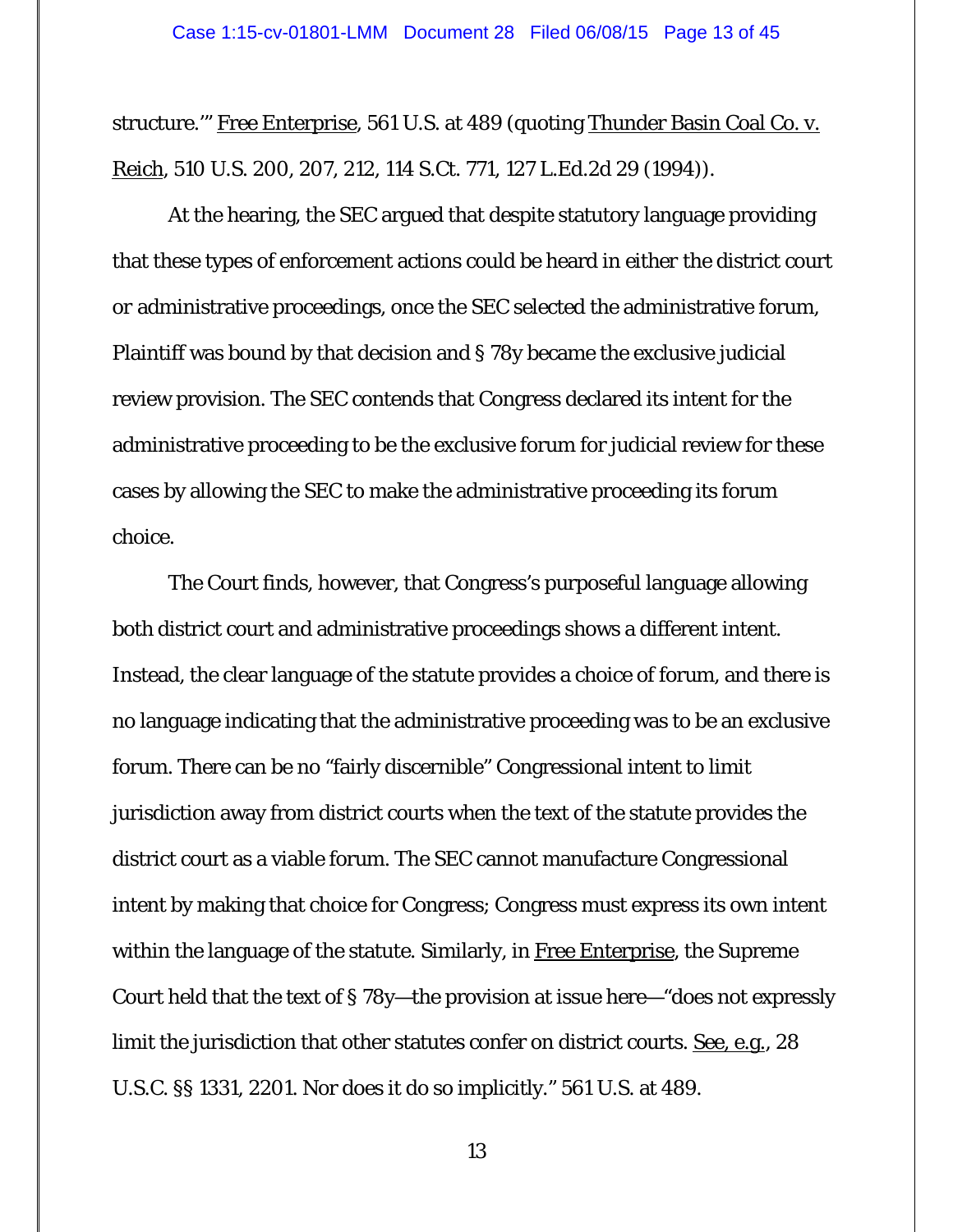Here, the Court finds that because Congress created a statutory scheme which expressly included the district court as a permissible forum for the SEC's claims, Congress did not intend to limit § 1331 and prevent Plaintiff from raising his collateral constitutional claims in the district court. Congress could not have intended the statutory review process to be exclusive because it expressly provided for district courts to adjudicate not only constitutional issues but Exchange Act violations, at the SEC's option. <u>See Elgin v. Dep't of Treasury, \_</u>\_ U.S. \_\_, 132 S. Ct. 2126, 2133 (2012) ("To determine whether it is 'fairly discernible' that Congress precluded district court jurisdiction over petitioners' claims, we examine the [the Exchange Act]'s text, structure, and purpose.").

But even if Congress's intent cannot be gleaned from Congress's purposeful choice to include the district court as a viable forum, the Court still finds that jurisdiction would be proper as Congress's intent can be presumed based on the standard articulated in Thunder Basin, Free Enterprise, and Elgin. A court may "presume that Congress does not intend to limit jurisdiction" if (1) "a finding of preclusion could foreclose all meaningful judicial review"; (2) "if the suit is wholly collateral to a statute's review provisions"; and if (3) "the claims are outside the agency's expertise." Free Enterprise, 561 U.S. at 489 (quoting Thunder Basin, 510 U.S. at 212-213) (internal quotations omitted). A discussion of these factors follows.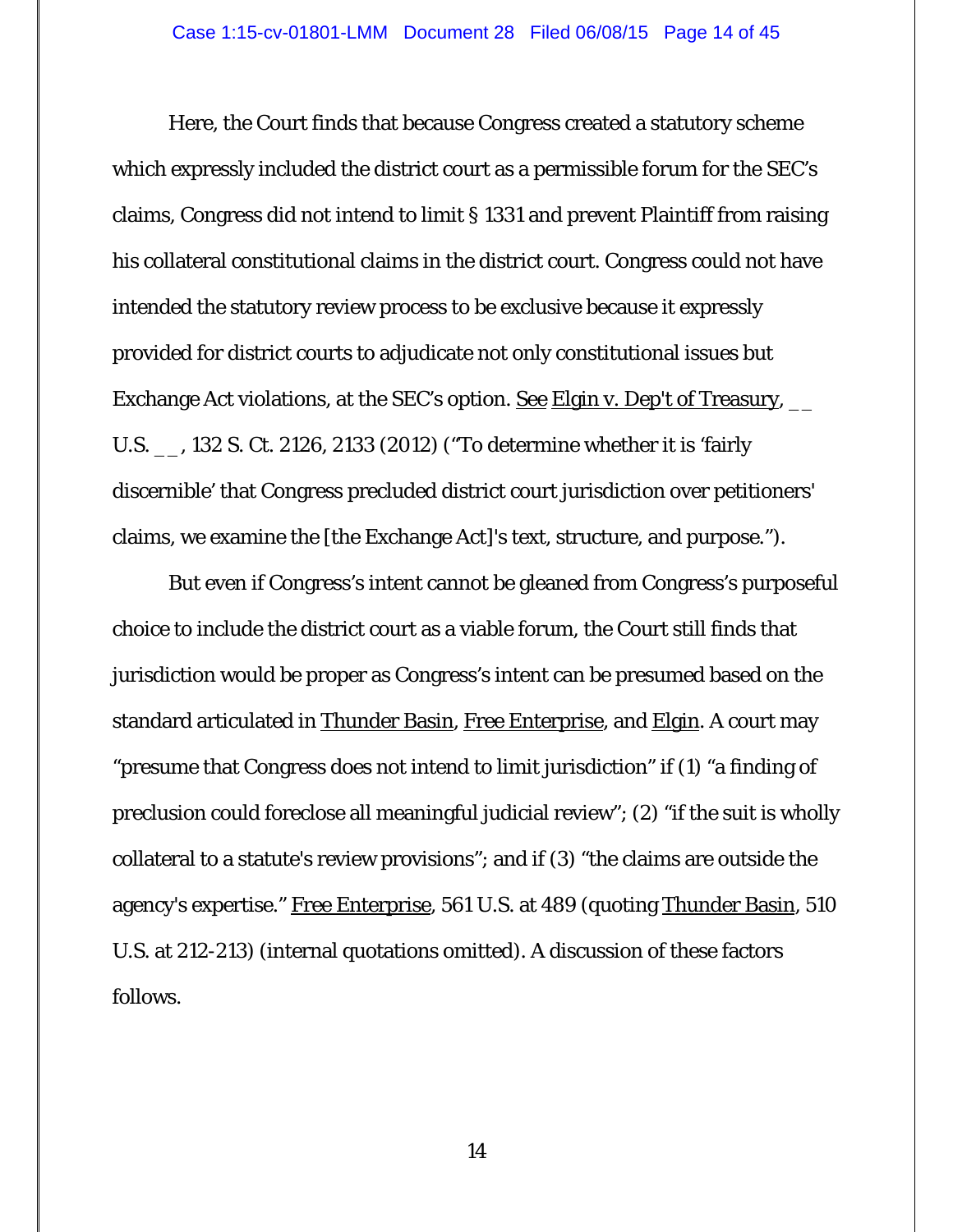## **1. Barring Plaintiff's Claims Would Prevent Meaningful Judicial Review.**

The SEC first argues that because Plaintiff has a "certain path" to judicial review through a court of appeals, Plaintiff cannot demonstrate he lacks meaningful judicial review. Def. Br., Dkt. No. [12] at 20. But the Court finds that requiring Plaintiff to pursue his constitutional claims following the SEC's administrative process "could foreclose all *meaningful* judicial review" of his constitutional claims. Free Enterprise, 561 U.S. at 489 (emphasis added) (quoting Thunder Basin, 510 U.S. at 212-213); <u>see Duka</u>, 2015 WL 1943245, at \*5.

Plaintiff's claims go to the constitutionality of Congress's entire statutory scheme, and Plaintiff specifically seeks an order enjoining the SEC from pursuing him in its "unconstitutional" tribunals. If Plaintiff is required to raise his constitutional law claims following the administrative proceeding, he will be forced to endure what he contends is an unconstitutional process. Plaintiff could raise his constitutional arguments only after going through the process he contends is unconstitutional—and thus being inflicted with the ultimate harm Plaintiff alleges (that is, being forced to litigate in an unconstitutional forum). By that time, Plaintiff's claims would be moot and his remedies foreclosed because the Court of Appeals cannot enjoin a proceeding which has already occurred.

The SEC argues that Plaintiff's argument "boils down to the assertion that administrative respondents need not wait for actual adjudication of their cases in order to challenge their legality," and the Eleventh Circuit has "rejected precisely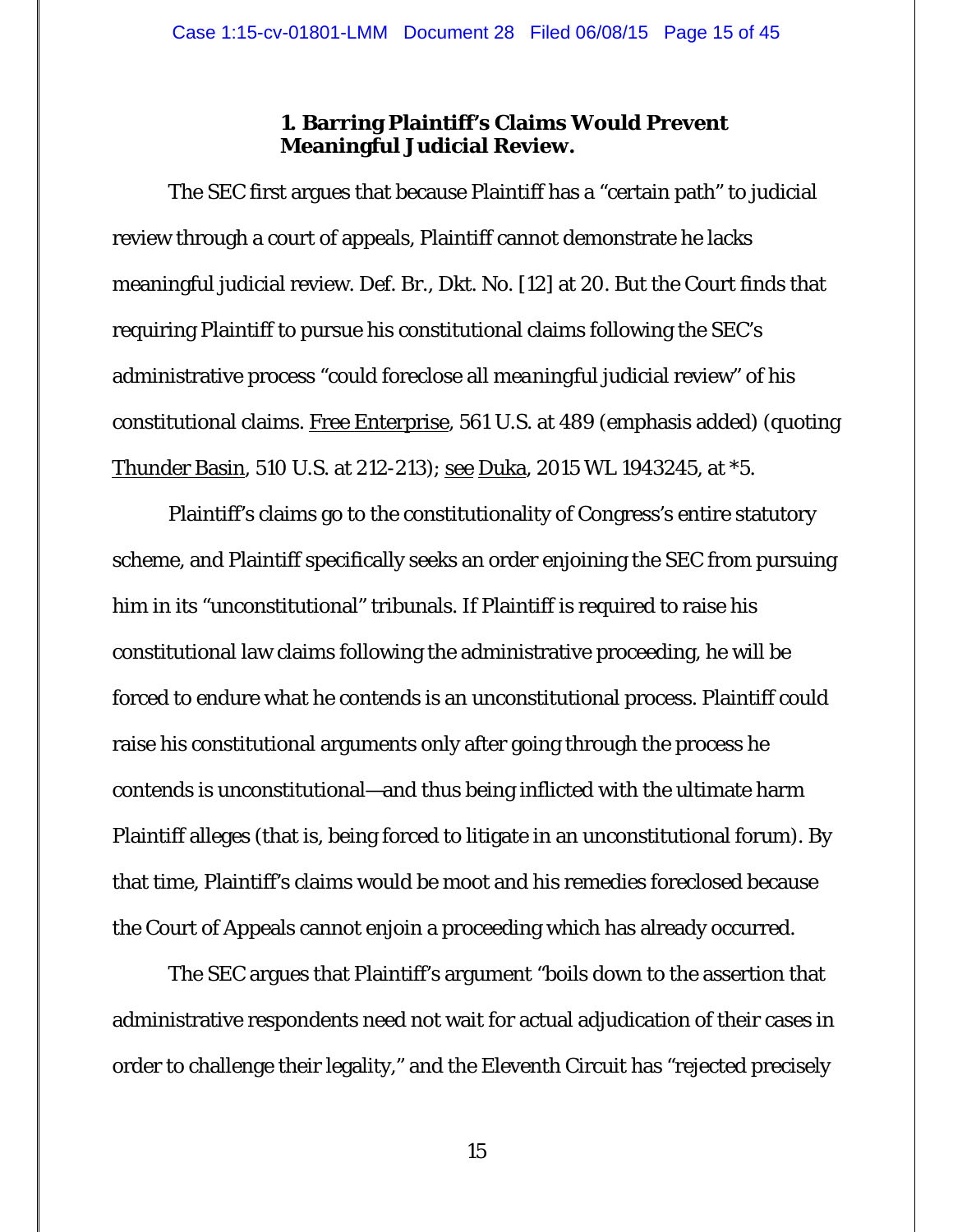this argument." See Def. Br., Dkt. No. [12] at 21 (quoting Chau v. U.S. S.E.C.,  $\qquad$ F. Supp. 3d \_\_, No. 14-CV-1903 LAK, 2014 WL 6984236, at \*12 (S.D.N.Y. Dec. 11, 2014) (internal quotation marks omitted)); see also Def. Br., Dkt. No. [12] at 21 (citing Doe v. F.A.A., 432 F.3d 1259, 1263 (11th Cir. 2005)). However, this Court does not read those Eleventh Circuit decisions so broadly.

 In Doe, thirteen aircraft mechanics sued the FAA, seeking a preliminary injunction "instructing the FAA how to proceed in its process of reexamination." 432 F.3d at 1260. An investigation revealed that the school where plaintiffs received their airmen certificates had fraudulently examined and certified some mechanics who were unqualified to hold the certification. Id. Because the FAA was unable to determine which certifications were fraudulent, the FAA wrote all relevant mechanics requiring them to recertify. Id. "The parties agreed that the FAA ha[d] the power to reexamine airmen and to suspend and revoke their certificates." Id. at 1262. But the plaintiffs sought and received an injunction on the basis that their due process rights would be violated by the FAA pursuing its administrative procedure.

 The Eleventh Circuit reversed, finding that the Court did not have subject matter jurisdiction. The Court held that the mechanics' constitutional arguments were "inescapably intertwined" with the merits of an FAA order. <u>Id.</u> at 1263 ("The mechanics' constitutional claims (that the FAA has infringed upon their due process rights by failing to observe statutory and administrative processes) necessarily require a review of the procedures and actions taken by the FAA with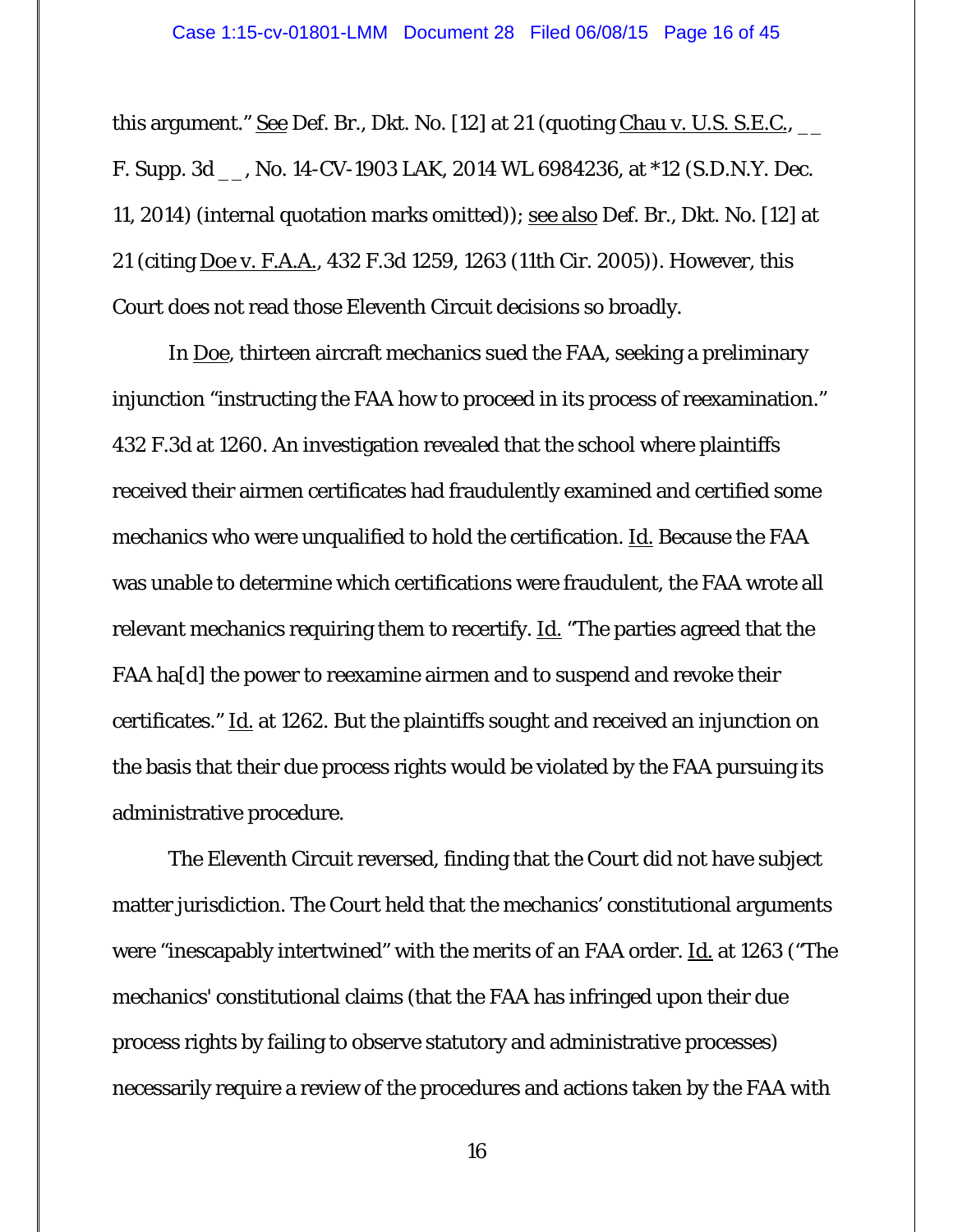regard to the mechanics' certificates. Therefore, the constitutional claims fall within the ambit of the administrative scheme, and the district court is without subject-matter jurisdiction."); see also Green v. Brantley, 981 F.2d 514, 521 (11th Cir. 1993) (holding that the Circuit lacked subject matter jurisdiction because "the merits of [plaintiff's] claims are inescapably intertwined with a review of the procedures and merits surrounding the FAA's order."). The Court therefore held that "delayed judicial review (that is, review by a federal court of appeals after determination by the administrative commission rather than initial review by a federal district court)" was still meaningful in those circumstances. Doe, 432 F.3d at 1263.

The Court finds that <u>Doe</u> is distinguishable. The plaintiffs in <u>Doe</u> conceded the FAA had the authority to initiate administrative proceedings, but claimed that because the FAA had not yet initiated administrative proceedings against them, they were not required to go through the administrative process. <u>Id.</u> at 1262. The FAA did not have a forum selection decision, and the plaintiff conceded the FAA's ability to pursue reexamination. The Eleventh Circuit found that plaintiff's due process challenges were "inescapably intertwined" with the merits of the FAA's actions.

Here, Plaintiff's claims rise or fall regardless of what has occurred or will occur in the SEC administrative proceeding; Plaintiff does not challenge the SEC's conduct in that proceeding or the allegations against him—he challenges the proceeding *itself*. See Free Enterprise, 561 U.S. at 490 ("But petitioners object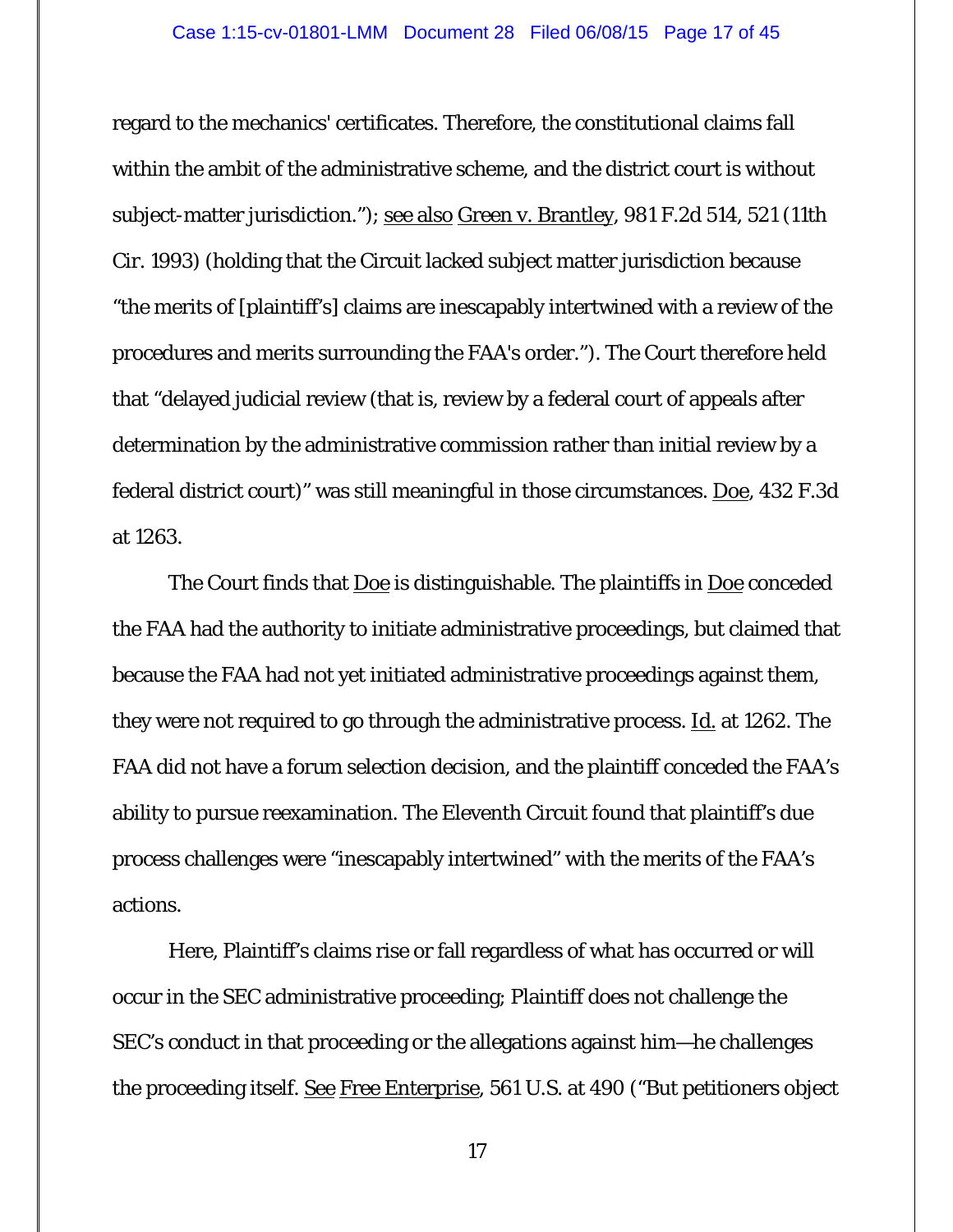to the Board's existence, not to any of its auditing standards."); <u>Touche Ross  $\&$ </u> Co. v. SEC, 609 F.2d 570, 577 (2d Cir. 1979) ("While the Commission's administrative proceeding is not 'plainly beyond its jurisdiction,' nevertheless to require appellants to exhaust their administrative remedies would be to require them to submit to the very procedures which they are attacking.").

Plaintiff's claims here are not "inescapably intertwined" with the merits of the SEC's insider trading claims against him. Therefore, while the delayed judicial review in Doe was acceptable because the constitutional claims depended on how long the FAA took to complete an admittedly constitutional *process*, delayed judicial review here will cause an allegedly unconstitutional *process* to occur.

Waiting until the harm Plaintiff alleges cannot be remedied is not *meaningful* judicial review.5 See LabMD, Inc. v. F.T.C., 776 F.3d 1275, 1280 (11th

<sup>-</sup><sup>5</sup> The cases the SEC cites from other districts on this issue can be distinguished from the facts here. Chau, Jarkesy v. S.E.C., 48 F. Supp. 3d 32 (D.D.C. 2014), and Altman v. U.S. S.E.C., 768 F. Supp. 2d 554 (S.D.N.Y. 2011), all addressed substantive challenges to the merits of the administrative proceedings. See Chau, 2014 WL 6984236 (challenging the SEC's conduct within the administrative proceeding, such as failing to postpone a hearing following a document dump); Jarkesy, 48 F. Supp. 3d at 32 (claiming that he could not obtain a fair hearing before the SEC because the SEC's settlements with two others stated that the plaintiff was liable for securities fraud); Altman, 768 F. Supp. 2d at 561 (involving a challenge to the SEC's own rules and stating that this was not a case where the plaintiff disputed the SEC had the expertise to hear challenges to its own rules and noted that the plaintiff did not challenge the "existence" of the proceeding but rather the "extent of the SEC's ability to sanction attorneys under the SEC's own rules").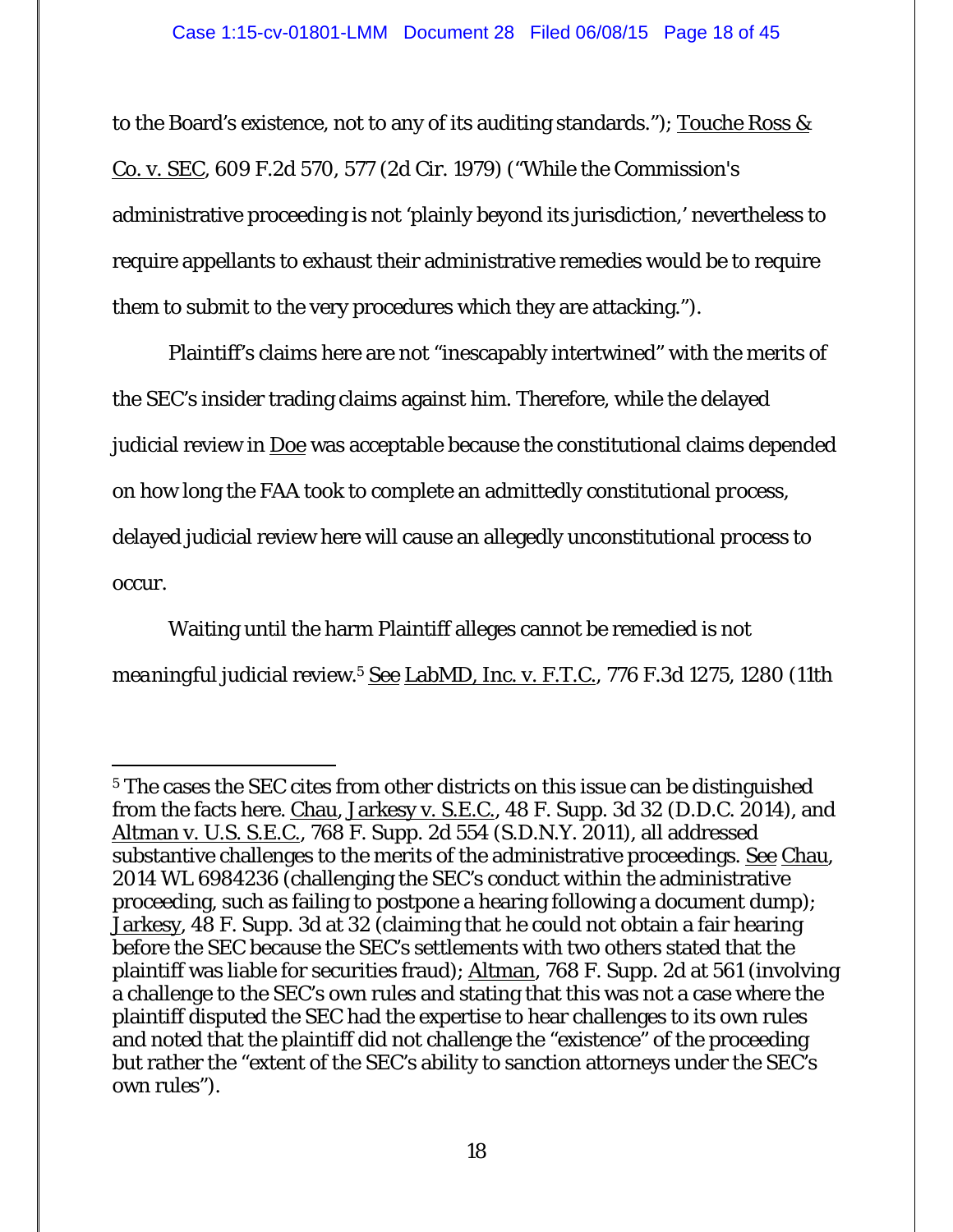Cir. 2015) ("We have consistently looked to how 'inescapably intertwined' the constitutional claims are to the agency proceeding, reasoning that the harder it is to distinguish them, the less prudent it is to interfere in an ongoing agency process.") (citing Doe, 432 F.3d at 1263; Green, 981 F.2d at 521). Therefore, the Court finds that § 78y does not provide meaningful judicial review under these circumstances.

# **2. Plaintiff's Claims Are Wholly Collateral to the SEC Proceeding.**

 $\overline{a}$ 

There is an important distinction between a claim that an administrative scheme is unconstitutional in all instances—a facial challenge—and a claim that it violates a particular plaintiff's rights in light of the facts of a specific case—an as-applied challenge. As between the two, courts are more likely to sustain pre-enforcement jurisdiction over "broad facial and systematic challenges," such as the claim at issue in Free Enterprise Fund*.*This tendency is not a hard-and-fast rule, as "the distinction between facial and as-applied challenges is not so well defined that it has some automatic effect or that it must always control the pleadings and disposition in every case involving a constitutional challenge." Rather, it is a recognition that the Thunder Basin and Free Enterprise factors militate against jurisdiction when a pre-enforcement constitutional claim relates to factual issues that are the subject of a pending administrative adjudication.

Chau v. U.S. S.E.C., No. 14-CV-1903 LAK, 2014 WL 6984236, at \*6 (S.D.N.Y. Dec. 11, 2014) (footnotes omitted) (quoting Elk Run Coal Co. v. Dep't of Labor, 804 F. Supp. 2d 8, 21 (D.D.C. 2011) (describing Free Enterprise as a "broad facial and systemic challenge"); Elgin, 132 S. Ct. at 2135 (explaining that the as-applied vs. facial distinction is not talismanic)).

The Court also notes that Chau's reasoning supports this Court's ruling. Specifically, The Chau court stated,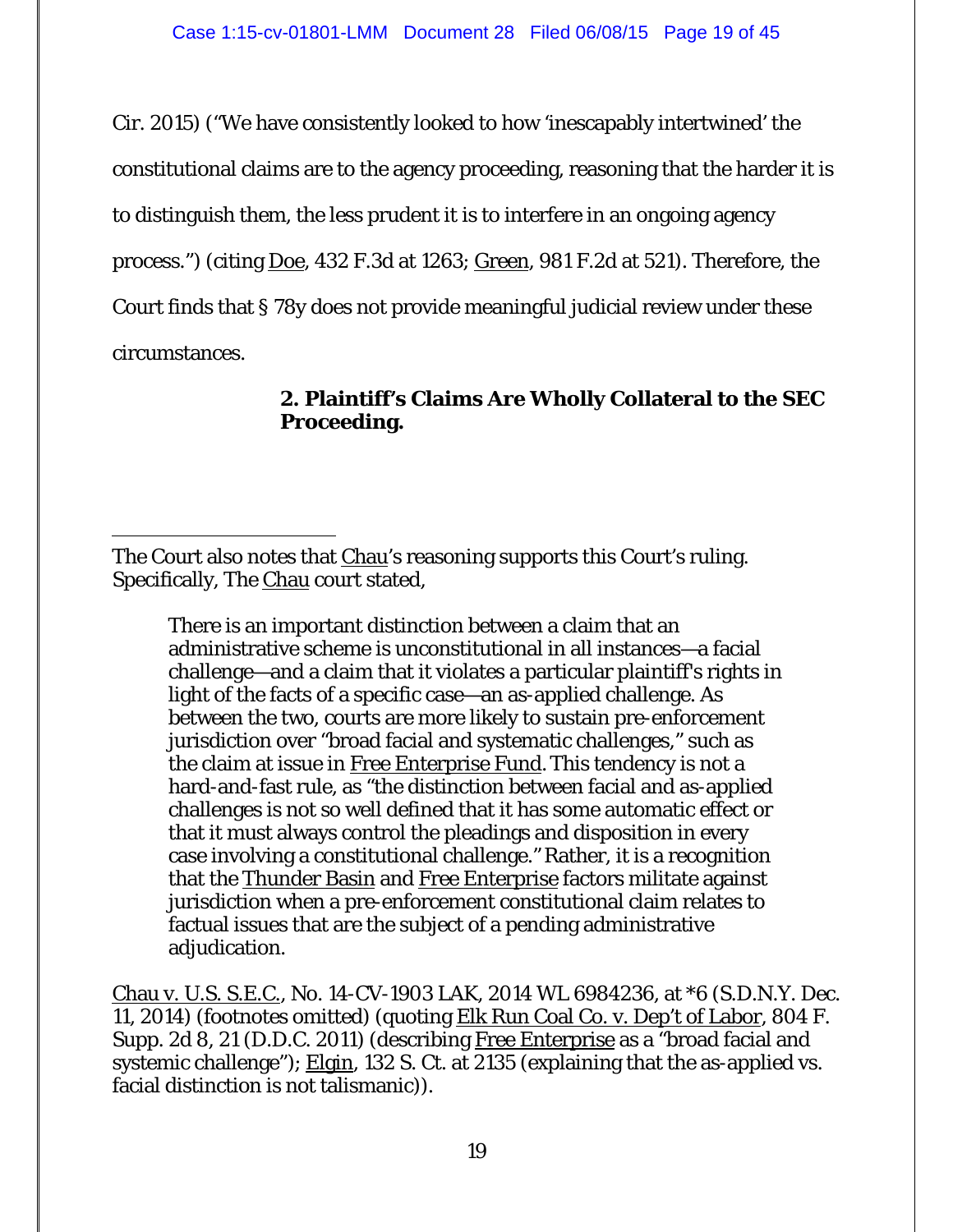The SEC also argues that Plaintiff's claims are not wholly collateral to the SEC proceeding because it is possible that Plaintiff may not be found liable in the administrative proceeding or he may eventually obtain relief on appeal. The SEC cites Elgin and argues that "Plaintiff's claims are not collateral to the statutory provisions governing review of SEC administrative proceedings because they are the means by which Plaintiff seeks to halt his SEC proceeding." Def. Br., Dkt. No. [12] at 22 (citing  $Elgin$ , 132 S. Ct. at 2139). But  $Elgin$  is distinguishable.</u></u>

In Elgin, the plaintiffs had been terminated from their civil service jobs for failing to register for the selective service. Rather than appealing their terminations to the Merit Systems Protective Board or the Court of Appeals for the Federal Circuit, as required by the Civil Service Reform Act, plaintiffs filed an action in federal district court, claiming that their termination was unconstitutional. The Supreme Court ruled that the plaintiffs' claim was not "wholly collateral to the CSRA scheme," but was "a challenge to CSRA-covered employment action brought by CSRA-covered employees requesting relief that the CSRA routinely affords,"—i.e., reversal of employment decisions, reinstatement, and awarding back pay. Elgin, 132 S. Ct. at 2139-40 (internal quotation marks omitted).

Plaintiff is not challenging an agency decision; Plaintiff is challenging whether the SEC's ability to *make* that decision was constitutional. What occurs at the administrative proceeding and the SEC's conduct there is irrelevant to this proceeding which seeks to invalidate the entire statutory scheme. See Free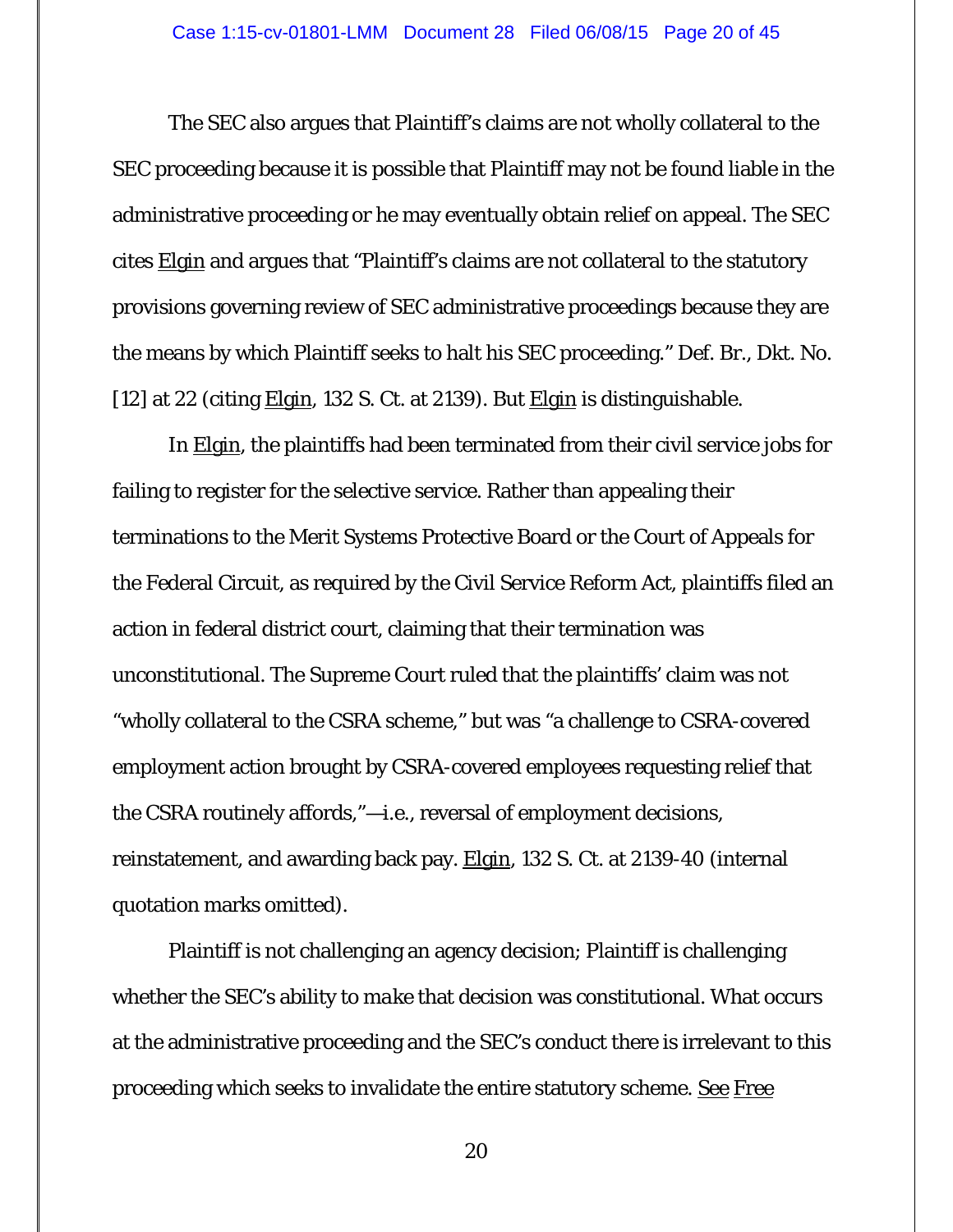Enterprise, 561 U.S. at 490 ("But petitioners object to the Board's existence, not to any of its auditing standards.");  $Duka$ , 2015 WL 1943245, at  $*6$ ;  $Gupta$ , 796 F. at 513 (noting the plaintiff would state a constitutional claim "even if [plaintiff] were entirely guilty of the charges made against him in the OIP"). Accordingly, Plaintiff's constitutional claims are wholly collateral to the administrative proceeding.

## **3. Plaintiff's Constitutional Claims Are Outside the Agency's Expertise.**

The SEC claims that Plaintiff's challenges "fall within the Commission's expertise," and the "SEC is in the best position to interpret its own policies and regulations in the first instance." Dkt. No. [12] at 13. The Court finds that Plaintiff's Article I, Seventh Amendment, and Article II claims are outside the agency's expertise.6

Plaintiff's constitutional claims are governed by Supreme Court jurisprudence, and "the statutory questions involved do not require technical considerations of agency policy." Free Enterprise, 561 U.S. at 491 (alteration and internal quotations omitted) (quoting Johnson v. Robison, 415 U.S. 361, 373 (1974)); see also Thunder Basin, 510 U.S. at 215 ("[A]djudication of the constitutionality of congressional enactments has generally been thought beyond the jurisdiction of administrative agencies.") (quoting Johnson, 415 U.S. at 368). These claims are not part and parcel of an ordinary securities fraud case, and

-

<sup>6</sup> The SEC ALJ agrees with this conclusion. See ALJ decision, Ex. 2, Dkt. No. [2- 4].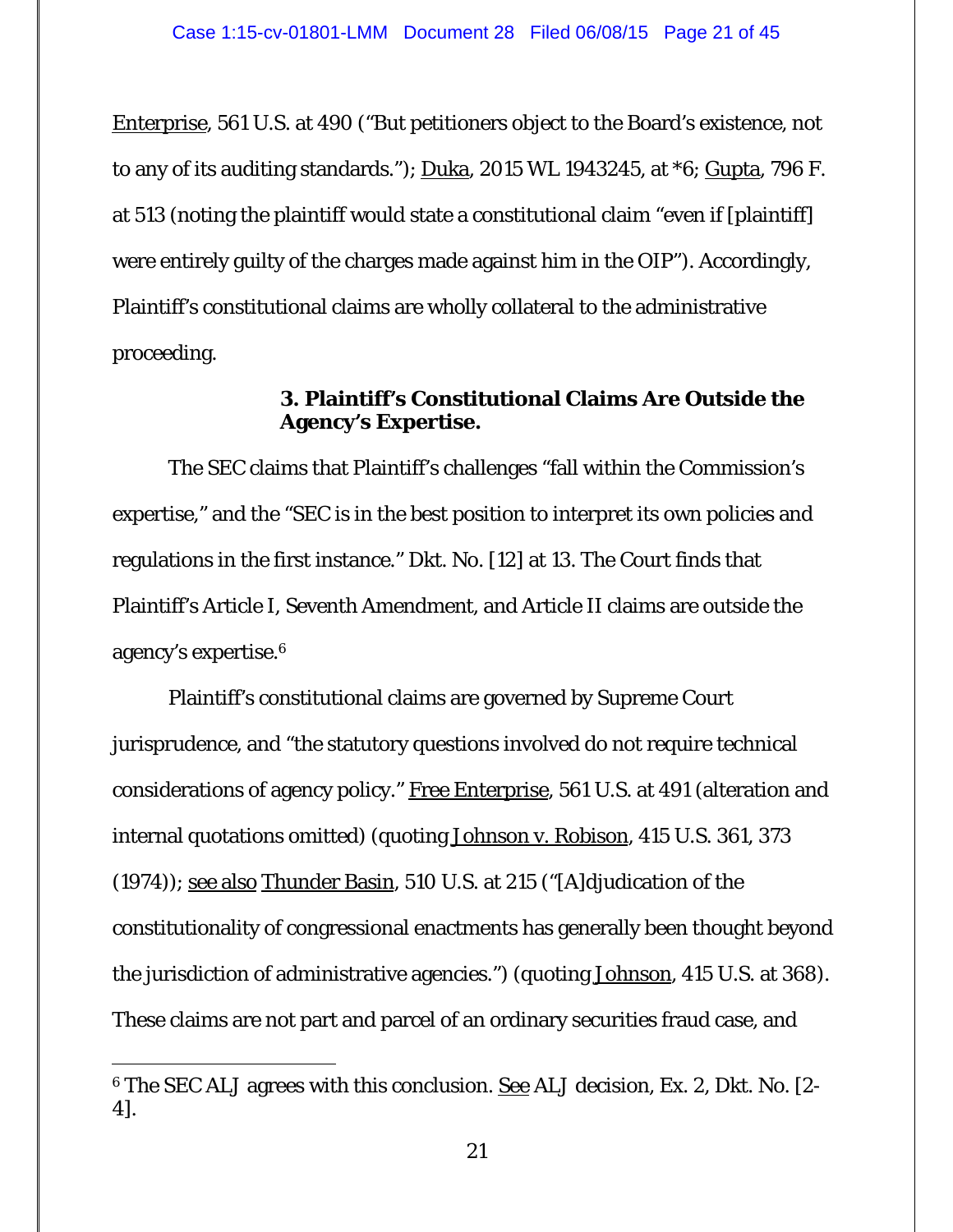there is no evidence that (1) Plaintiff's constitutional claims are the type the SEC "routinely considers," or (2) the agency's expertise can be "brought to bear" on Plaintiff's claims as they were in Elgin. Elgin, 132 S. Ct. at 2140.

The Court finds that as to this factor, Plaintiff's constitutional claims are outside the SEC's expertise, and that this Court has subject matter jurisdiction.

## **B. Preliminary Injunction**

To obtain a preliminary injunction, the moving party must demonstrate: (1) a substantial likelihood of success on the merits; (2) a substantial threat of irreparable injury if the injunction is not granted; (3) the threatened injury to the movant outweighs the damage to the opposing party; and (4) granting the injunction would not be adverse to the public interest. Four Seasons Hotels  $\&$ Resorts, B.V. v. Consorcio Barr, S.A., 320 F.3d 1205, 1210 (11th Cir. 2003). "The preliminary injunction is an extraordinary and drastic remedy not to be granted unless the movant 'clearly carries the burden of persuasion' as to the four prerequisites." United States v. Jefferson Cnty., 720 F.2d 1511, 1519 (11th Cir. 1983) (quoting Canal Auth. v. Callaway, 489 F.2d 567, 573 (5th Cir. 1974)). The same factors apply to a temporary restraining order. Ingram v. Ault, 50 F.3d 898, 900 (11th Cir. 1995). The Court first analyzes whether Plaintiff has met his burden to demonstrate a substantial likelihood to succeed on the merits of each of his constitutional arguments.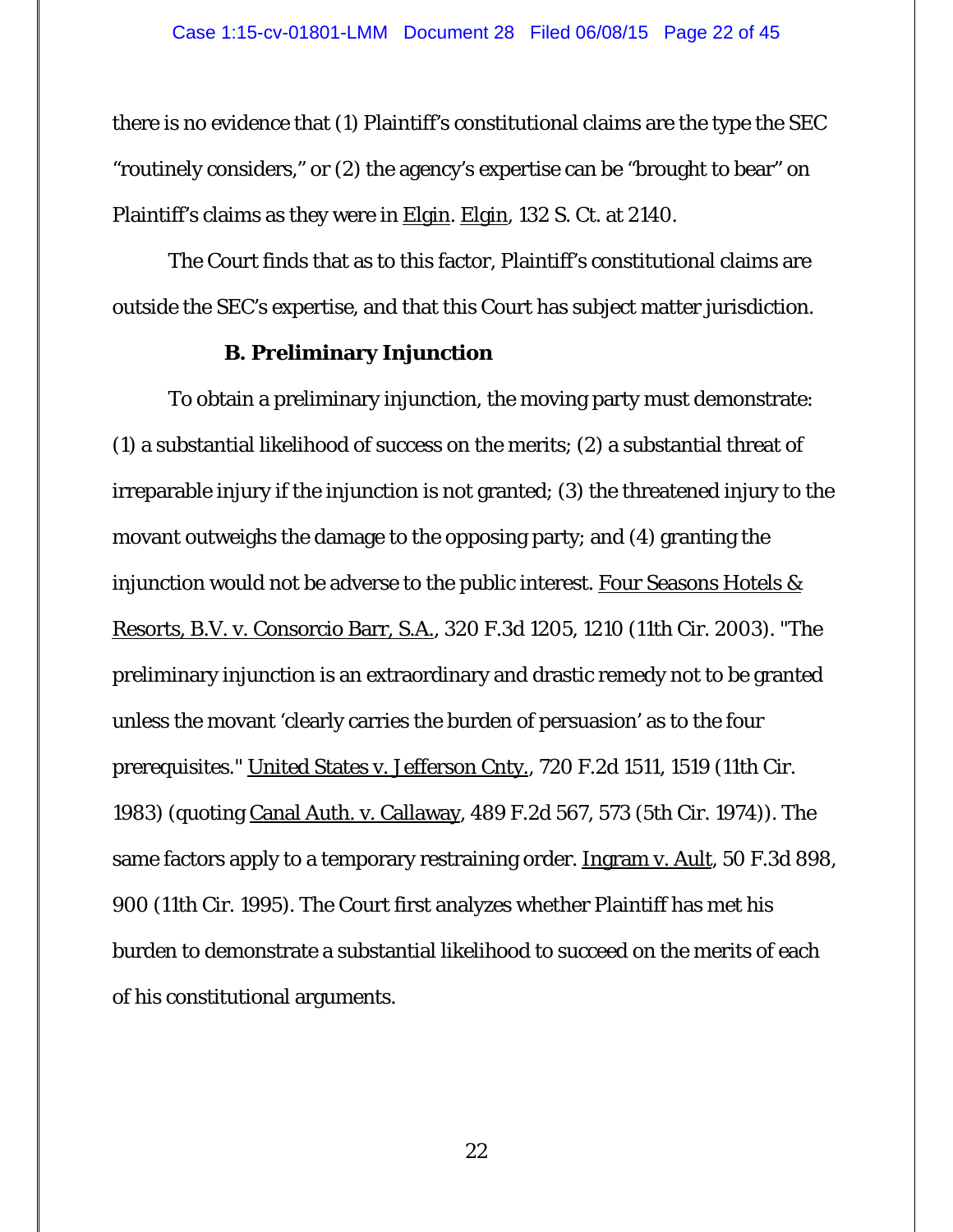## **1. Non-Delegation Doctrine**

 Plaintiff first argues that the Dodd-Frank Act violates Article I of the Constitution because it gives the SEC unfettered discretion to select its forum. As stated supra, prior to the Dodd-Frank Act, the SEC could not have brought an administrative proceeding seeking civil penalties against unregistered individuals such as Plaintiff. Now, the SEC may choose between two forums for violations: federal district court or an SEC administrative proceeding. 7 Plaintiff argues that the Dodd-Frank Act violates Article I of the Constitution because it "delegates decisionmaking authority to the Commission to bring an administrative proceeding for civil penalties against unregulated individuals . . . without any intelligible principle as to when the Commission is to bring an enforcement action against an unregulated individual in an administrative forum." Pl. Br., Dkt. No. [2-1] at 9.

Article I, § 1 of the U.S. Constitution vests, "[a]ll legislative Powers herein granted . . . in a Congress of the United States." Pursuant to the delegation doctrine, Congress may delegate this legislative decisionmaking power to agencies, but only if it "lay[s] down by legislative act an intelligible principle to which the person or body authorized to [act] is directed to conform." Whitman v. Am. Trucking Assocs., 531 U.S. 457, 472 (2001) (quoting J.W. Hampton Jr., & Co. v. United States, 276 U.S. 394, 409 (1928)). "Whether the statute delegates

 $\overline{a}$ 

<sup>&</sup>lt;sup>7</sup> At the hearing, the SEC noted that available penalties vary slightly based on choice of forum. Hr'g Tr., Dkt. No. [19] at 99:4-7 (noting that treble damages are only available in federal court and not in an administrative proceeding).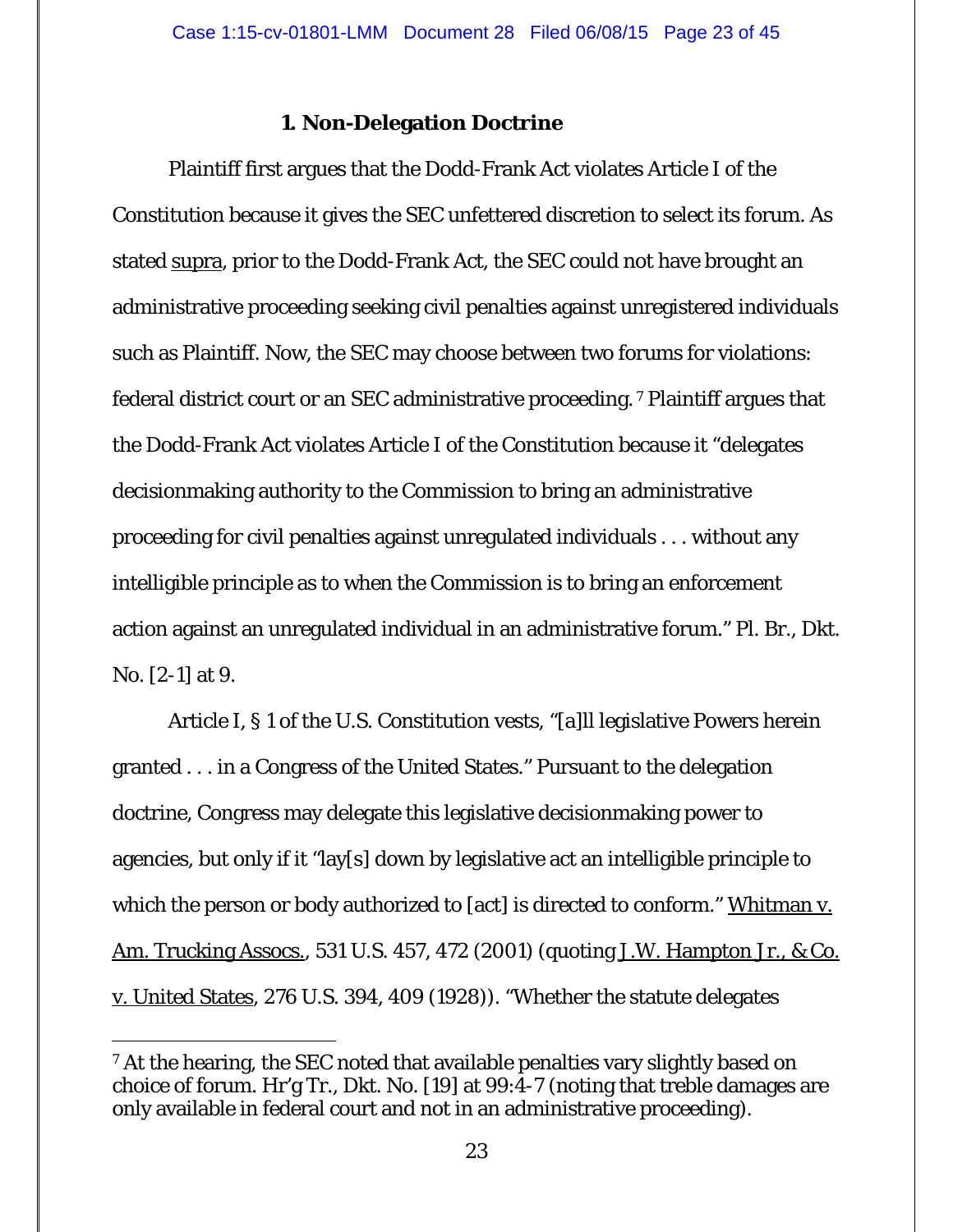legislative power is a question for the courts, and an agency's voluntary selfdenial has no bearing upon the answer." Whitman, 531 U.S. at 473. Exercise of legislative power depends not on form but upon "whether [the actions] contain matter which is properly to be regarded as legislative in its character and effect." I.N.S. v. Chadha, 462 U.S. 919, 952 (1983) (quoting S. Rep. No. 1335, 54th Cong., 2d Sess., 8 (1897)).

 The SEC contends that the non-delegation doctrine is inapplicable because the "Executive [Branch] does not act in a legislative capacity by selecting the forum in which to enforce a law; that authority is a part of the Executive power itself." Def. Br., Dkt. No. [12] at 24; see also U.S. Const. art. II, § 3 (stating the Executive "shall take Care that the Laws be faithfully executed"). The SEC argues that its forum selection decision is no different from any other decision made by prosecutors, and courts consistently reject non-delegation challenges to prosecutorial-discretion-related decisions. See United States v. Batchelder, 442 U.S. 114, 126 (1979) (rejecting a non-delegation challenge where "the power that Congress has delegated to those officials is no broader than the authority they routinely exercise in enforcing the criminal laws."); United States v. I.D.P., 102 F.3d 507, 511 (11th Cir. 1996) (noting that the Government's "authority to decide whether to prosecute a case in a federal forum [is the] type of decision [that] falls squarely within the parameters of prosecutorial discretion . . . ."). This Court agrees.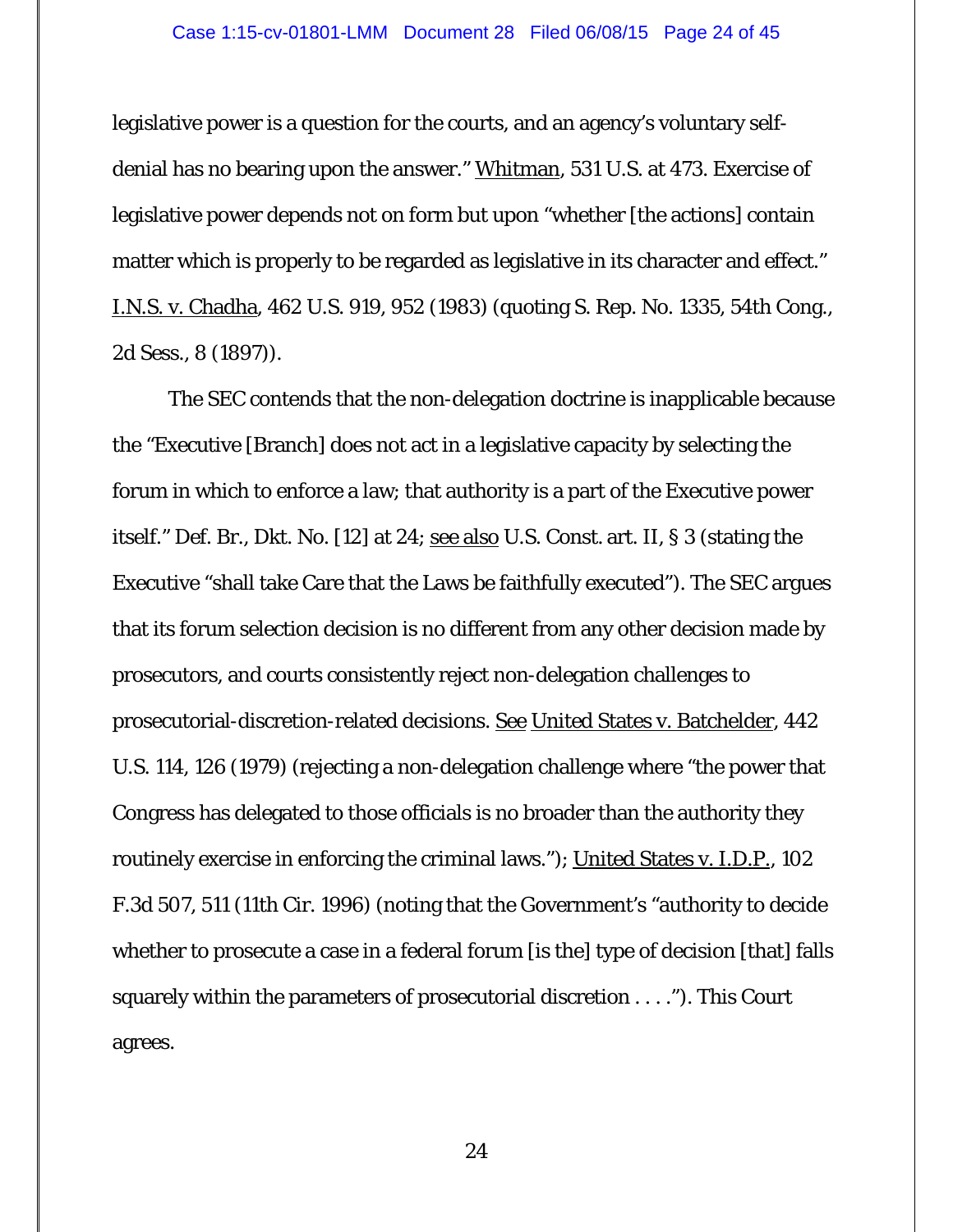In Batchelder, the Supreme Court was asked to resolve whether the Government's "unfettered" prosecutorial discretion to decide between two identical statutes except for their penalty provisions was constitutional, when one statute had a much higher sentencing range. 442 U.S. at 116-17, 125. The defendant had been convicted under the statute with the higher penalty, and the defendant challenged Congress's delegation of authority to prosecutors to (1) decide between the statutes, and (2) thus choose a higher sentencing range for identical conduct. The court of appeals had remanded the case to the district court for resentencing, finding that the defendant could only be subject to the maximum sentence under the statute with the lower penalty. The court of appeals found that the "prosecutor's power to select one of two statutes that are identical except for their penalty provisions implicated important constitutional protections." 442 U.S. at 117 (internal quotations omitted).

 The Supreme Court reversed, finding that there is a "settled rule" in prosecutorial choice, 442 U.S. at 124, and "[m]ore importantly, there is no appreciable difference between the discretion a prosecutor exercises when deciding whether to charge under one of two statutes with different elements and the discretion he exercises when choosing one of two statutes with identical elements." 442 U.S. at 125. "Just as a defendant has no constitutional right to elect which of two applicable federal statutes shall be the basis of his indictment and prosecution neither is he entitled to choose the penalty scheme under which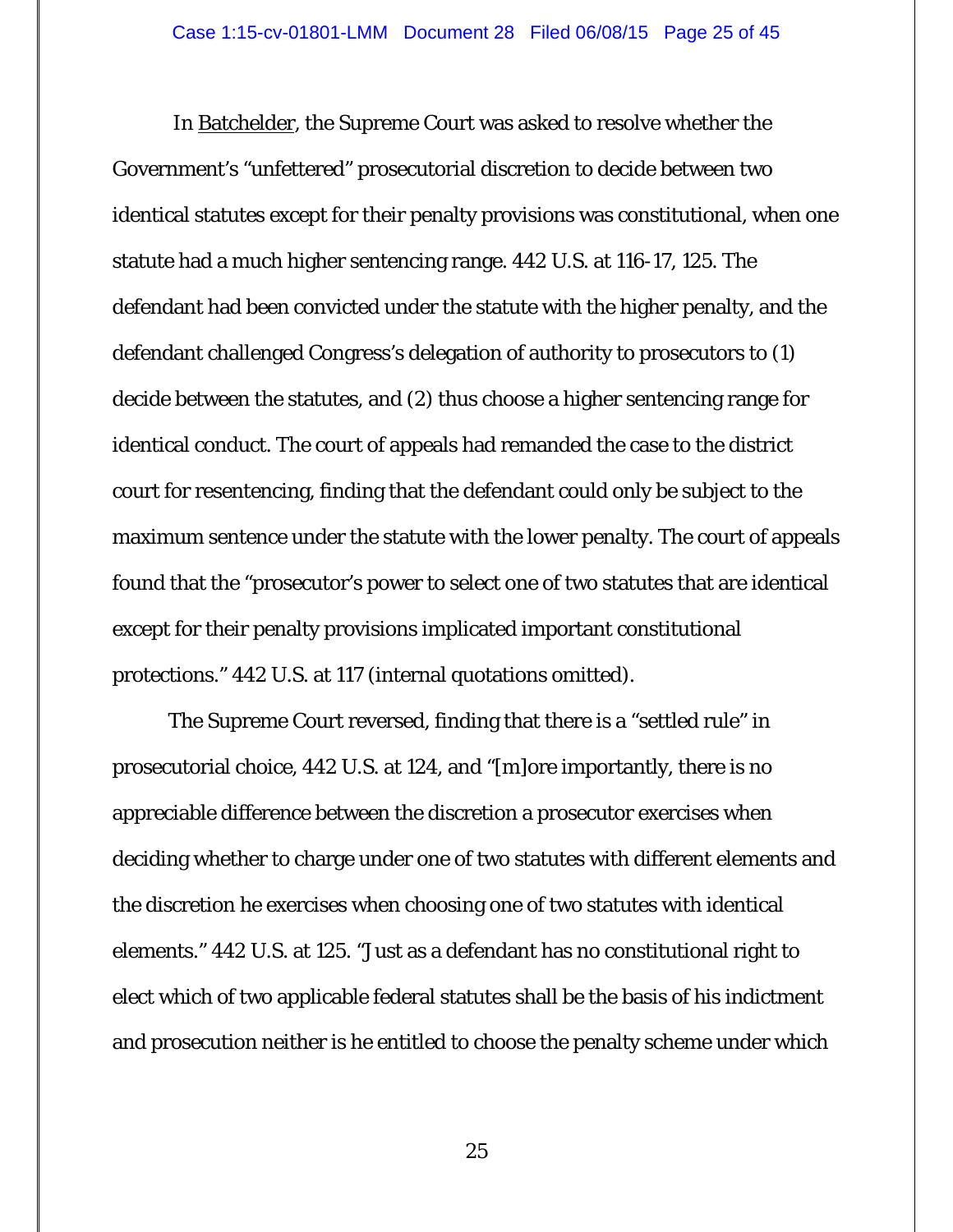he will be sentenced." Id. The Court specifically rejected defendant's delegation argument, finding that:

[t]he provisions at issue plainly demarcate the range of penalties that prosecutors and judges may seek to impose. In light of that specificity, the power that Congress has delegated to those officials is no broader than the authority they routinely exercise in enforcing the criminal laws. Having informed the courts, prosecutors, and defendants of the permissible punishment alternatives available under each Title, Congress has fulfilled its duty.

## 442 U.S. at 126.

 The Court finds that this case is similar to Batchelder. Just as the Supreme Court held that the defendant in Batchelder could not choose the statute of his indictment, Plaintiff here may not choose his forum when Congress has dedicated that decision to the Executive. See United States v. Allen, 160 F.3d 1096, 1108 (6th Cir. 1998) (rejecting defendant's "attempt to end-run the doctrine of prosecutorial discretion" by arguing the prosecutor's charging decision violated the non-delegation doctrine); <u>see also Whitman</u>, 531 U.S. at 474-475 ("In short, we have almost never felt qualified to second-guess Congress regarding the permissible degree of policy judgment that can be left to those executing or applying the law.") (internal quotations omitted). When the SEC makes its forum selection decision, it is acting under executive authority and exercising prosecutorial discretion. See Chadha, 462 U.S. at 951 ("When the Executive acts, it presumptively acts in an executive or administrative capacity as defined in Art. II.").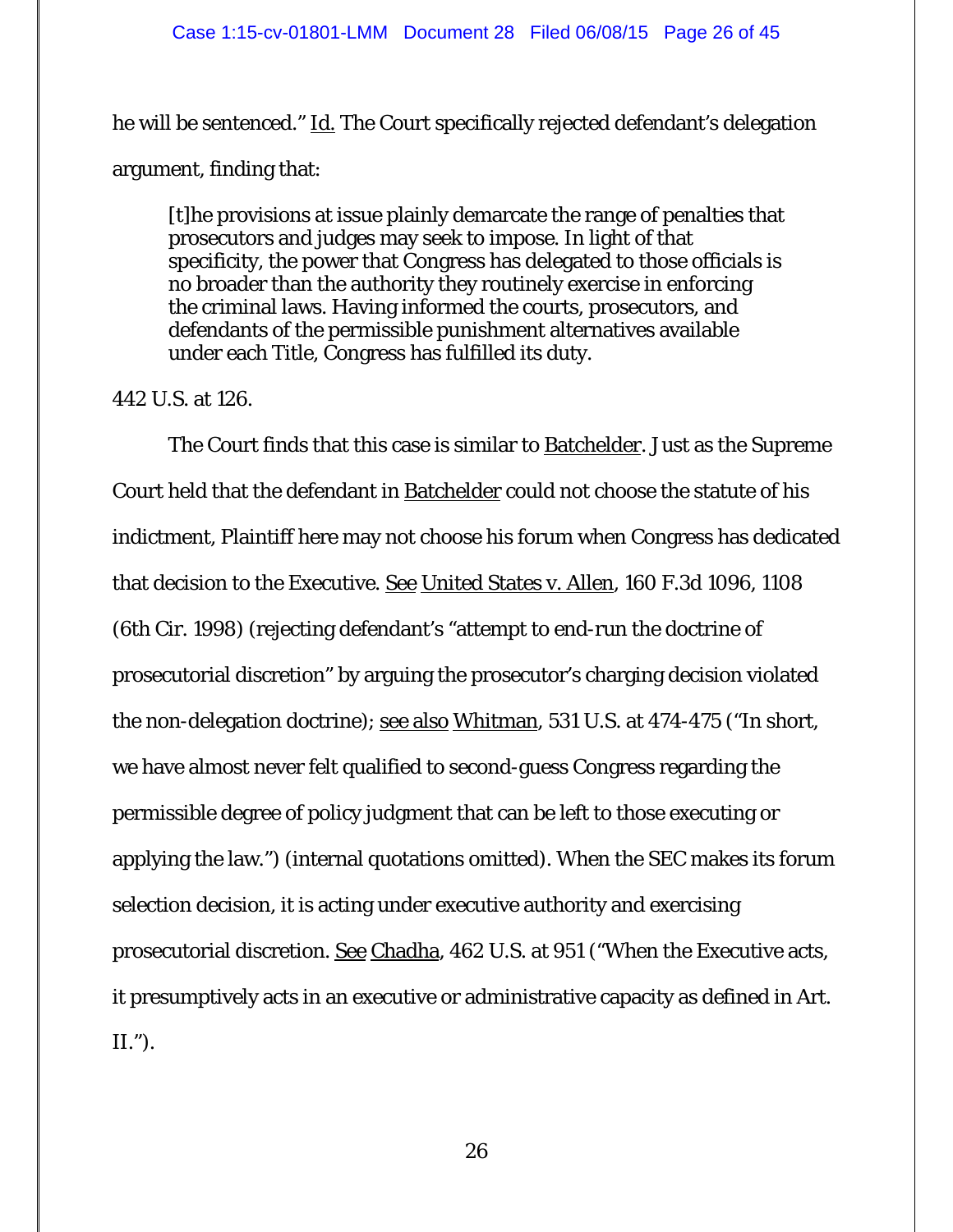Plaintiff argues that unlike Batchelder, where the Supreme Court found that Congress set out clear parameters as to the possible punishments, Dodd-Frank does not provide the SEC any criteria to make its forum selection decision. Pl. Reply, Dkt. No. [13] at 12-13. However, just as the prosecutor was allowed to select between two statutes which prevented identical conduct but provided different possible penalties in Batchelder, the Court finds that the SEC may select between two statutes which allow for different forum choices. The statutes in Batchelder did not tell the prosecutor what factors to consider in making his decision between the statutes, and the effect of the prosecutor's decision in Batchelder was equally paramount to Plaintiff's claims here—the defendant there would spend more time incarcerated if the prosecutor selected the higher penalty statute.

Congress has advised the SEC through the enactment of specific statutes as to what conduct may be pursued in each forum. It is for the enforcement agency to decide where to bring that claim under its exercise of executive power. Because the SEC has been made aware of the permissible forums available under each statute, "Congress has fulfilled its duty." Batchelder, 442 U.S. at 126.

Plaintiff also argues that the SEC's forum decision is an improper exercise of legislative power. Specifically, the SEC contends that "by virtue of the Act, the SEC received additional power from Congress to alter the rights, duties, and legal relations of individuals," and that under *Chadha*, this action constituted legislative action not executive action. Pl. Reply, Dkt. No. [13] at 10-11.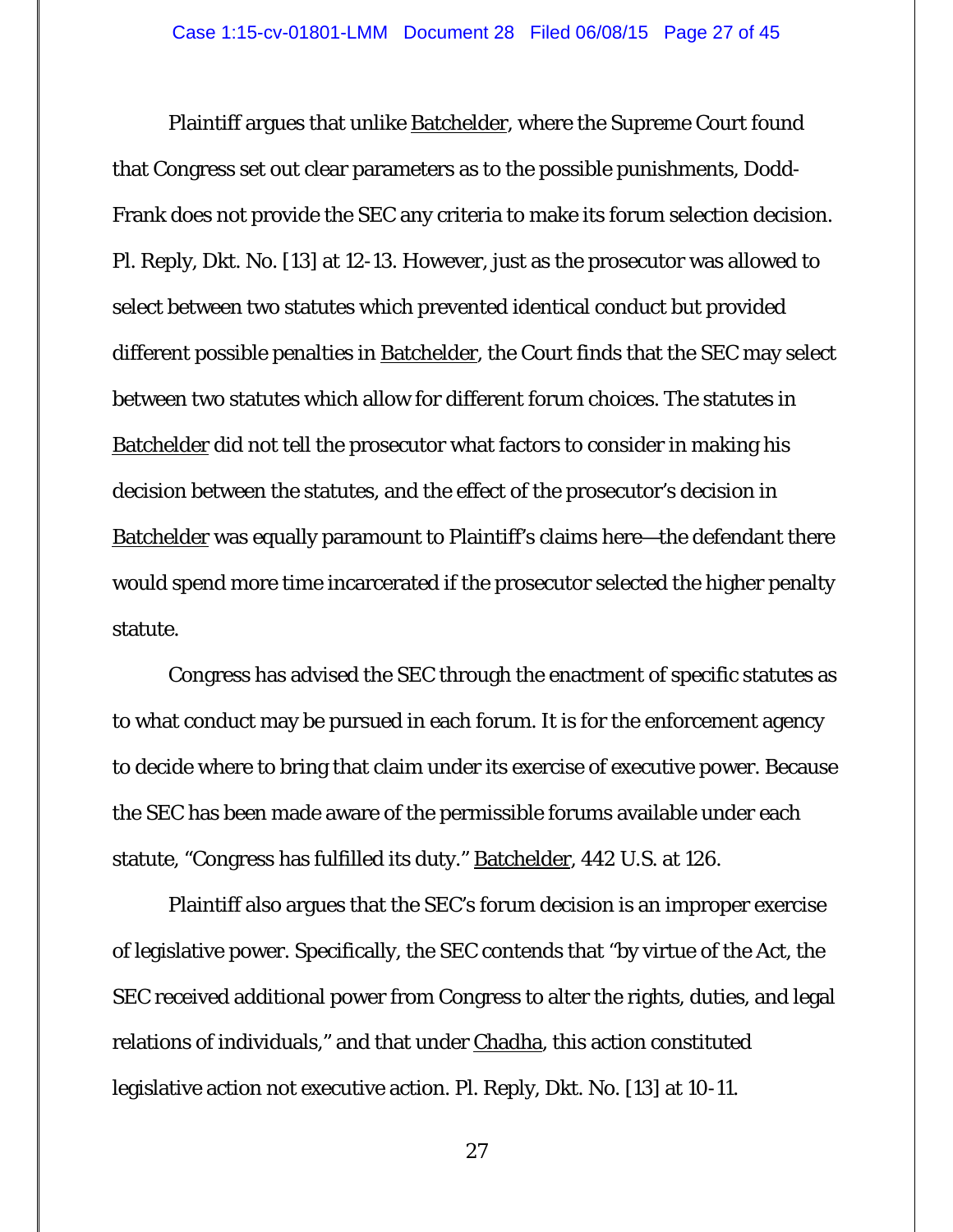In Chadha, the Supreme Court found that the one-House veto provision was unconstitutional, but it did so without using the non-delegation doctrine. 462 U.S. at 959. In invalidating the statute, the Supreme Court first noted the presumption that "[w]hen any Branch acts, it is presumptively exercising the power the Constitution has delegated to it." Id. at 951. Beginning with that presumption, the Court held that the one-House veto was legislative in effect because "[i]n purporting to exercise power defined in Art. I, § 8, cl. 4 to 'establish an uniform Rule of Naturalization,' the House took action that had the purpose and effect of altering the **legal rights, duties, and relations of persons**, including the Attorney General, Executive Branch officials and Chadha, all outside the legislative branch." Id. at 952 (emphasis added). Plaintiff seizes on the bolded language above to claim that because the SEC's forum selection decision affects him—specifically, his ability to assert his 7th Amendment rights the SEC has been delegated legislative authority.

 The Court does not agree with Plaintiff's reading of Chadha. Instead, Chadha stands for the basic proposition that when *Congress* acts pursuant to its Article I powers, the action is legislative. If Plaintiff's broad reading were true as to actions of the executive branch, that would mean any SEC decision which affected a person's "legal rights, duties, and relations of persons"—to include charging decisions which the Supreme Court has held involve prosecutorial discretion, <u>see Batchelder</u>, 442 U.S. at 124 —would be legislative actions. See Chadha, 462 U.S. at 953 n.16 (noting that when the head of an executive agency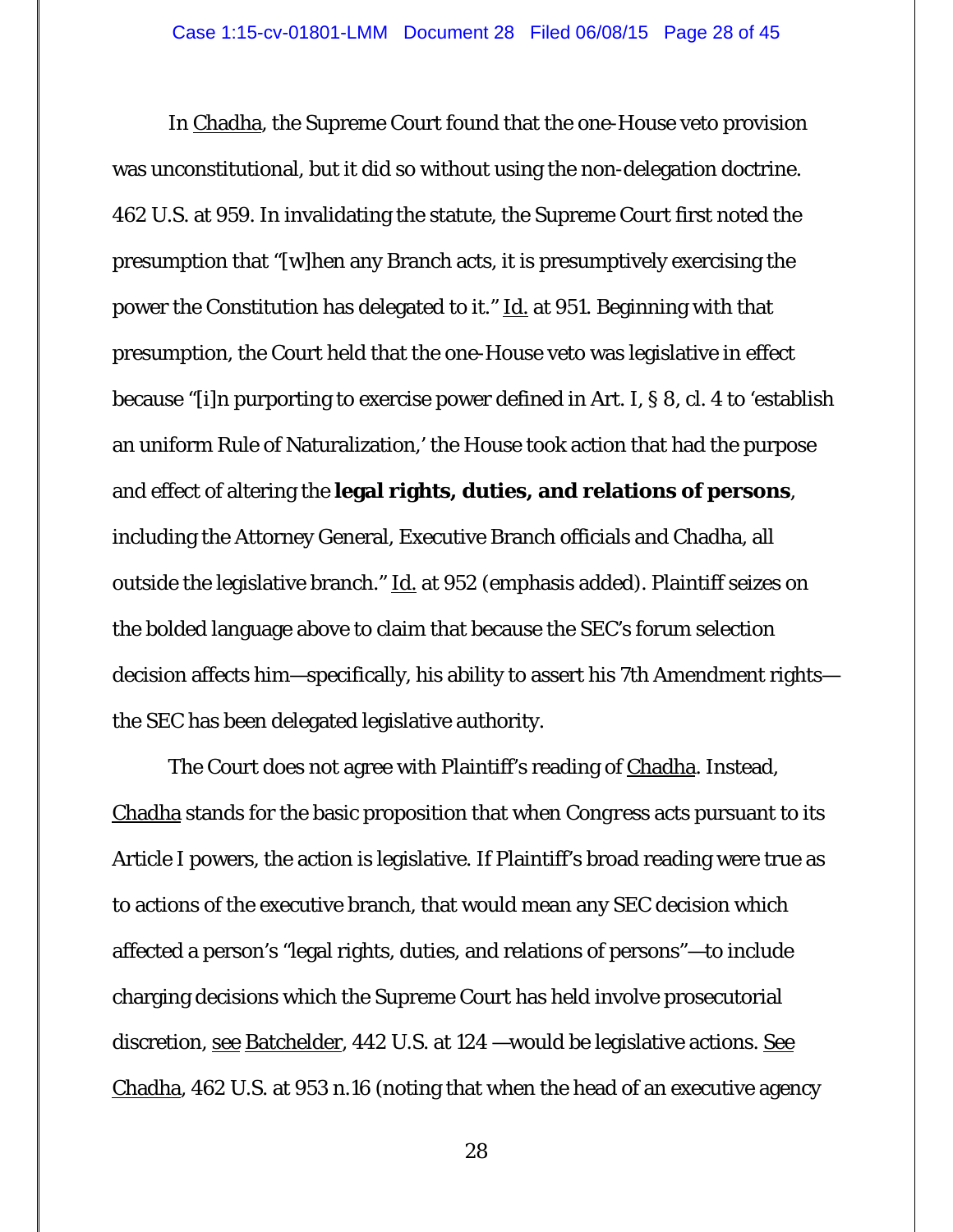performs his duties pursuant to statute, "he does not exercise 'legislative' power.") (citing Ernst & Ernst v. Hochfelder, 425 U.S. 185, 213-214 (1976)).

Plaintiff's reading does not comport with the Executive's constitutional role in faithfully executing the laws. Because Congress has properly delegated power to the executive branch to make the forum choice for the underlying SEC enforcement action, the Court finds that the Plaintiff cannot prove a substantial likelihood of success on the merits on his non-delegation claim.

## **2. Seventh Amendment**

 Plaintiff next argues that the SEC's decision to prosecute the claims against him in the administrative proceeding rather than the district court violates his Seventh Amendment right to a jury trial. Pl. Br., Dkt. No. [2-1] at 15. The Seventh Amendment provides, "[i]n Suits at common law, where the value in controversy shall exceed twenty dollars, the right of trial by jury shall be preserved . . . ." "The phrase 'Suits at common law' has been construed to refer to cases tried prior to the adoption of the Seventh Amendment in courts of law in which jury trial was customary as distinguished from courts of equity or admiralty in which jury trial was not." Atlas Roofing Co. v. Occupational Safety & Health Review Comm'n, 430 U.S. 442, 449 (1977) (citing Parsons v. Bedford, 3 Pet. 433, 7 L.Ed. 732 (1830)). "[T]he Seventh Amendment also applies to actions brought to enforce statutory rights that are analogous to common-law causes of action ordinarily decided in English law courts in the late 18th century, as opposed to those customarily heard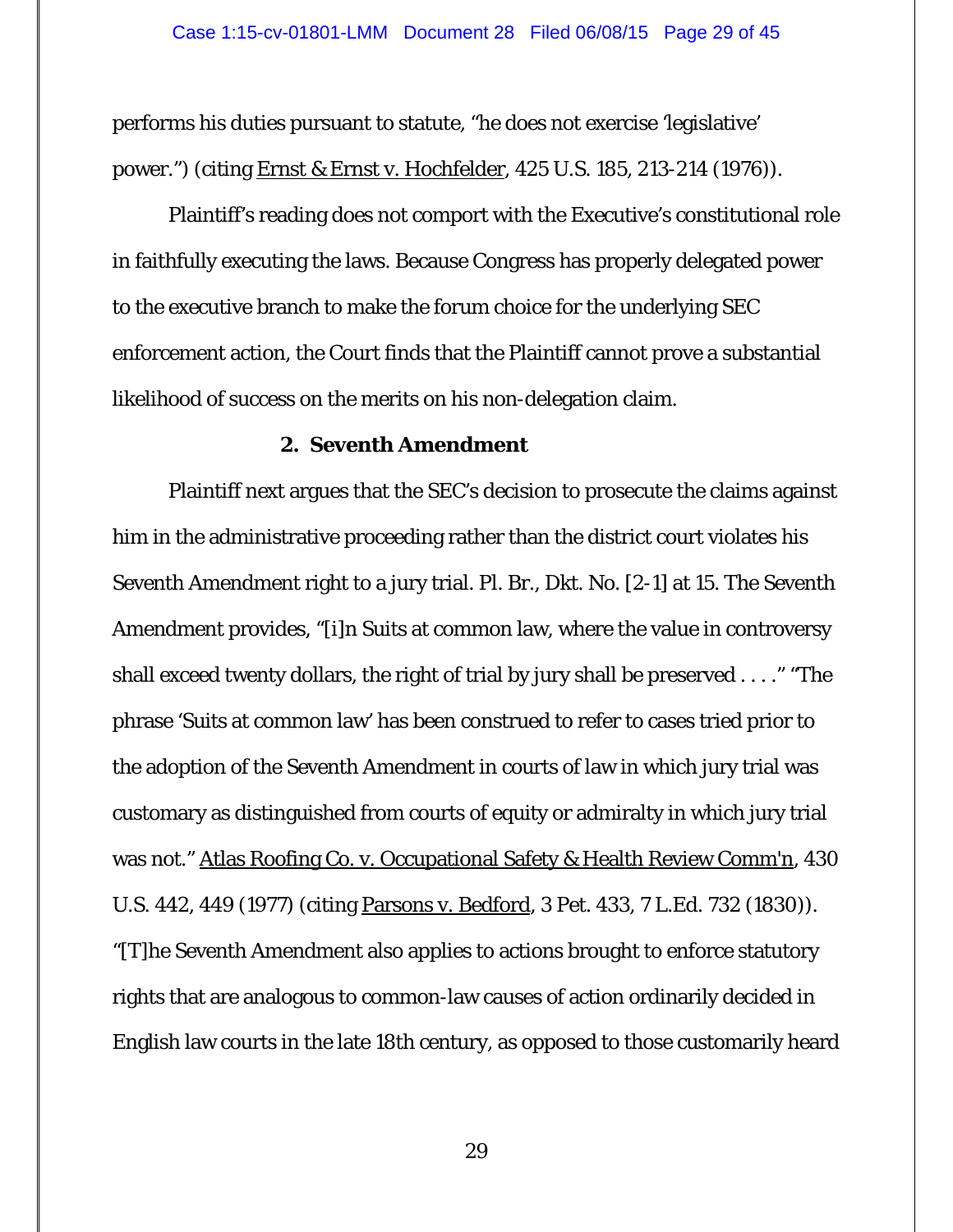by courts of equity or admiralty." Granfinanciera, S.A. v. Nordberg, 492 U.S. 33,

42 (1989) (citing Curtis v. Loether*,* 415 U.S. 189, 193 (1974)).

The form of [the Court's] analysis is familiar. "First, we compare the statutory action to 18th-century actions brought in the courts of England prior to the merger of the courts of law and equity. Second, we examine the remedy sought and determine whether it is legal or equitable in nature." Tull v. United States*,* 481 U.S. 412, 417–418 (1987) (citations omitted). The second stage of this analysis is more important than the first. Id.*,* at 421. If, on balance, these two factors indicate that a party is entitled to a jury trial under the Seventh Amendment, we must decide whether Congress may assign and has assigned resolution of the relevant claim to a non-Article III adjudicative body that does not use a jury as factfinder.

## Granfinanciera, 492 U.S. at 42.

 The SEC does not dispute Plaintiff's argument that an enforcement action for civil penalties is "clearly analogous to the 18th-century action in debt," Tull, 481 U.S. at 420, and this remedy is legal in nature. See Tull, 481 U.S. at 422 ("A civil penalty was a type of remedy at common law that could only be enforced in courts of law. Remedies intended to punish culpable individuals, as opposed to those intended simply to extract compensation or restore the status quo, were issued by courts of law, not courts of equity.").

Rather, the SEC contends that "Plaintiff's claim fails because it is firmly established that Congress 'may assign th[e] adjudication' of cases involving socalled 'public rights' to 'an administrative agency with which a jury trial would be incompatible[] without violating the Seventh Amendment[] . . . even if the Seventh Amendment would have required a jury where the adjudication of those rights is assigned instead to a federal court of law.'" Def. Br., Dkt. No. [12] at 26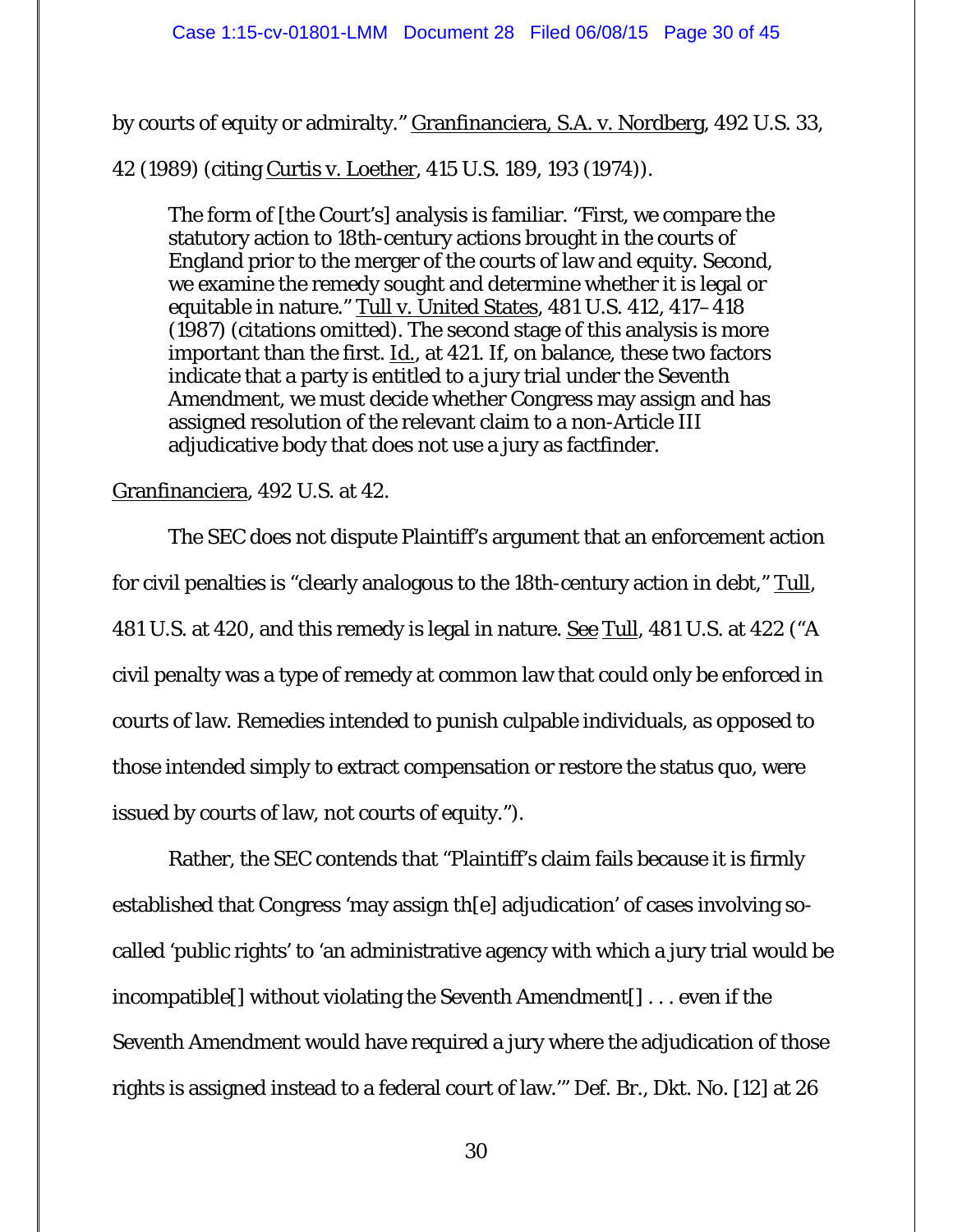(alteration in the original) (quoting Atlas Roofing, 430 U.S. at 455). This Court agrees.

 "Public rights" cases are those which "arise between the Government and persons subject to its authority 'in connection with the performance of the constitutional functions of the executive or legislative departments.'" Atlas Roofing, 430 U.S. at 457 (internal quotation omitted) (quoting Crowell v. Benson, 285 U.S. 22, 31 (1932)). Plaintiff does not dispute that this SEC enforcement action involves a public right. See Pl. Reply, Dkt. No. [13] at 19-20. Because the SEC is acting as a sovereign in the performance of its executive duties when it pursues an enforcement action, the Court also agrees that this is a public rights case.

Despite this being a public rights case, Plaintiff argues that Congress must make the decision as to whether or not a new cause of action will contain a right to a jury trial when Congress originally creates the cause of action. That is, Plaintiff contends that the Seventh Amendment right can only be taken away at the time Congress is creating the "*new* public right." Id. at 17-21 (emphasis added). Plaintiff seizes on language from Atlas Roofing and Granfinanciera that the public right must be "new" or "novel," to be excluded from the Seventh Amendment's protections. See Atlas Roofing, 430 U.S. at 455 ("[W]hen Congress creates *new* statutory 'public rights,' it may assign their adjudication to an administrative agency with which a jury trial would be incompatible, without violating the Seventh Amendment's injunction that jury trial is to be 'preserved'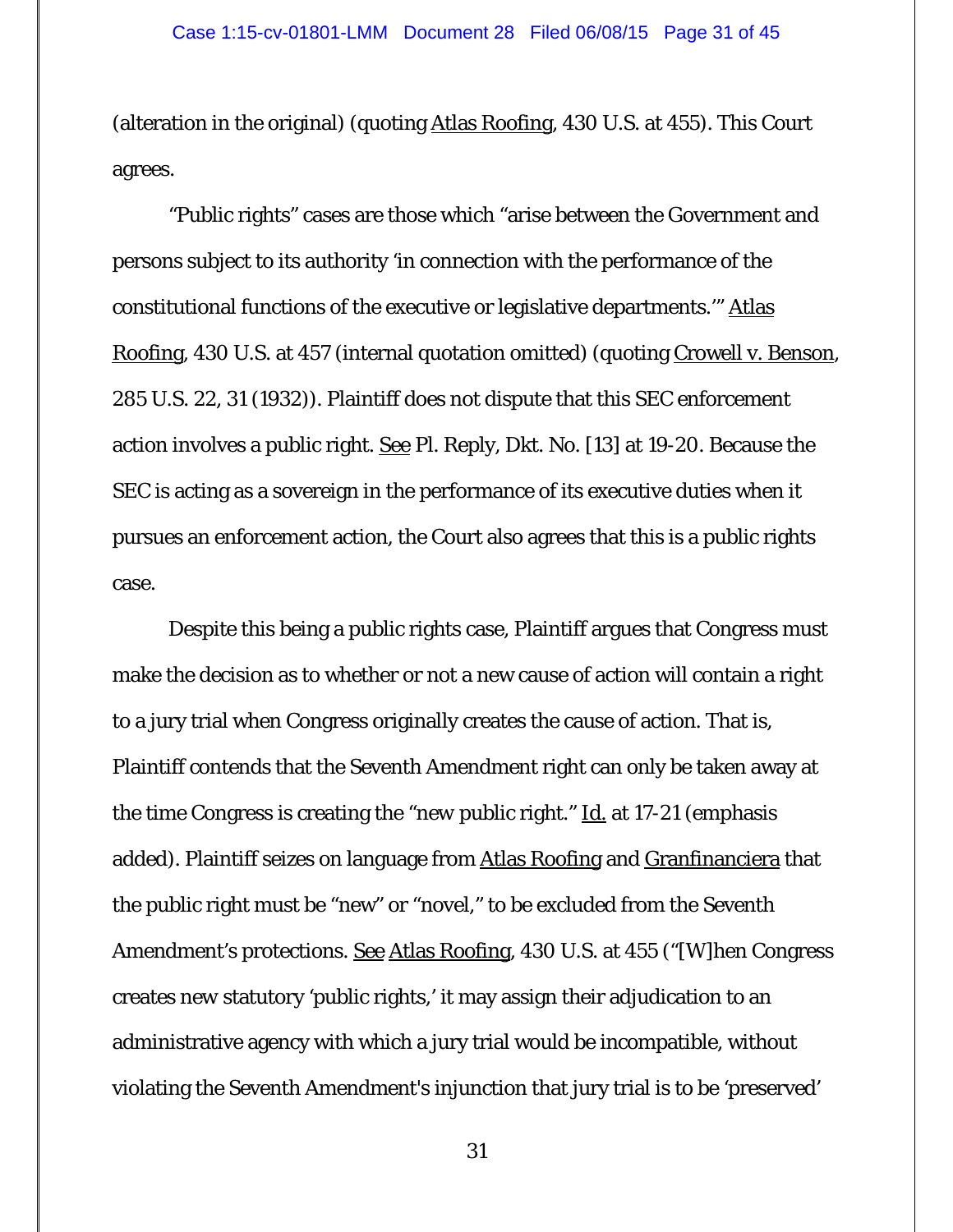in 'suits at common law.'") (emphasis added); Granfinanciera, 492 U.S. at 51 ("Congress may devise *novel* causes of action involving public rights free from the strictures of the Seventh Amendment if it assigns their adjudication to tribunals without statutory authority to employ juries as factfinders.") (emphasis added). This Court disagrees.

Plaintiff's argument puts form over substance and defines "new" in a way that the Supreme Court did not intend. <u>See Tull</u>, 481 U.S. at 418 n.4 ("[T]he Seventh Amendment is not applicable to administrative proceedings."). Plaintiff's position is that Congress could have sent all enforcement actions for unregistered persons to an administrative proceeding at the time the original statute was drafted—because at that time, the public right was "new." But once it decided unregistered persons such as Plaintiff would get a jury trial, as it initially did in the Exchange Act, Plaintiff became "vested" with a Seventh Amendment right that Congress is now powerless to remove.

The Court does not find Plaintiff's argument persuasive. In Atlas Roofing, the Supreme Court stated, the "Government could commit the enforcement of statutes and the imposition and collection of fines to the judiciary, in which event jury trial would be required . . . , but [] the United States could also validly opt for administrative enforcement, without judicial trials." 430 U.S. at 460 (internal citation omitted). For cases involving public rights, Congress has the choice as to whether or not a jury trial will be required. Congress does not tie its hands when it initially creates a cause of action. Plaintiff cites no authority which specifically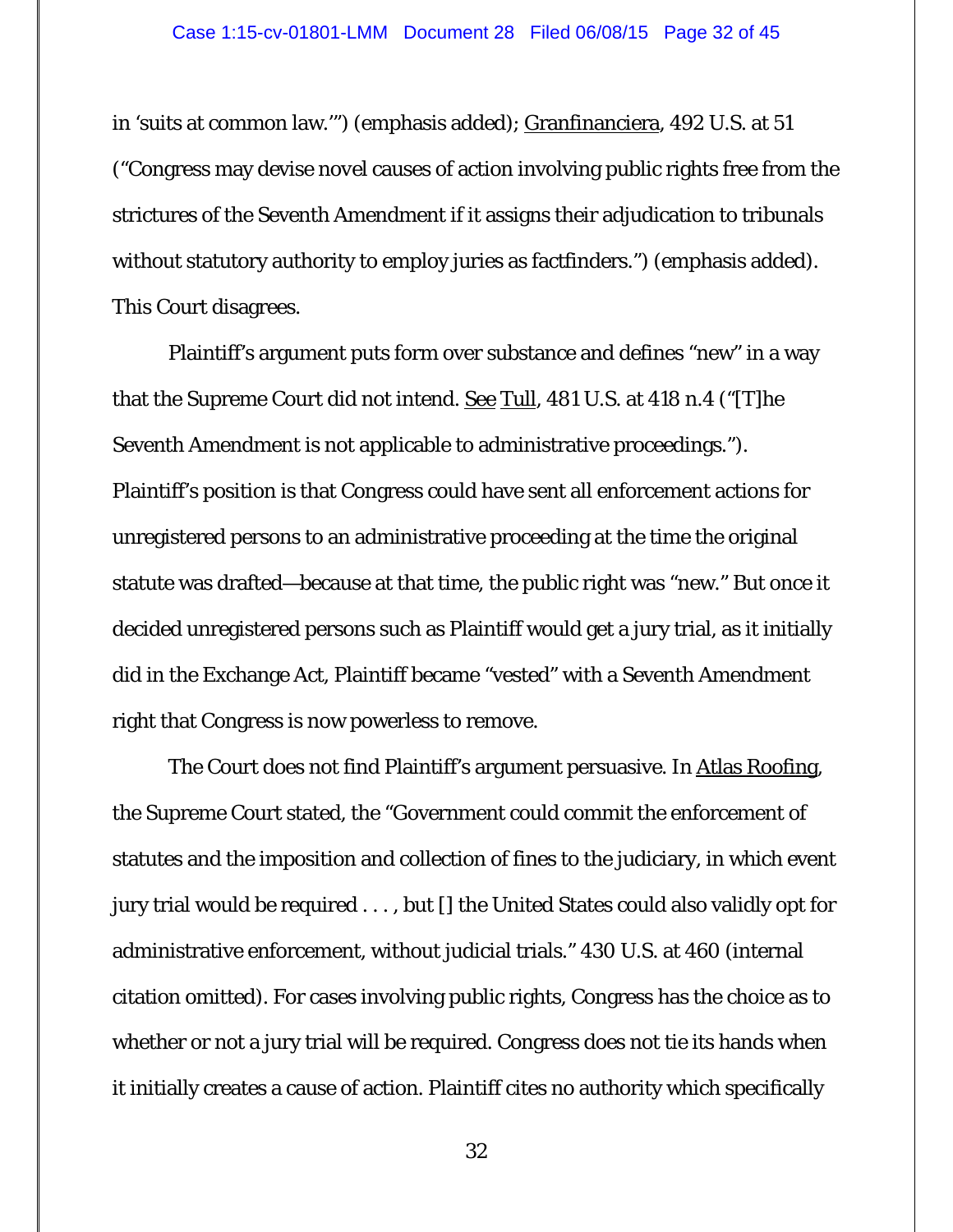holds that Congress may not change its mind and reassign *public rights* to

administrative proceedings.8

As the Supreme Court has stated,

The point is that the Seventh Amendment was never intended to establish the jury as the exclusive mechanism for factfinding in civil cases. It took the existing legal order as it found it, and there is little or no basis for concluding that the Amendment should now be interpreted to provide an impenetrable barrier to administrative factfinding under otherwise valid federal regulatory statutes. We cannot conclude that the Amendment rendered Congress powerless when it concluded that remedies available in courts of law were inadequate to cope with a problem within Congress' power to regulate to create new public rights and remedies by statute and commit their enforcement, if it chose, to a tribunal other than a court of law such as an administrative agency in which facts are not found by juries.

Atlas Roofing, 430 U.S. at 460.

In enacting Dodd-Frank, Congress specifically noted that it was doing so in

response to the financial crisis. Dodd-Frank Act, Pub. L. No. 111-203, 124 Stat.

1376 (2010) (stating the statute was enacted "[t]o promote the financial stability

of the United States by improving accountability and transparency in the

financial system, to end 'too big to fail', to protect the American taxpayer by

ending bailouts, to protect consumers from abusive financial services practices . .

. ."). Congress thus decided that to carry out its mission to "clean up" the financial

 $\overline{a}$ 8 Plaintiff argues under Granfinanciera that Congress may not reclassify or relabel a cause of action to avoid the Seventh Amendment. See Pl. Reply, Dkt. No. [13] at 18. However, Granfinanciera involved Congress relabeling a *private* right—to which the Seventh Amendment always attaches, see Atlas Roofing, 430 U.S. at 458—to create a supposed *public right*. See Granfinanciera, 492 U.S. at 60-61. It is undisputed that even the pre-Dodd-Frank claim involved a public right.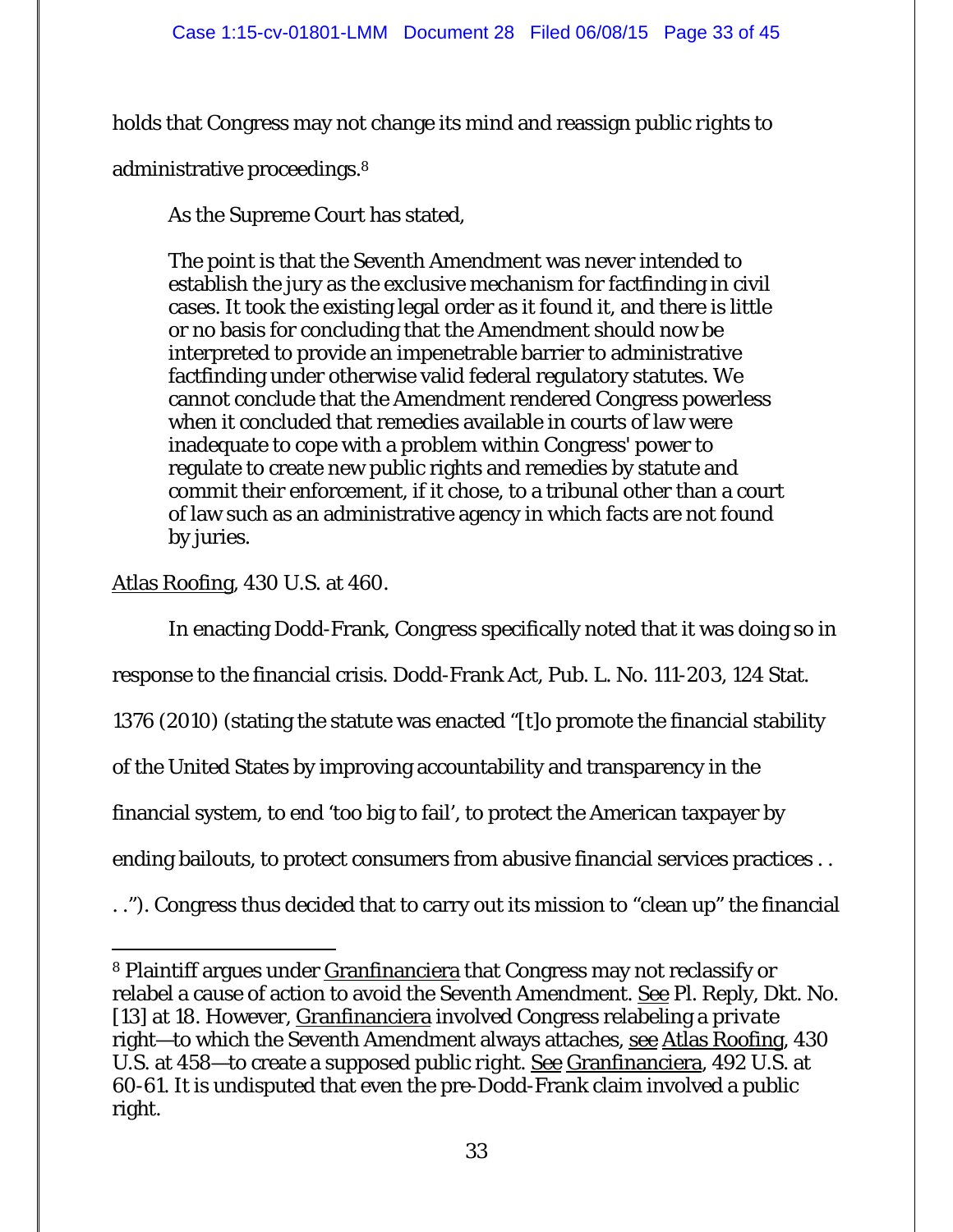system, it would allow the SEC to bring actions in administrative proceedings "to administrative agencies with special competence in the relevant field." Atlas Roofing, 430 U.S. at 455. Congress found that the prior scheme was not working, and it redrafted the legislation. Because the legislation related to public rights, the Seventh Amendment does not prevent Congress from doing so. See Atlas Roofing, 430 U.S. at 460; id. at 461 ("Congress found the common-law and other existing remedies for work injuries resulting from unsafe working conditions to be inadequate to protect the Nation's working men and women. It created a new cause of action, and remedies therefor, unknown to the common law, and placed their enforcement in a tribunal supplying speedy and expert resolutions of the issues involved. The Seventh Amendment is no bar to the creation of new rights or to their enforcement outside the regular courts of law."). The Court finds that Plaintiff cannot prove a substantial likelihood of success on the merits on his Seventh Amendment claim as this claim involves a public right, and Congress has the right to send public rights cases to administrative proceedings.

### **3. Article II**

 Plaintiff next brings two claims under Article II of the Constitution: (1) that the ALJ's appointment violates the Appointments Clause of Article II because he was not appointed by the President, a court of law, or a department head, and (2) the ALJ's two-layer tenure protection violates the Constitution's separation of powers, specifically the President's ability to exercise Executive power over his inferior officers. Both of Plaintiff's arguments depend on this Court finding that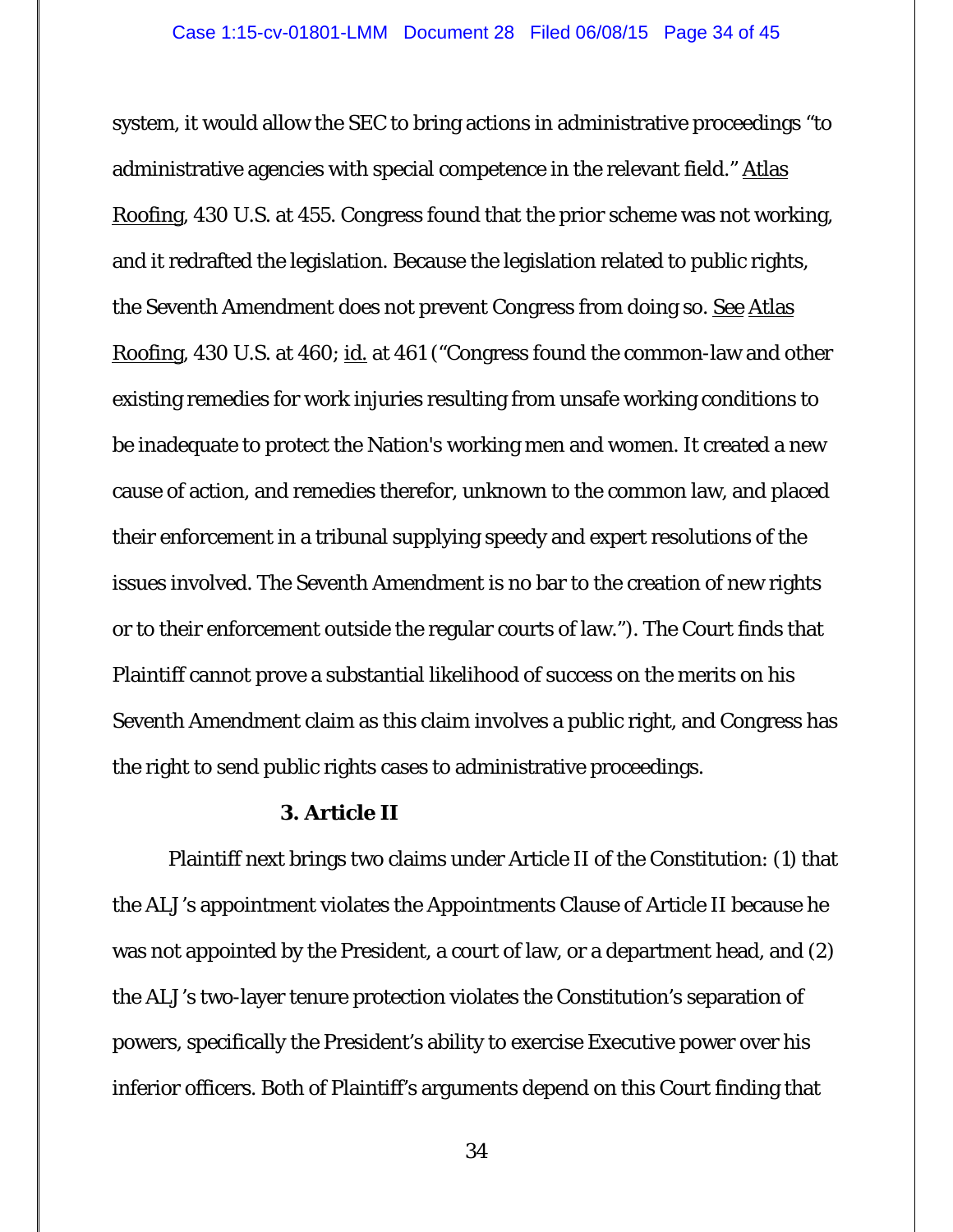the ALJ is an inferior officer who would trigger these constitutional protections. See U.S. Const. art. II § 2, cl. 2; Freytag v. Comm'r of Internal Revenue, 501 U.S. 868, 880 (1991); Free Enterprise, 561 U.S. at 484, 506. Therefore, the Court will consider this threshold issue first.

# **a. Inferior Officer**

 The issue of whether the SEC ALJ is an inferior officer or employee for purposes of the Appointments Clause depends on the authority he has in conducting administrative proceedings. The Appointments Clause of Article II of the Constitution provides:

[The President] shall nominate, and by and with the Advice and Consent of the Senate, shall appoint Ambassadors, other public Ministers and Consuls, Judges of the supreme Court, and all other Officers of the United States, whose Appointments are not herein otherwise provided for, and which shall be established by Law: but the Congress may by Law vest the Appointment of such inferior Officers, as they think proper, in the President alone, in the Courts of Law, or in the Heads of Departments.

U.S. Const. art. II, § 2, cl. 2. The Appointments Clause thus creates two classes of officers: principal officers, who are selected by the President with the advice and consent of the Senate, and inferior officers, whom "Congress may allow to be appointed by the President alone, by the heads of departments, or by the Judiciary." Buckley v. Valeo, 424 U.S. 1, 132 (1976). The Appointments Clause applies to all agency officers including those whose functions are "predominately quasi judicial and quasi legislative" and regardless of whether the agency officers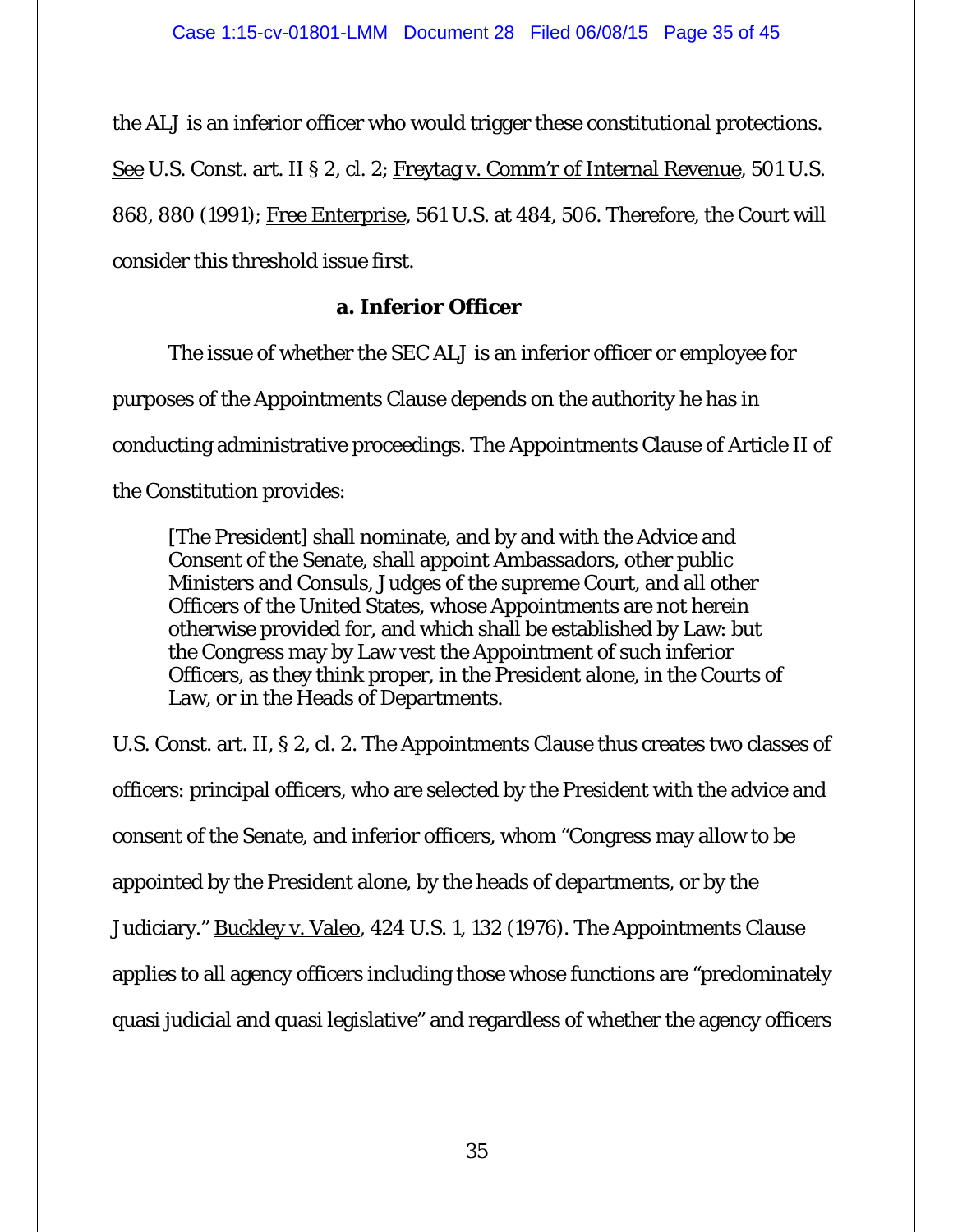are "independent of the Executive in their day-to-day operations." Id. at 133 (quoting Humphrey's Executor v. United States, 295 U.S. 602, 625-26 (1935)).

 "[A]ny appointee exercising significant authority pursuant to the laws of the United States is an 'Officer of the United States,' and must, therefore, be appointed in the manner prescribed by § 2, cl. 2, of [Article II]." Freytag, 501 U.S. at 881 (quoting Buckley, 424 U.S. at 126) (alteration in the original). By way of example, the Supreme "Court has held that district-court clerks, thousands of clerks within the Treasury and Interior Departments, an assistant surgeon, a cadet-engineer, election monitors, federal marshals, military judges, Article I [Tax Court special trial] judges, and the general counsel for the Transportation Department are inferior officers." Kent Barnett, Resolving the ALJ Quandary, 66 Vand. L. Rev. 797, 812 (2013) (citing Free Enterprise, 561 U.S. at 540 (Breyer, J., dissenting) (citing cases)).

 Plaintiff claims that SEC ALJs are inferior officers because they exercise "significant authority pursuant to the laws of the Unites States" while the SEC contends ALJs are "mere employees" based upon Congress's treatment of them and the fact that they cannot issue final orders and do not have contempt power,<sup>9</sup> *inter alia*. The Court finds that based upon the Supreme Court's holding in Freytag, SEC ALJs are inferior officers. See also Duka, 2015 WL 1943245, at \*8

<sup>9</sup> ALJs can find people in contempt, but cannot compel compliance with their order. See 17 C.F.R. § 201.180 (noting an ALJ can punish "[c]ontemptuous conduct"); Def. Br., Dkt. No. [12] at 24 (stating ALJs lack "contempt power" and stating an ALJ cannot compel compliance with any subpoenas he issues).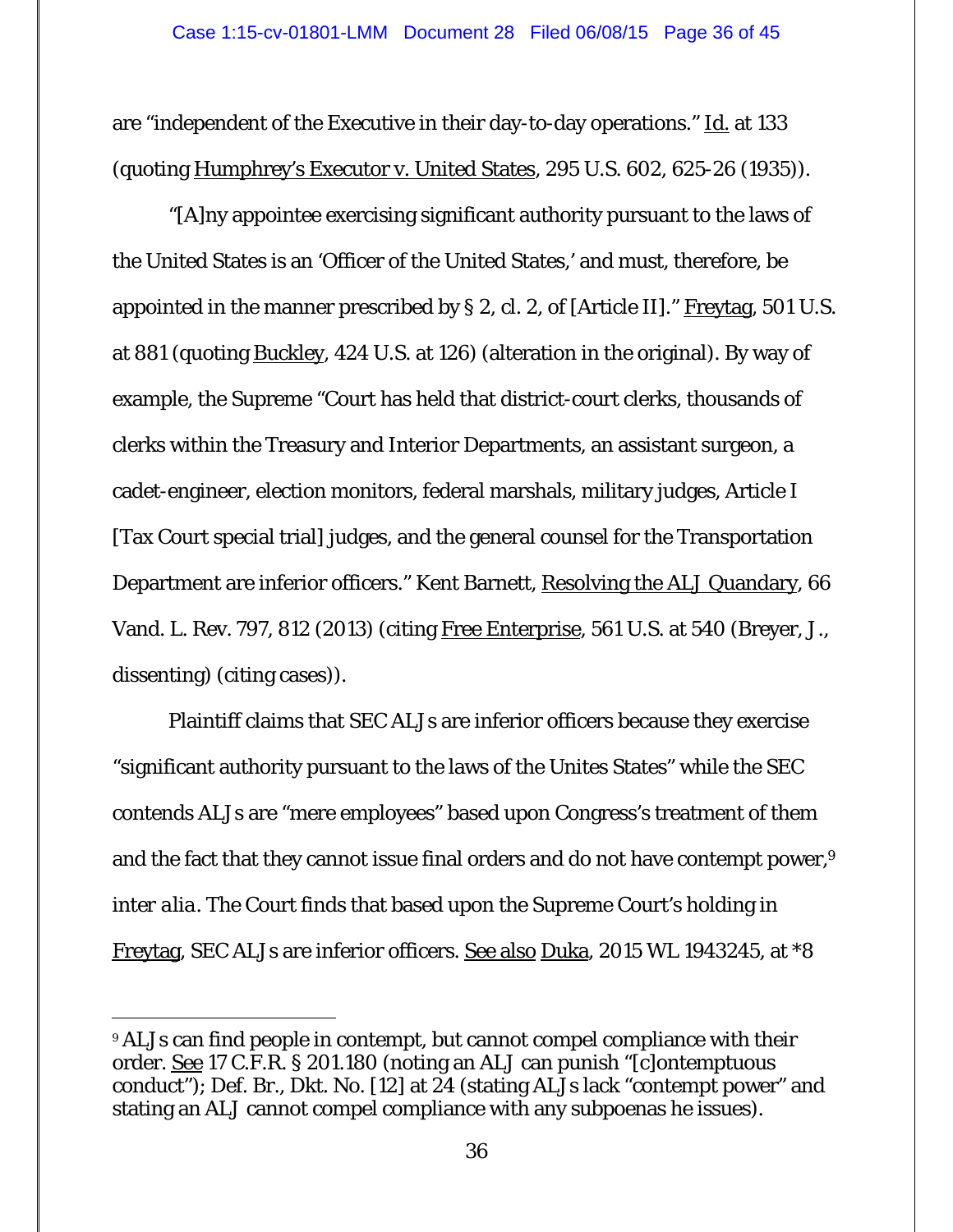("The Supreme Court's decision in Freytag v. Commissioner*,* 501 U.S. 868, 111 (1991), which held that a Special Trial Judge of the Tax Court was an 'inferior officer' under Article II, would appear to support the conclusion that SEC ALJs are also inferior officers.").

 In Freytag, the Supreme Court was asked to decide whether special trial judges ("STJ") in the Tax Court were inferior officers under Article II. 501 U.S. at 880. The Government argued, much as the SEC does here, that STJs do "no more than assist the Tax Court judge in taking the evidence and preparing the proposed findings and opinion," id., and they "lack authority to enter a final decision." Id. at 881; see also Def. Br., Dkt. No. [12] at 30-33 (arguing that SEC ALJs are not inferior officers because they cannot enter final orders and are subject to the SEC's "plenary authority"). The Supreme Court rejected that argument, stating that the Government's argument

ignores the significance of the duties and discretion that special trial judges possess. The office of special trial judge is "established by Law," Art. II, § 2, cl. 2, and the duties, salary, and means of appointment for that office are specified by statute. See Burnap v. United States*,* 252 U.S. 512, 516–517 (1920); United States v. Germaine*,* 99 U.S. 508, 511–512 (1879). These characteristics distinguish special trial judges from special masters, who are hired by Article III courts on a temporary, episodic basis, whose positions are not established by law, and whose duties and functions are not delineated in a statute. Furthermore, special trial judges perform more than ministerial tasks. They take testimony, conduct trials, rule on the admissibility of evidence, and have the power to enforce compliance with discovery orders. In the course of carrying out these important functions, the special trial judges exercise significant discretion.

Freytag, 501 U.S. at 881-82.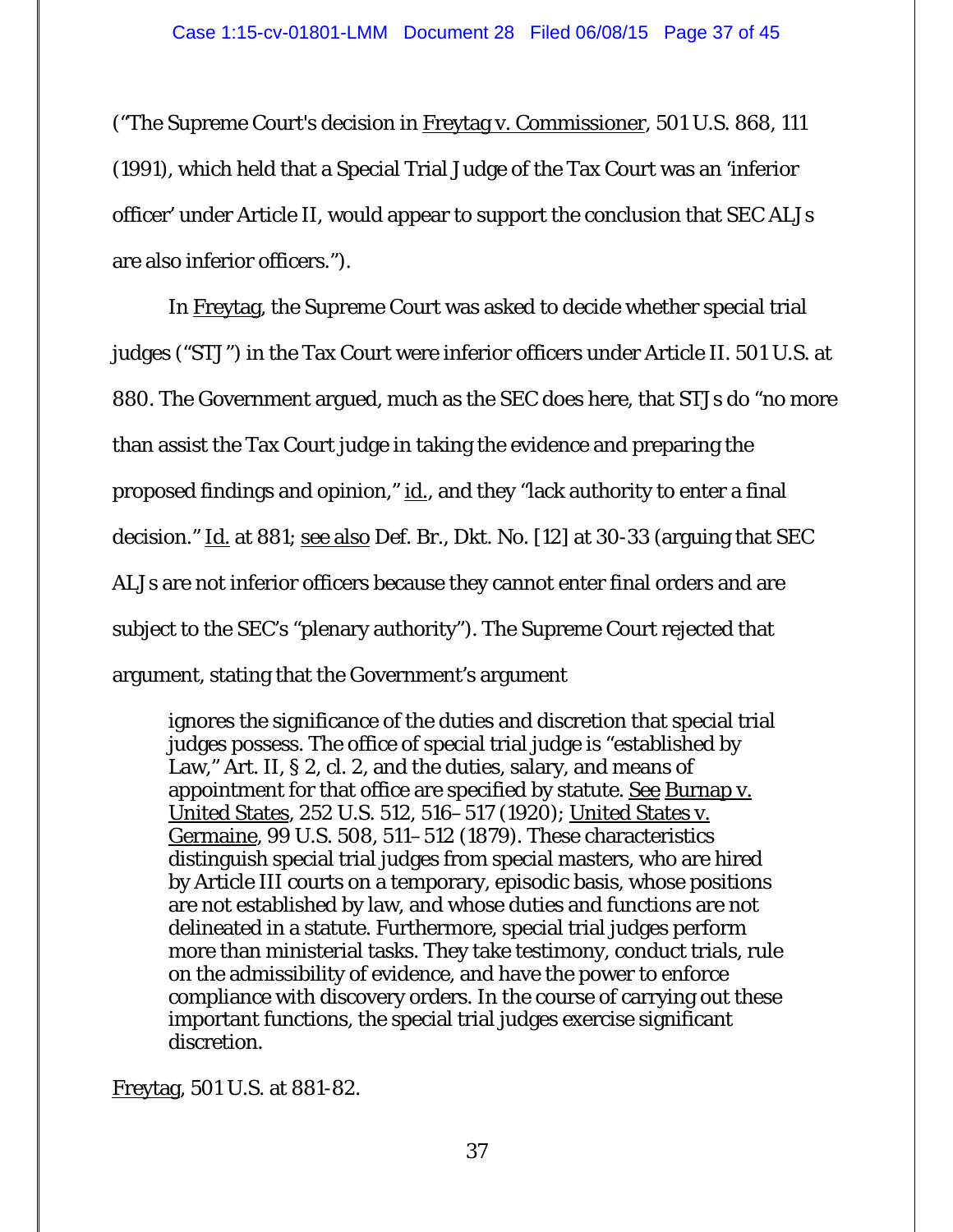The Court finds that like the STJs in Freytag, SEC ALJs exercise "significant authority." The office of an SEC ALJ is established by law, and the "duties, salary, and means of appointment for that office are specified by statute." Id.; see supra (setting out the ALJ system, to include the establishment of ALJs and their duties, salary, and means of appointment). ALJs are permanent employees—unlike special masters—and they take testimony, conduct trial, rule on the admissibility of evidence, and can issue sanctions, up to and including excluding people (including attorneys) from hearings and entering default. 17 C.F.R. §§ 200.14 (powers); 201.180 (sanctions).

 Relying on Landry v. Federal Deposit Insurance Corp., 204 F.3d 1125 (D.C. Cir. 2000), the SEC argues that unlike the STJs who were inferior officers in Freytag, the SEC ALJs do not have contempt power and cannot issue final orders,10 as the STJs could in limited circumstances. In Landry, the D.C. Circuit considered whether FDIC ALJs were inferior officers. The D.C. Circuit found FDIC ALJs, like the STJs, were established by law; their duties, salary, and means of appointment were specified by statute; and they conduct trials, take testimony,

-

<sup>10</sup> Plaintiff argues that SEC ALJ's can issue final orders because if the respondent does not petition the SEC to review the ALJ's initial order and the SEC does not decide to review the matter on its own, the action of the ALJ will be "deemed the action of the Commission." 15 U.S.C. § 78d-1(c). The SEC argues that the SEC retains plenary authority over ALJs and the regulations make clear that only when the SEC itself issues an order does the decision become final. Def. Br., Dkt. No. [24] at 2-3 (citing 17 C.F.R. § 201.360(d)(2)). This Court agrees with the SEC. Because the regulations specify that the SEC itself must issue the final order essentially "confirming" the initial order, the Court finds that SEC ALJs do not have final order authority.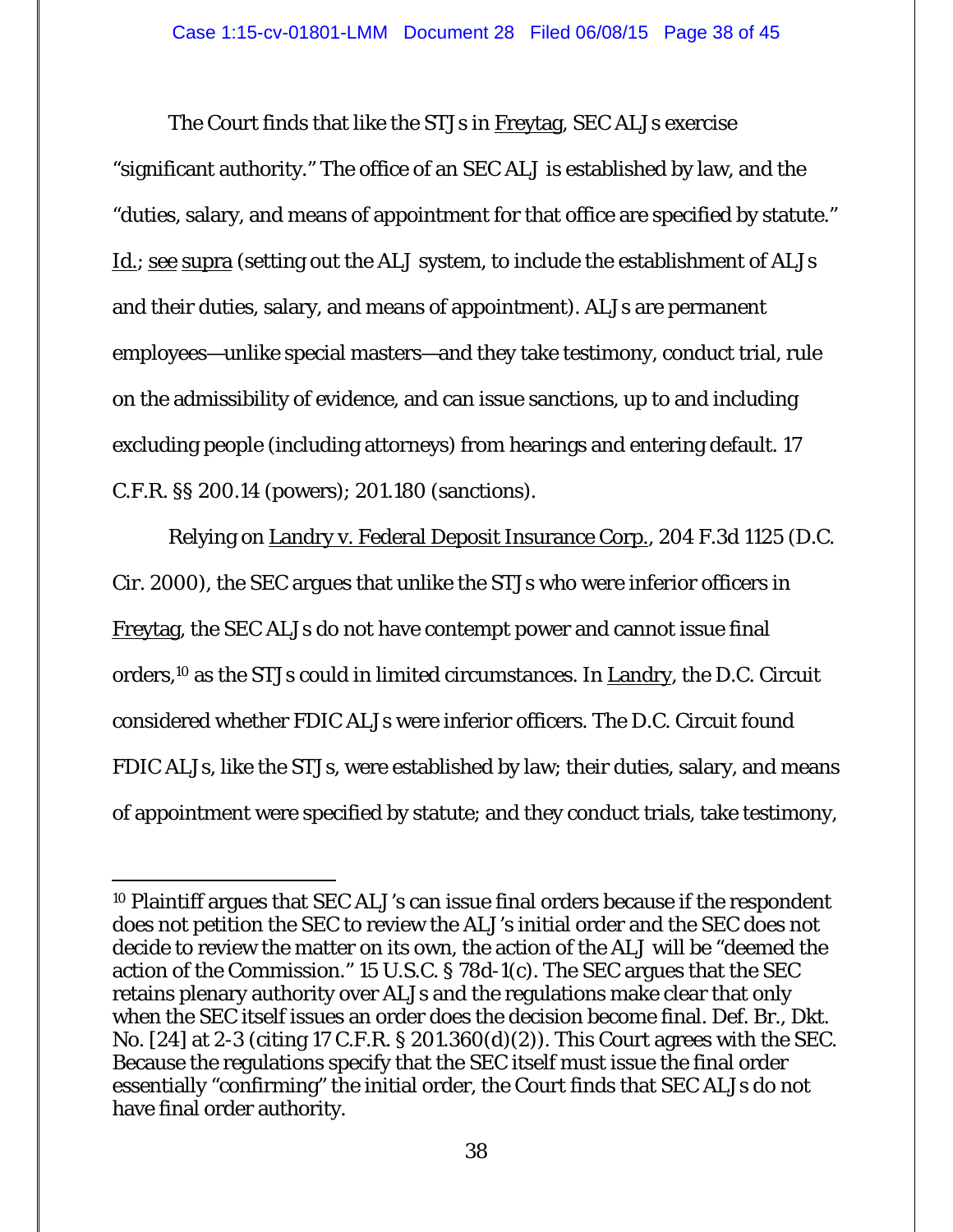#### Case 1:15-cv-01801-LMM Document 28 Filed 06/08/15 Page 39 of 45

rule on evidence admissibility, and enforce discovery compliance. 204 F.3d at 1133-34. And it recognized that Freytag found that those powers constituted the exercise of "significant discretion . . . a magic phrase under the Buckley test." Id. at 1134 (internal citation omitted).

Despite the similarities of the STJs and the FDIC ALJs, the Landry court applied Freytag as holding that whether the entity had the authority to render a final decision was a dispositive factor. According to the D.C. Circuit, Freytag "noted that [(1)] STJs have the authority to render the *final* decision of the Tax Court in declaratory judgment proceedings and in certain small-amount tax cases," and (2) the "Tax Court was required to defer to the STJ's factual and credibility findings unless they were clearly erroneous." Landry, 204 F.3d at 1133 (emphasis in original). While recognizing that the Freytag court "introduced mention of the STJ's power to render final decisions with something of a shrug," Landry held that FDIC ALJ's were not inferior officers because did not have the "power of final decision in certain classes of cases." Id. at 1134.

 The concurrence rejected the majority's reasoning, finding that Freytag "cannot be distinguished" because "[t]here are no relevant differences between the ALJ in this case and the [STJ] in Freytag." Id. at 1140, 1141. After first explaining that the Supreme Court actually found the Tax Court's deference to the STJ's credibility findings was irrelevant to its analysis,11 the concurrence

-

<sup>11</sup> The Supreme Court stated that Tax Court Rule 183, which established the deferential standard, was "not relevant to [its] grant of certiorari," and noted that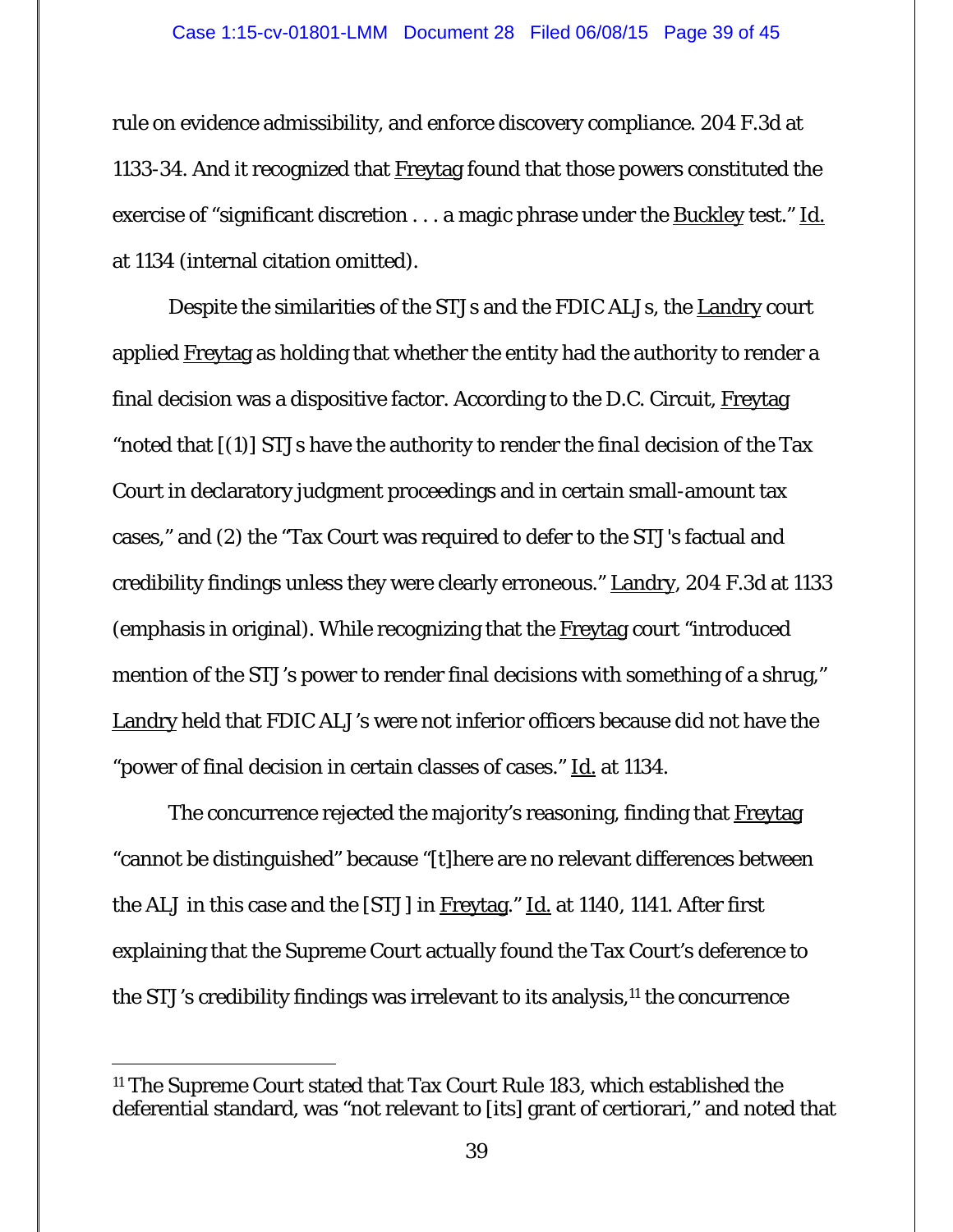stated that the majority's "first distinction of Freytag is thus no distinction at all." Id. at 1142. The concurrence also noted that the majority's holding in Landry (which ultimately relied on the FDIC ALJ's lack of final order authority) was based on an *alternative* holding from Freytag as the Supreme Court had already determined the STJs were inferior officers before it analyzed the final order authority issue. Landry, 204 F.3d at 1142.

 Similarly, this Court concludes that the Supreme Court in Freytag found that the STJs powers—which are nearly identical to the SEC ALJs here—were independently sufficient to find that STJs were inferior officers. See also Butz v. Economou, 438 U.S. 478, 513 (1978) ("There can be little doubt that the role of the . . . administrative law judge . . . is ' functionally comparable' to that of a judge. His powers are often, if not generally, comparable to those of a trial judge: He may issue subpoenas, rule on proffers of evidence, regulate the course of the hearing, and make or recommend decisions."); see also Edmond v. United States*,* 520 U.S. 651, 663 (1997) ("[W]e think it evident that 'inferior officers' are officers whose work is directed and supervised at some level by others who were appointed by Presidential nomination with the advice and consent of the Senate."). Only after it concluded STJs were inferior officers did Freytag address the STJ's ability to issue a final order; the STJ's limited authority to issue final orders was only an additional reason, not *the* reason. Therefore, the Court finds

 $\overline{a}$ 

it would say no more about the rule than to say that the STJ did not have final authority to decide Petitioner's case. Freytag, 501 U.S. at 874 n.3; see also Landry, 204 F.3d at 1142 (Randolph, J., concurring).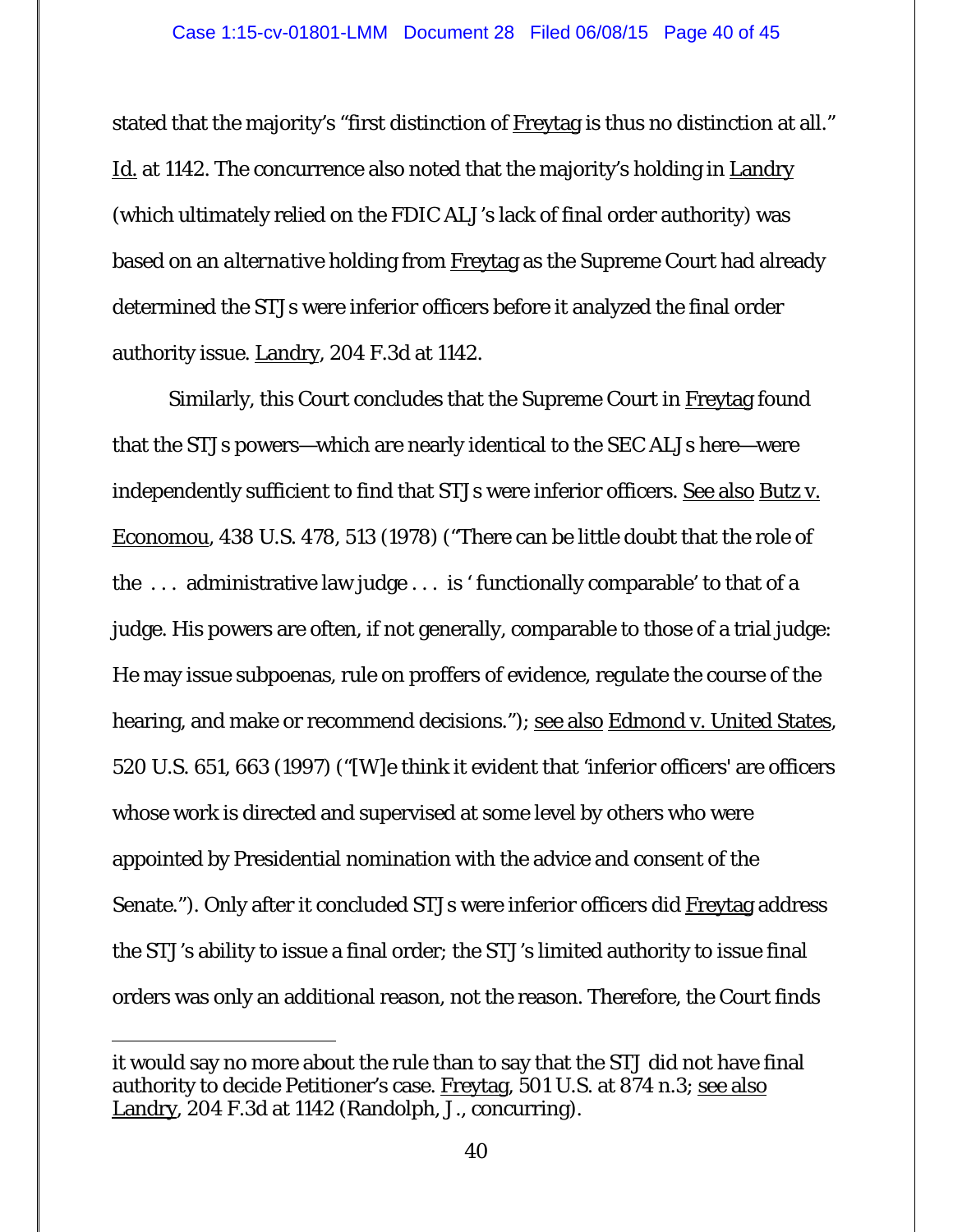that Freytag mandates a finding that the SEC ALJs exercise "significant authority" and are thus inferior officers.

 The SEC also argues that this Court should defer to Congress's apparent determination that ALJs are inferior officers. In the SEC's view, Congress is presumed to know about the Appointments Clause, and it decided to have ALJs appointed through OPM and subject to the civil service system; thus, Congress intended for ALJs to be employees according to the SEC. <u>See</u> Def. Br. [12] at 33-37. But "[t]he Appointments Clause prevents Congress from dispensing power too freely; it limits the universe of eligible recipients of the power to appoint." Freytag, 501 U.S. at 880. Congress may not "decide" an ALJ is an employee, but then give him the powers of an inferior officer; that would defeat the separationof-powers protections the Clause was enacted to protect. The Court finds that SEC ALJs are inferior officers.

#### **b. Appointments Clause Violation**

 Because SEC ALJs are inferior officers, the Court finds Plaintiff has established a likelihood of success on the merits on his Appointments Clause claim. Inferior officers must be appointed by the President, department heads, or courts of law. U.S. Const. art. II § 2, cl. 2. Otherwise, their appointment violates the Appointments Clause.

The SEC concedes that Plaintiff's ALJ, James E. Grimes, was not appointed by an SEC Commissioner. See Def. Br., Dkt. No. [15] at 2; see also Free Enterprise, 561 U.S. at 511-512 (finding that the SEC Commissioners jointly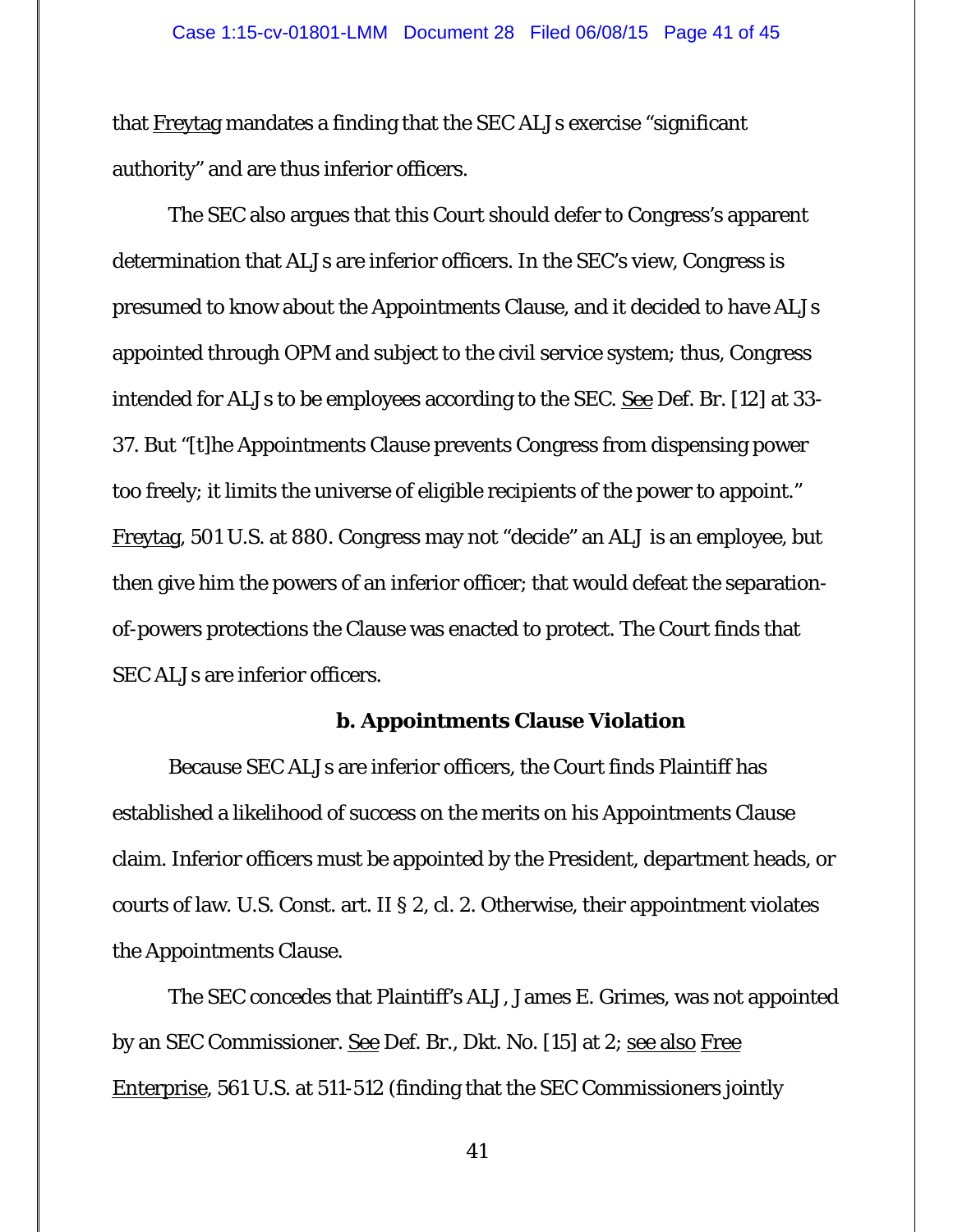constitute the "head" of the SEC for appointment purposes). The SEC ALJ was not appointed by the President, a department head, or the Judiciary. Because he was not appropriately appointed pursuant to Article II, his appointment is likely unconstitutional in violation of the Appointments Clause.12

## **4. Remaining Preliminary Injunction Factors**

 The Court finds that Plaintiff has also satisfied the remaining preliminary injunction factors. First, Plaintiff will be irreparably harmed if this injunction does not issue because if the SEC is not enjoined, Plaintiff will be subject to an unconstitutional administrative proceeding, and he would not be able to recover monetary damages for this harm because the SEC has sovereign immunity. See Odebrecht Const., Inc. v. Sec'y, Fla. Dep't of Transp., 715 F.3d 1268, 1289 (11th Cir. 2013) ("In the context of preliminary injunctions, numerous courts have held that the inability to recover monetary damages because of sovereign immunity renders the harm suffered irreparable.") (collecting cases); see also Cunningham v. Adams, 808 F.2d 815, 821 (11th Cir. 1987) ("An injury is 'irreparable' only if it cannot be undone through monetary remedies."). If the administrative proceeding is not enjoined, Plaintiff's requested relief here would also become

-

<sup>12</sup> Because the Court finds Plaintiff can establish a likelihood of success on his Appointments Clause claim, the Court declines to decide at this time whether the ALJ's two-layer tenure protections also violate Article II's removal protections. However, the Court has serious doubts that it does, as ALJs likely occupy "quasijudicial" or "adjudicatory" positions, and thus these two-layer protections likely do not interfere with the President's ability to perform his duties. See Duka, 2015 WL 1943245, at \*8-10; see also Humphrey's Executor, 295 U.S. at 628-29, 631- 32.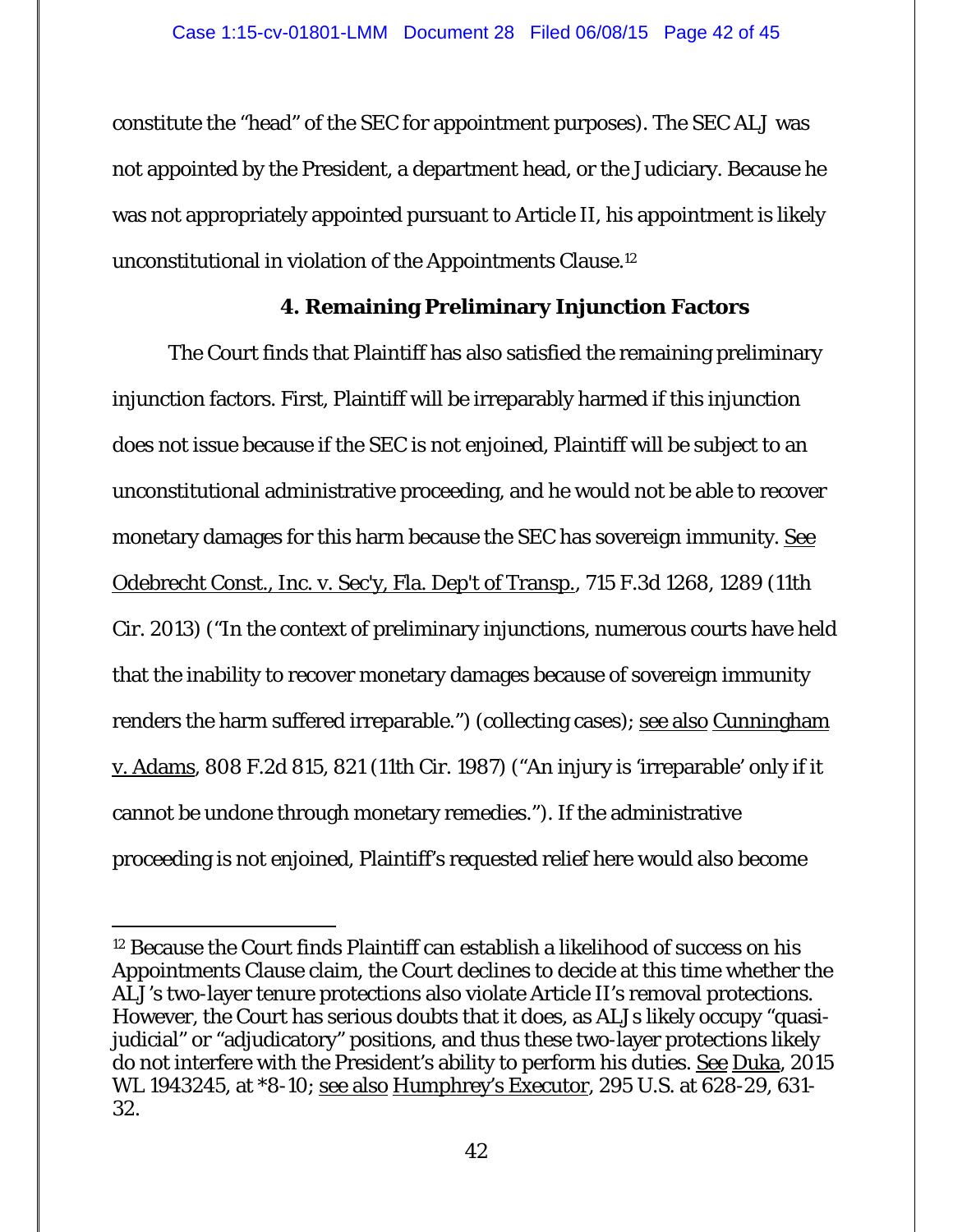moot as the Court of Appeals would not be able to enjoin a proceeding which has already occurred. See supra at 15, 18-19 (explaining Plaintiff's harm).

 Second, the Court finds that the public interest and the balance of equities are in Plaintiff's favor. The public has an interest in assuring that citizens are not subject to unconstitutional treatment by the Government, and there is no evidence the SEC would be prejudiced by a brief delay to allow this Court to fully address Plaintiff's claims. The SEC claims that the public interest weighs in its favor because the SEC is charged with "protect[ing] investors and maintain[ing] the integrity of the securities markets." Def. Br., Dkt. No. [12] at 44 (citing Duka, 2015 WL 1943245, at \*7 n.13). But the Court does not find that it is ever in the public interest for the Constitution to be violated. The Supreme Court has held that the Appointments Clause "not only guards against [separation-of-powers] encroachment but also preserves another aspect of the Constitution's structural integrity by preventing the diffusion of the appointment power." Freytag, 501 U.S. at 878. Both are important to the public interest. The Court further notes that the SEC is not foreclosed from pursing Plaintiff in federal court or in an administrative proceeding before an SEC Commissioner, and thus any small harm which it might face could be easily cured by the SEC itself.

## **III. Conclusion**

 Because the Court finds Plaintiff has proved a substantial likelihood of success on the merits of his claim that the SEC has violated the Appointments Clause as well as the other factors necessary for the grant of a preliminary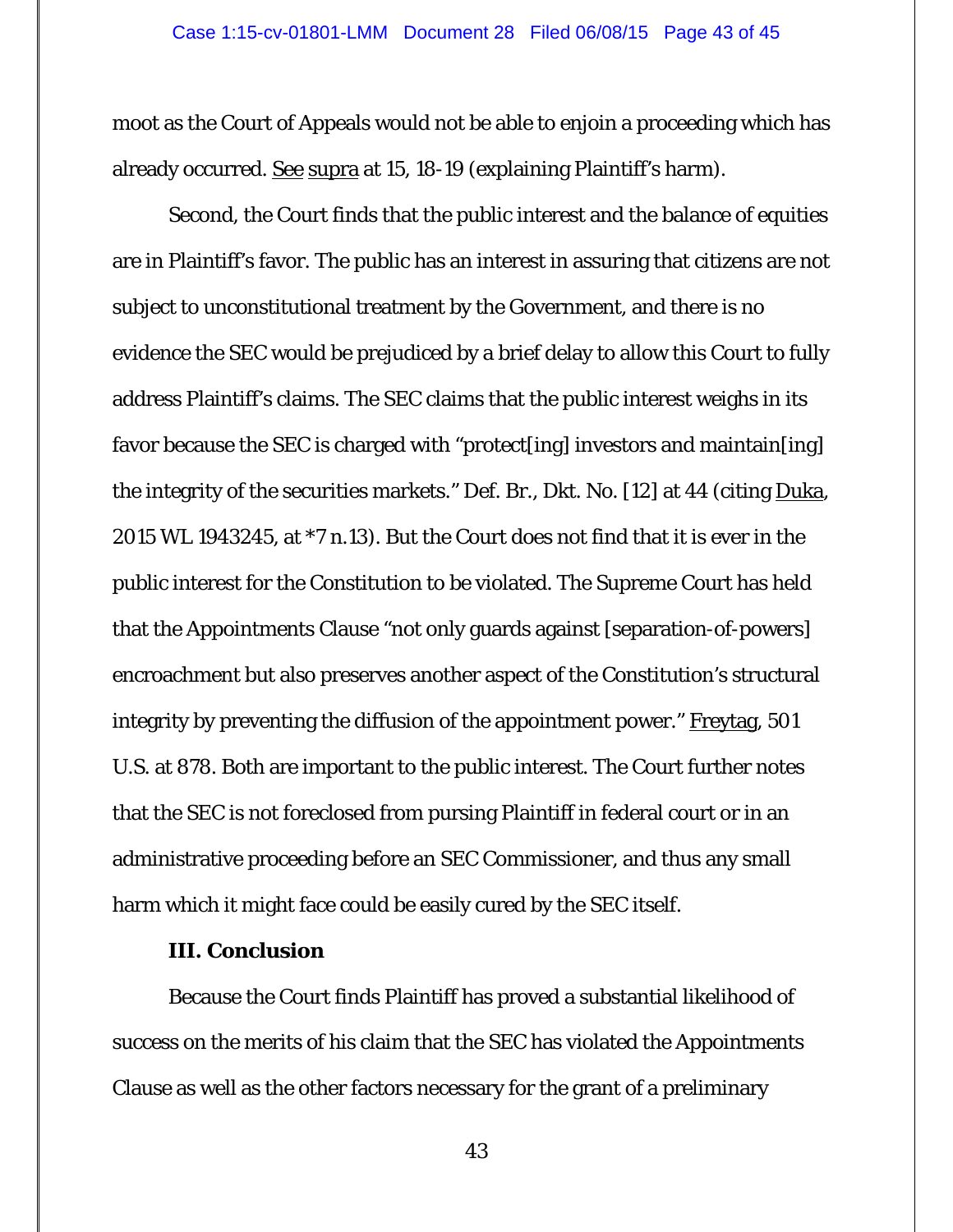injunction, the Court finds a preliminary injunction is appropriate to enjoin the SEC administrative proceeding and to allow the Court sufficient time to consider this matter on the merits.

The Court notes that this conclusion may seem unduly technical, as the ALJ's appointment could easily be cured by having the SEC Commissioners issue an appointment or preside over the matter themselves. However, the Supreme Court has stressed that the Appointments Clause guards Congressional encroachment on the Executive and "preserves the Constitution's structural integrity by preventing the diffusion of appointment power." Freytag, 501 U.S. at 878. This issue is "neither frivolous or disingenuous." Id. at 879. The Article II Appointments Clause is contained in the text of the Constitution and is an important part of the Constitution's separation of powers framework.

In addition, the Appointments Clause may not be waived, not even by the Executive. Id. at 880 ("Neither Congress nor the Executive can agree to waive this structural protection."). As this likely Appointment Clause violation "goes to the validity of the [administrative] proceeding that is the basis for this litigation," id. at 879, it is hereby **ORDERED** that Defendant, the Securities and Exchange Commission, is preliminarily enjoined from conducting the administrative proceeding brought against Plaintiff, captioned In the Matter of Charles L. Hill, Jr., Administrative Proceeding File No. 3-16383 (Feb. 11, 2015), including the hearing scheduled for June 15, 2015, before an Administrative Law Judge who has not been appointed by the head of the Department. This order shall remain in